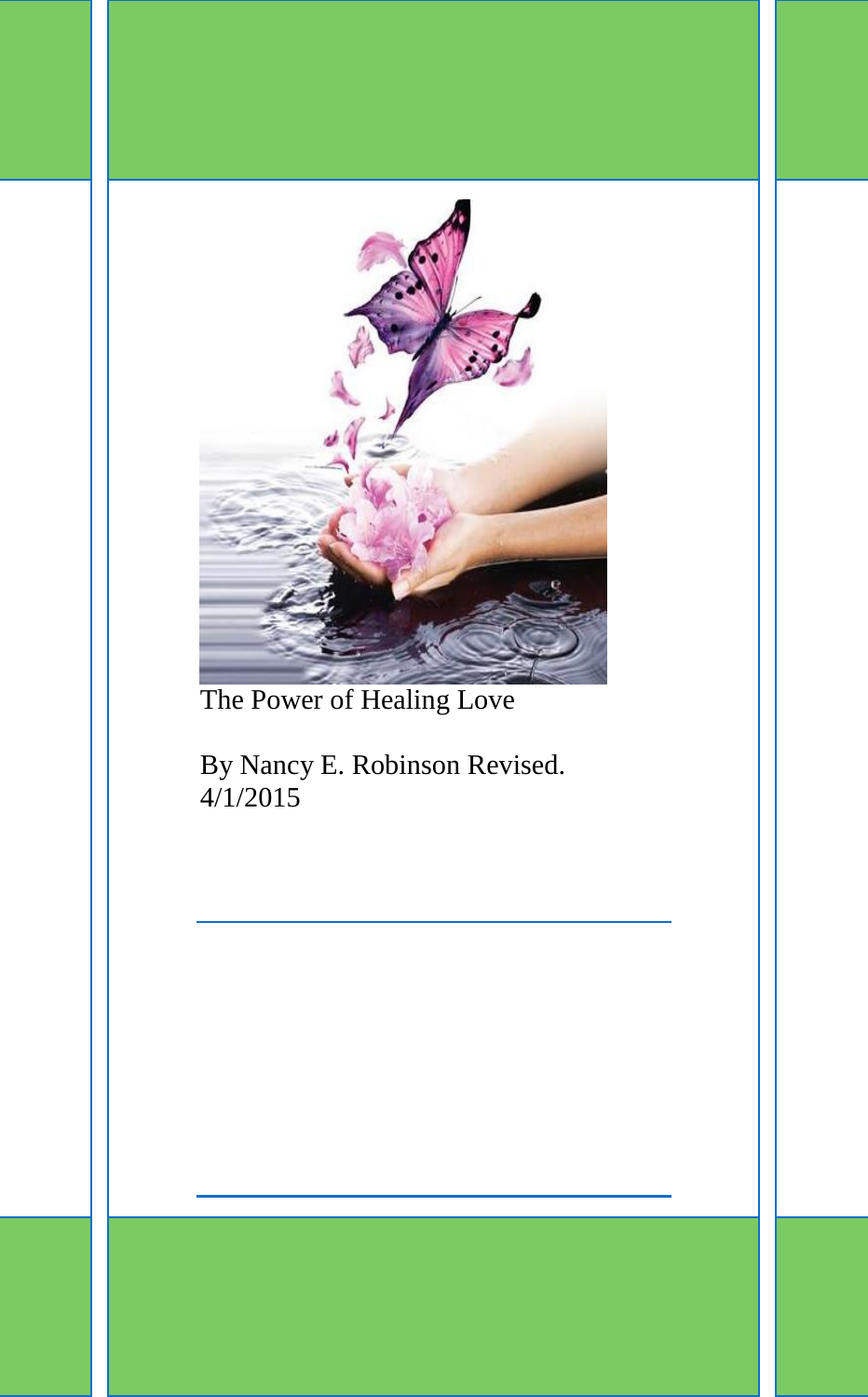# **THE POWER OF HEALING LOVE**



By

Nancy E. Robinson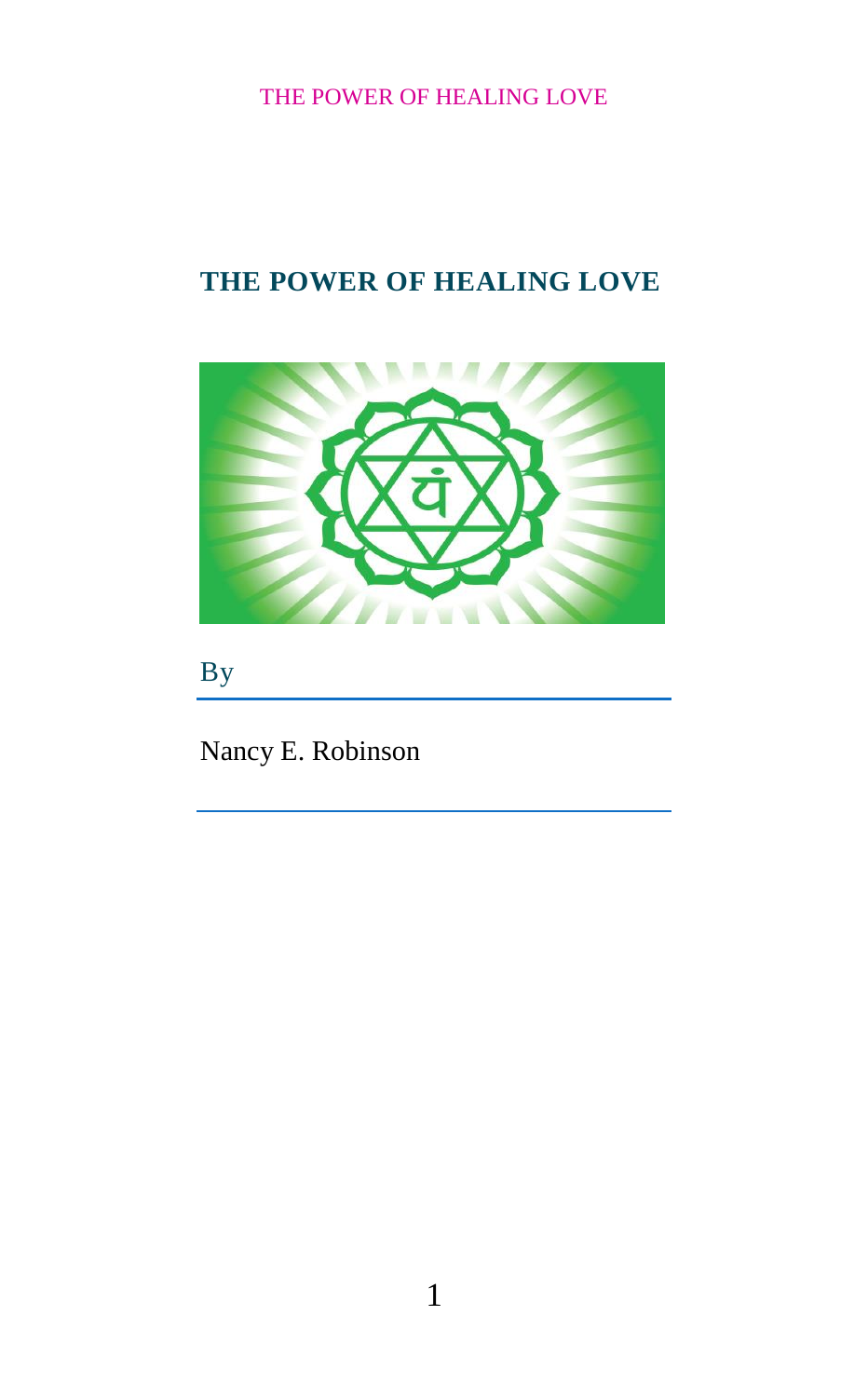| LEARNING TO LOVE YOURSELF  10      |  |
|------------------------------------|--|
| CREATE YOUR SACRED SPACE  11       |  |
|                                    |  |
|                                    |  |
|                                    |  |
|                                    |  |
|                                    |  |
|                                    |  |
|                                    |  |
|                                    |  |
|                                    |  |
|                                    |  |
|                                    |  |
| SOUND AND MUSIC TO HEAL  49        |  |
|                                    |  |
|                                    |  |
|                                    |  |
| Photo credit - BY SANDRA HARDACKER |  |
|                                    |  |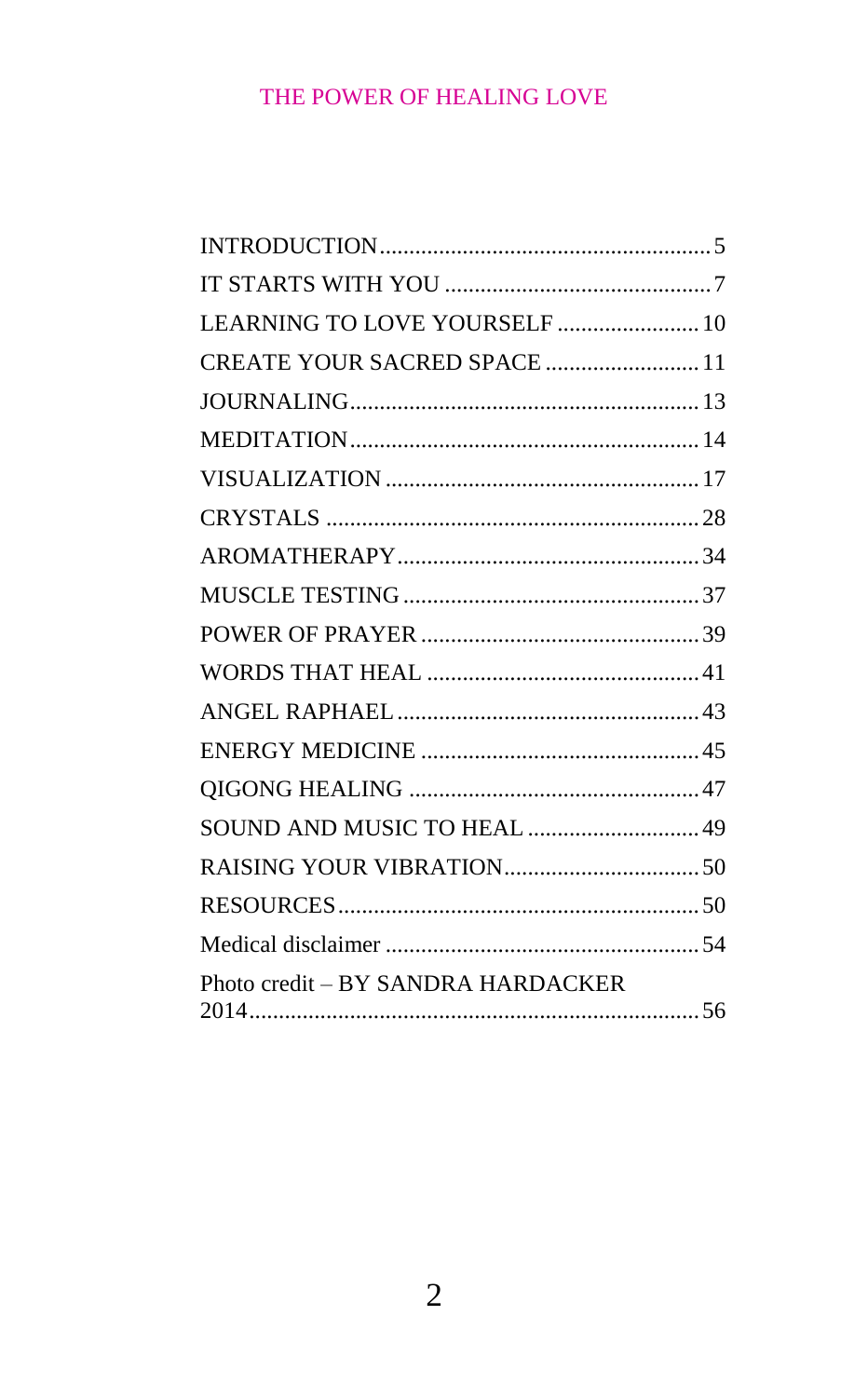Dedication:

This book is writing in memory of dear friends and loved ones who have left this earth plane.

NANCY WOOD SMITH, DEBBIE STEWART WARD TRINA ALEXANDER CALI ANDREA FRITSCHE

Disclaimer

All the information contained in this book is the expressed opinion of the author from years of study into metaphysics. It is the authors' wish that the reader is informed of the many healing modules that have come of age. If the reader acquires just one thing from this book then the love has passed on.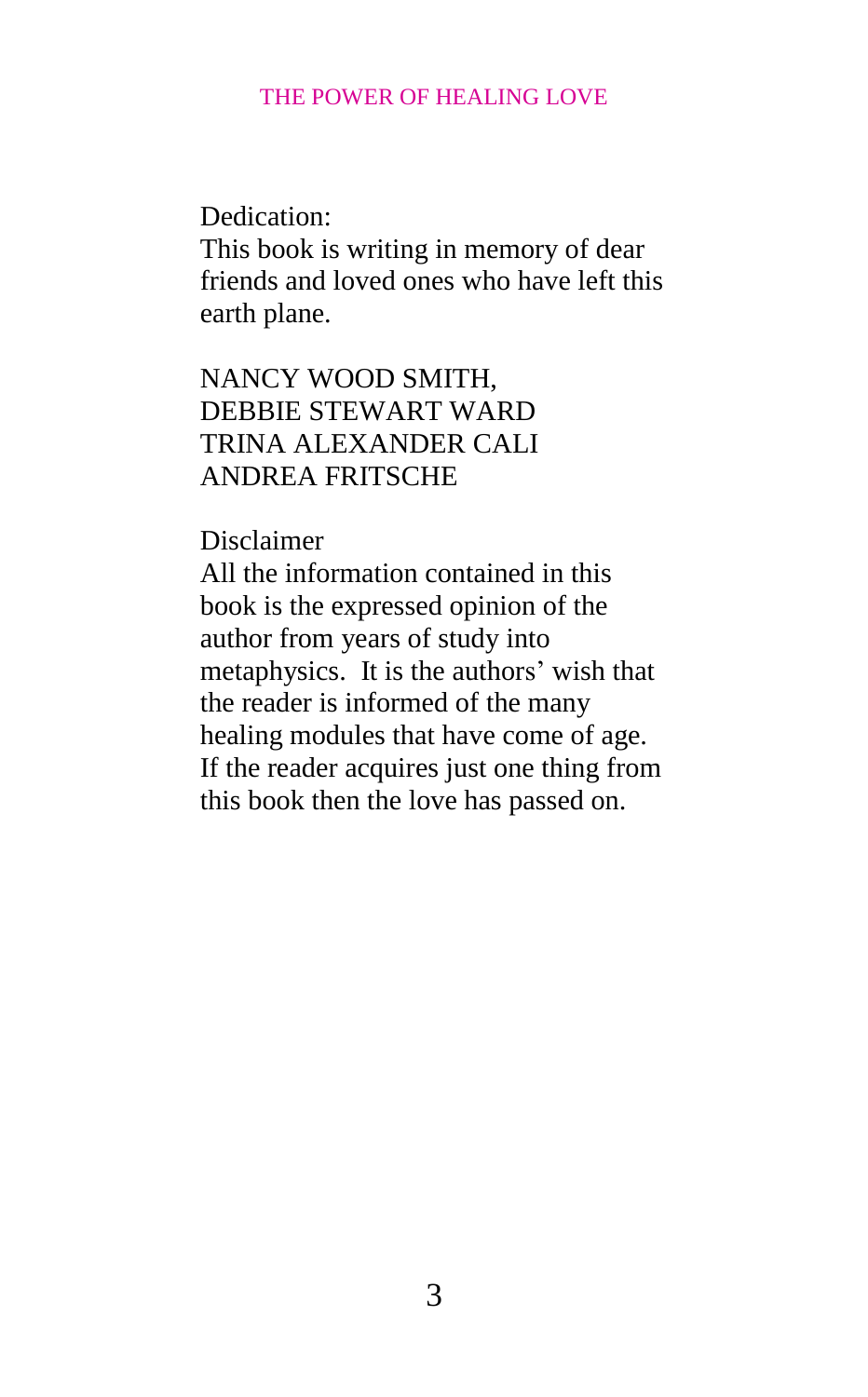Written by Nancy E. Robinson © 2014 All rights reserved. No part of this publication may be reproduced, stored in a retrieval system or transmitted in any form or by any mean – electronic, mechanical, photocopying, and recording or otherwise – without the prior written permission of the author, except for brief passages quoted.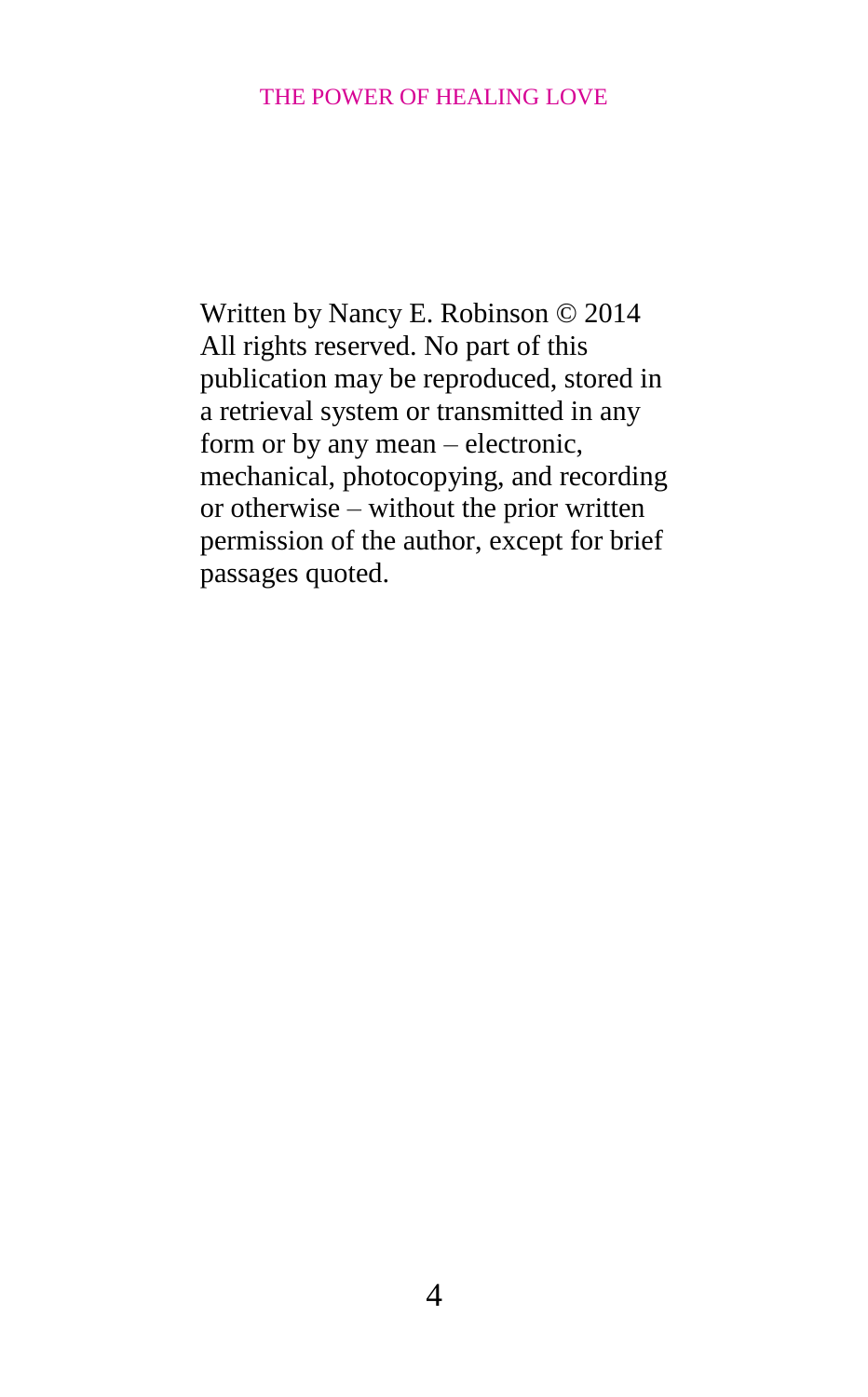## THE POWER OF HEALING LOVE

## <span id="page-5-0"></span>**INTRODUCTION**

**"The day will come when, after harnessing space, the winds, the tides and gravitation, we shall harness for God the energies of love. And on that day, for the second time in the history of the world, we shall have discovered fire."**

-Pierre Teilhard de Chardin

Within each of us is a Power. This Power has always been with us but we have forgotten. It is now time to go within to access this Power. The Power is connected to ALL THAT IS. Your Power is eternal. The Power's name is LOVE.

Love has the high frequency of 500 as calibrated on the map of consciousness by Dr. David R. Hawkins, and is able to transmute our lives completely. It is your birthright to come to know this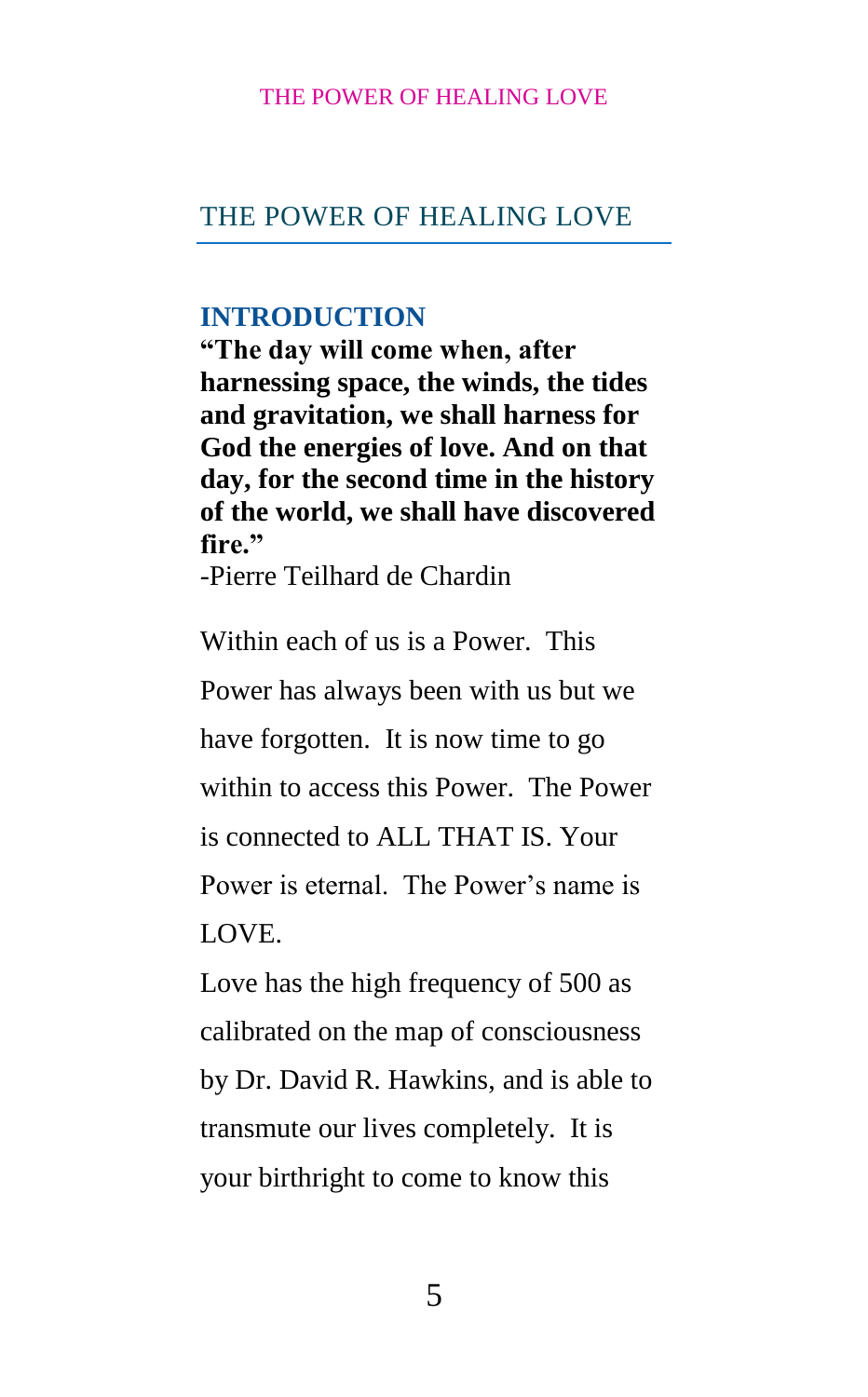LOVE within and listen to the guidance that has always been there. For every situation you face in life changes your perceptions to one of Love. Love the situation as a great gift to learn what you need to learn so you can ascend higher. The situation may be your health, prosperity, relationships, or finding your true purpose. Resisting anything only creates struggle. If you find yourself facing a grave illness do not resist it. Love it, for it has been attracted to you to learn a great life's lesson. The lesson is so simple, just **LOVE.** Release everything to the Power and trust in Creative Intelligence to bring into your life what you need to continue your spiritual journey. Let go and let God/Source/Creative Intelligence (whatever you want to call it). Our

6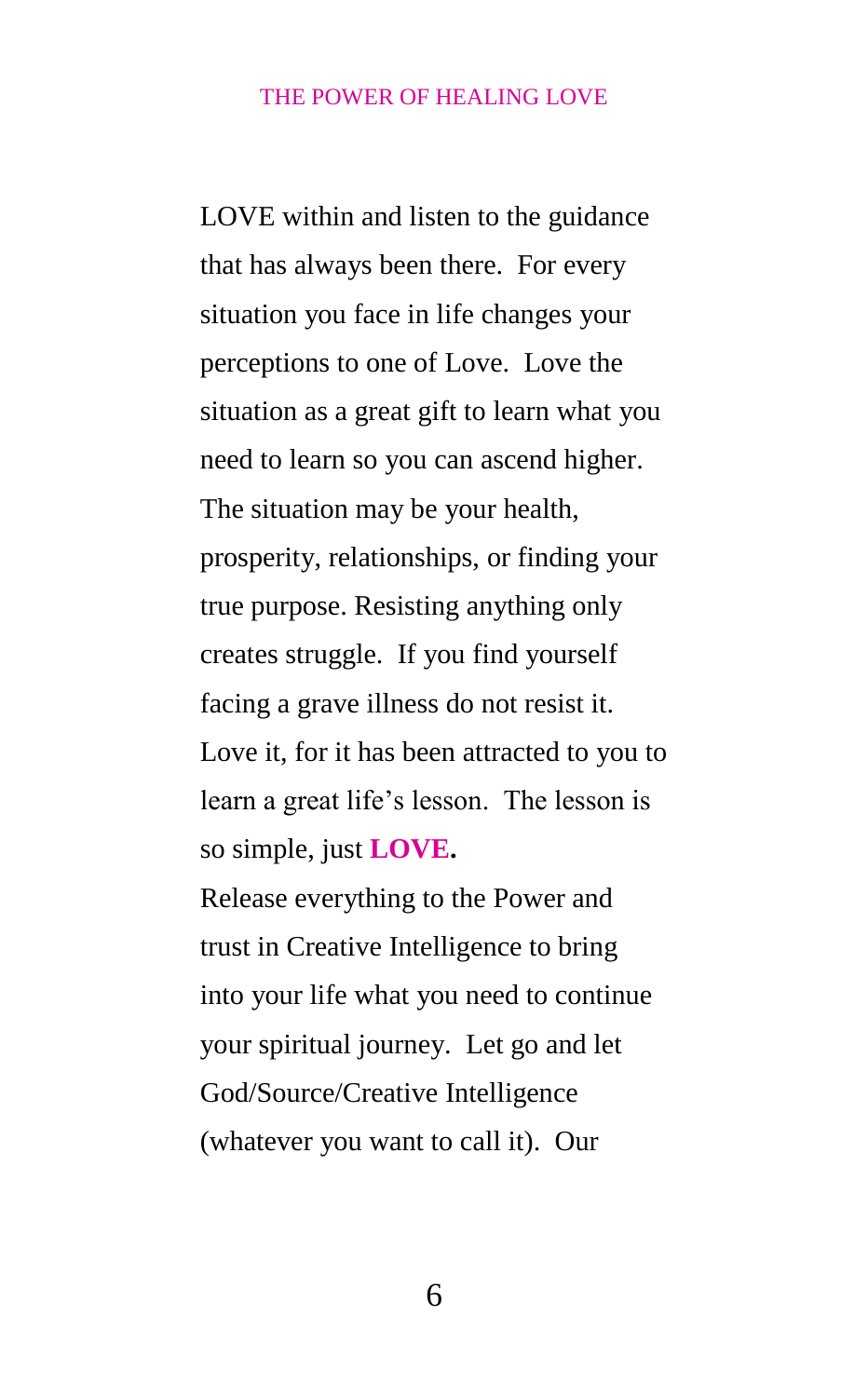brains, the logical side, have a very hard time with this. But we need to go beyond the capacity of the brain to the Spiritual. Quietness allows the still small voice of wisdom to be heard. You will need to commit with faith and courage and put into action what you have heard. You will know it is the voice of LOVE because you will feel peaceful, content, and worries will melt away. Release the worries and wait quietly with faith for the answers to come, and they will come.

Allow the healing to begin.

# <span id="page-7-0"></span>**IT STARTS WITH YOU**

The first action you need to take is to detoxify your beautiful body. I speak from experience when I tell you that juicing WORKS.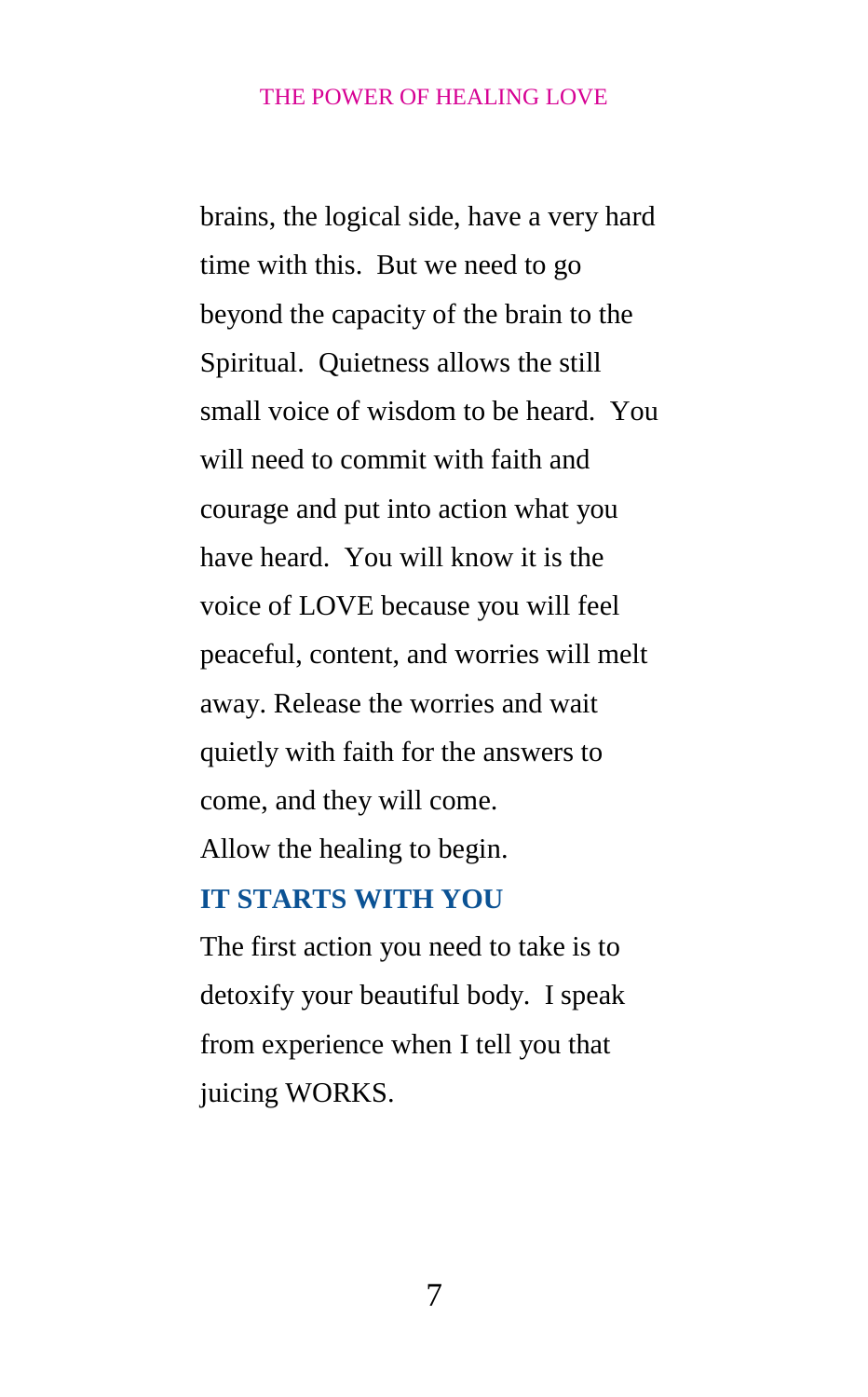The best resource to help you along this path is to educate yourself on the power of super foods. The most informative resource for this is **[FMTV.COM.](http://www.fmtv.com/)** There is a free trial to sample the amazing films, documentaries and recipes. The film that got me going was FAT, SICK AND NEARLY DEAD by Joe Cross. **[REBOOT WITH JOE](http://www.rebootwithjoe.com/)**. Just reading the testimonials will motivate you to do something to show your body LOVE. After the detox we followed **[DR.](file:///C:/Users/Nancy/Documents/POWER%20OF%20HEALING%20LOVE/a%20href=%22http:/click.linksynergy.com/fs-bin/click%3fid=wZUA40mrVfc&offerid=254134&type=3&subid=0%22%3eDr.%20Fuhrman%3c/a%3e%3cIMG%20border=0%20width=1%20height=1%20src=%22http:/ad.linksynergy.com/fs-bin/show%3fid=wZUA40mrVfc&bids=254134&type=3&subid=0%22)  [FURHMAN](file:///C:/Users/Nancy/Documents/POWER%20OF%20HEALING%20LOVE/a%20href=%22http:/click.linksynergy.com/fs-bin/click%3fid=wZUA40mrVfc&offerid=254134&type=3&subid=0%22%3eDr.%20Fuhrman%3c/a%3e%3cIMG%20border=0%20width=1%20height=1%20src=%22http:/ad.linksynergy.com/fs-bin/show%3fid=wZUA40mrVfc&bids=254134&type=3&subid=0%22)**. We followed his program for about a month and then formulated our own routine. We found the beginning very time consuming preparing all the produce and fruit but is so worth it. The weight really did fall off and as promised by Dr. Fuhrman, our bodies now crave only healthy food, all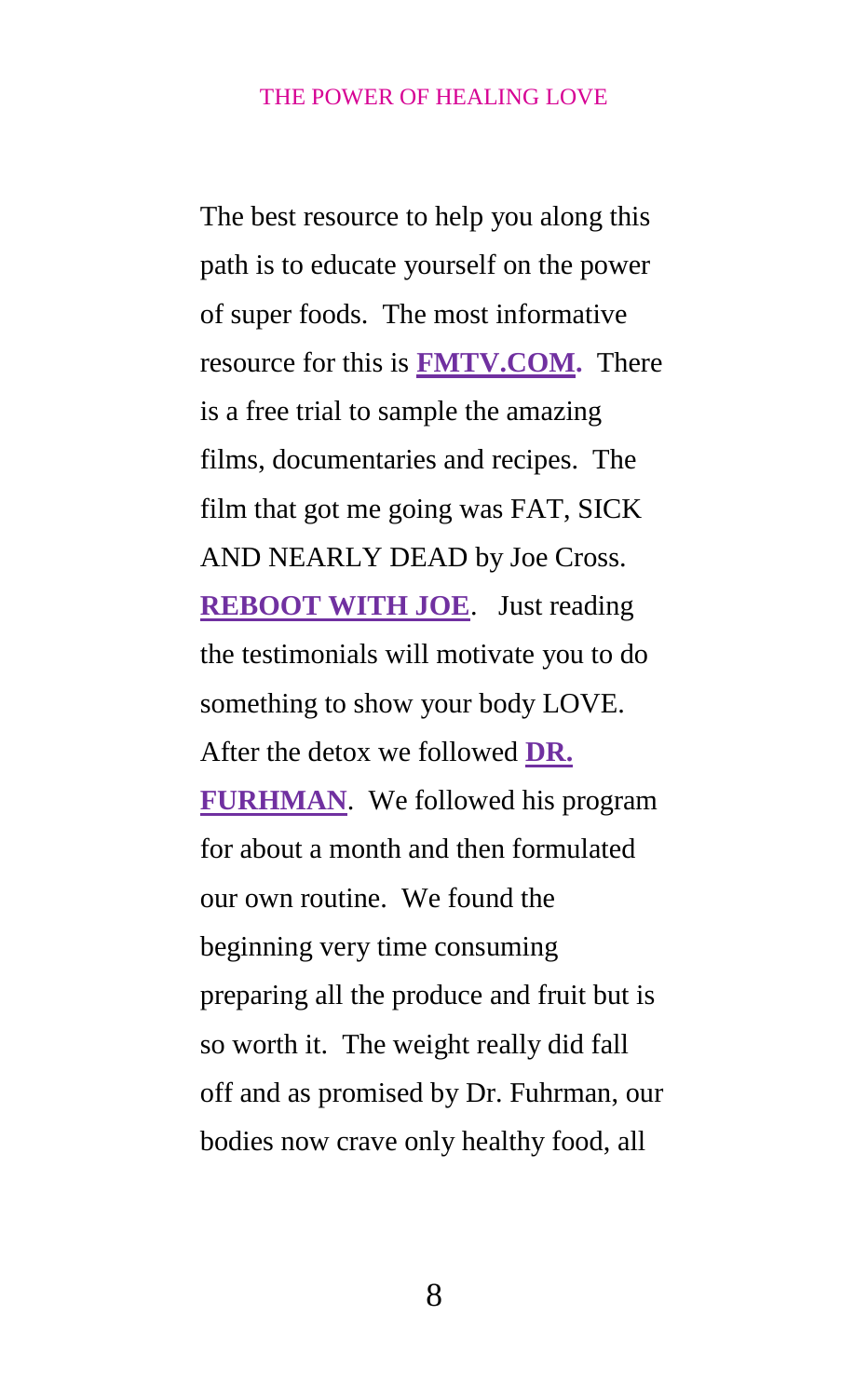other cravings are gone. Being a confirmed Chocoholic this in itself was a miracle. Energy levels sky rocketed and the best of best was no more medications and all the lovely side effects that go along with them. Onto freedom and health.

We would be delighted to share our routine which we simplified to meet our lifestyle. See page 35. First of all you need to prepare for your health launch. This IS going to cost you money to get started but in the long term your return on investment will be priceless. We purchased the Beville Juicer and found it to work great. Lots of recipes and support on Joe's website Reboot

with Joe.

(CROSS, 2014)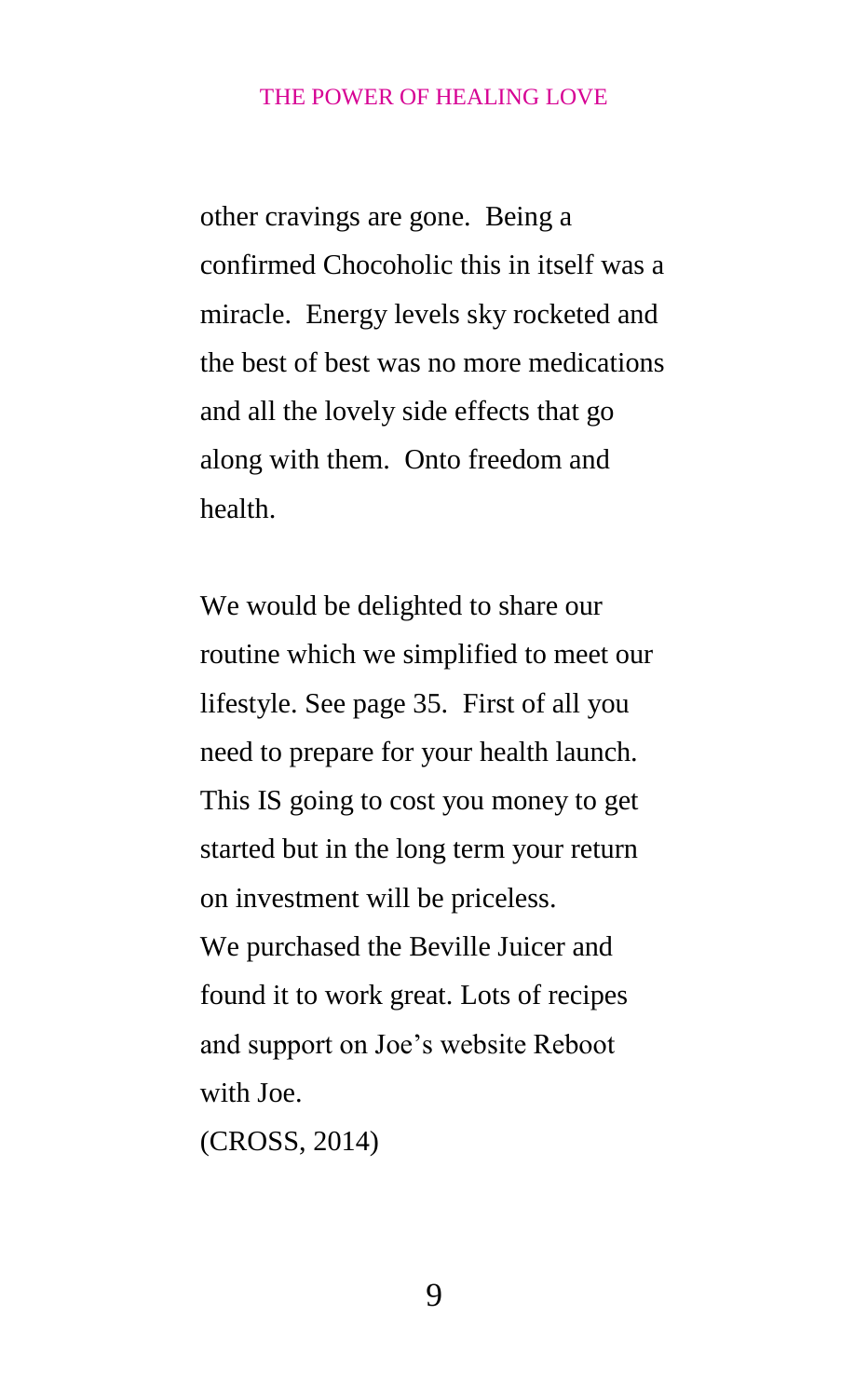## <span id="page-10-0"></span>**LEARNING TO LOVE YOURSELF**

You know how to love. Think of your pets or a child and how your heart opens to them. They are the teachers of unconditional love. They are in your life to teach you how to love yourself unconditionally. This is a cleansing of your soul/spirit. Remove the limitations and beliefs you absorbed as an innocent child. Release them and let them go. Purify your heart and learn to give tender loving care to yourself. Become you own best friend. The best tool to learn to love your Self is with mirror work. Every time you see your reflection in a mirror say, "I love YOU!" Go to a mirror and look deep into your eyes and see beyond the body to the energy that emanates around and from you. See the child within that is yearning for your

10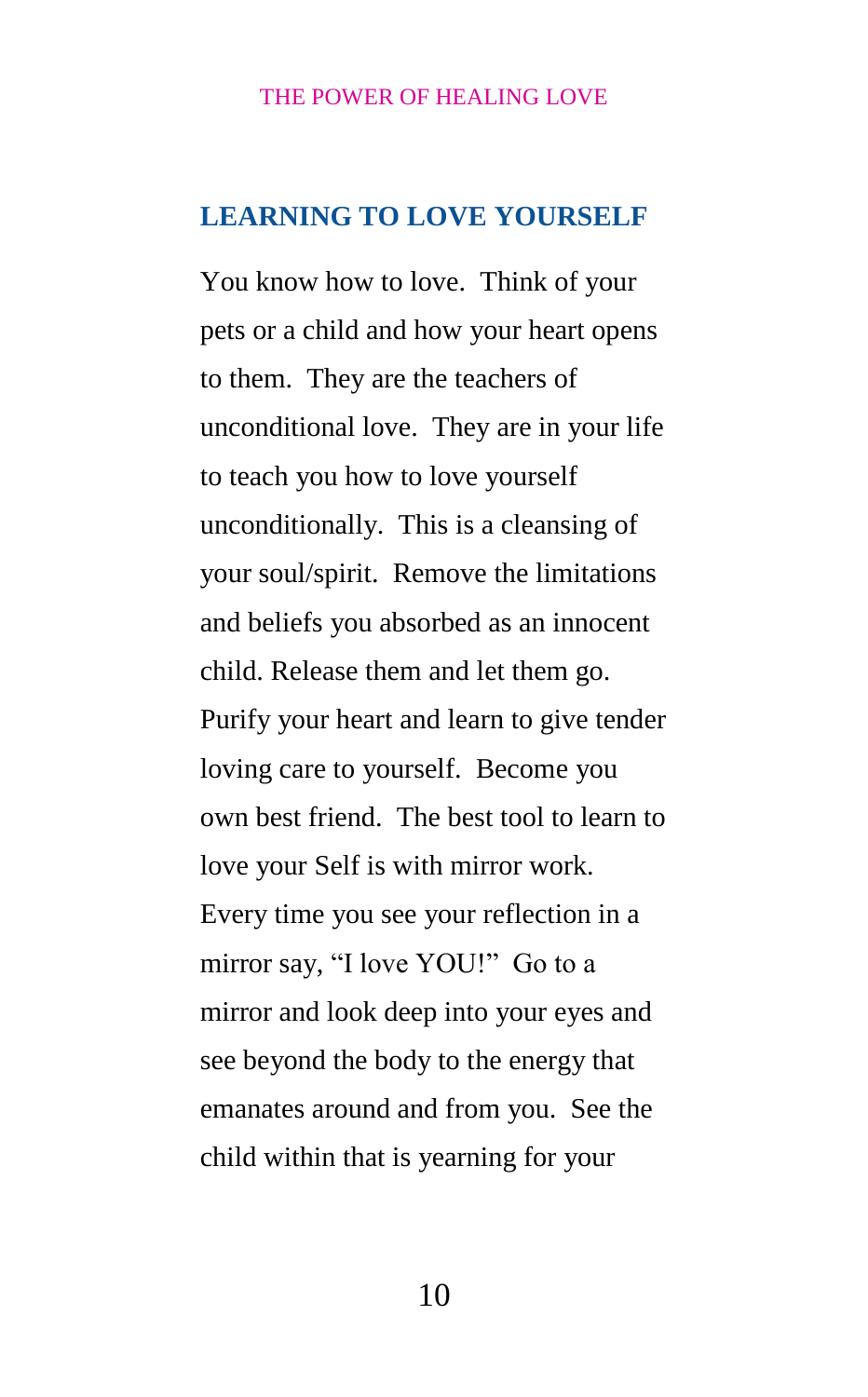love. Learn to give it freely without judgments or any criticism. Love yourself just as you have been created. The acceptance that comes from selflove will begin to heal old emotional wounds. As these wounds surface cleanse them with tears, release and let go. It takes practice, patience and persistence. Try to make mirror work a habit every day and watch the energy glow around you change to a soft loving pink. This is the Divine cocoon you were born into. It is this warm, soft cocoon that will begin to heal you. Allow it.

## <span id="page-11-0"></span>**CREATE YOUR SACRED SPACE**

These are crazy busy times, especially if you are raising a family. Remember the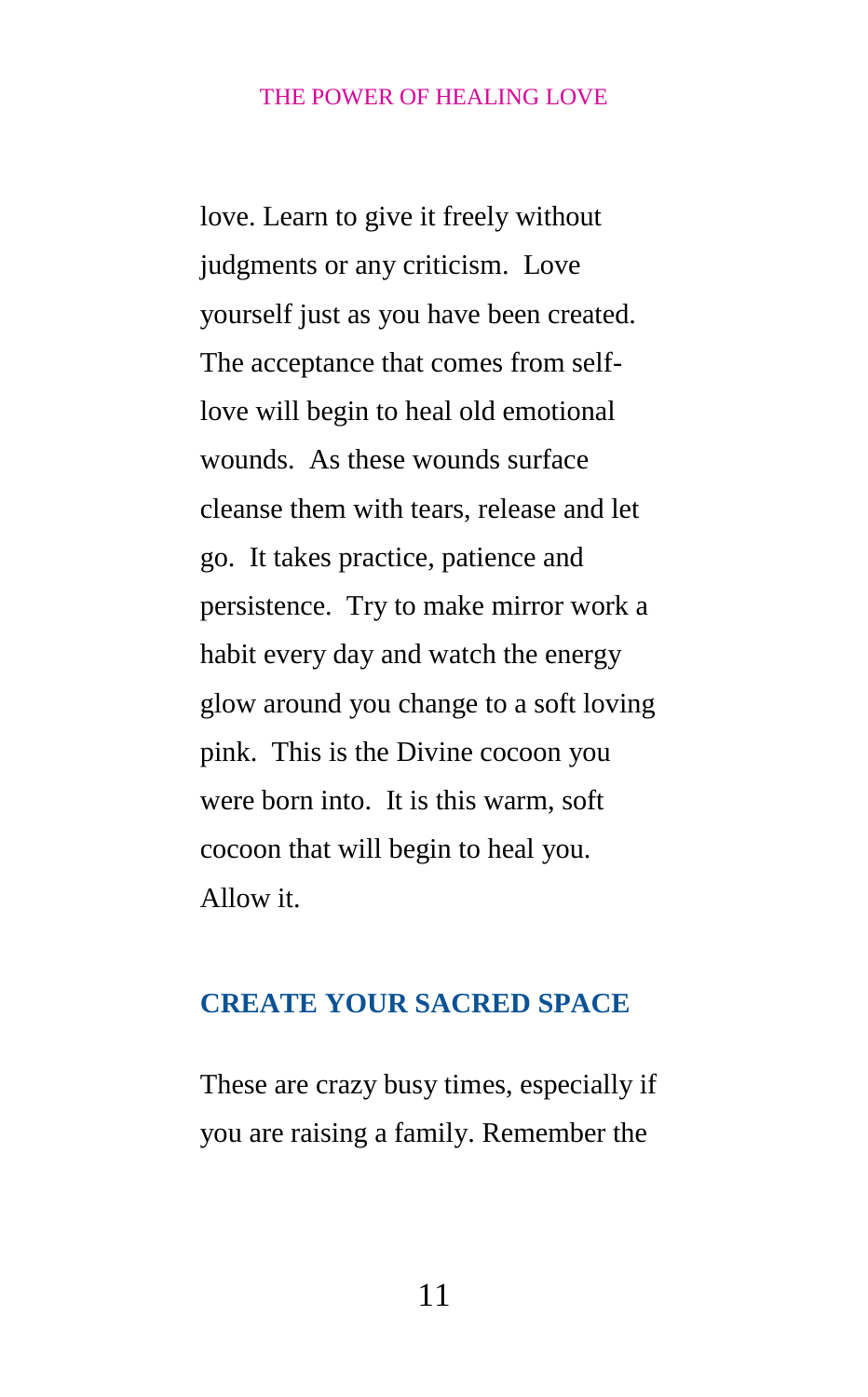saying; "Happy Wife, Happy Life". This concept of taking care of you is brand new and it will take courage and commitment to set boundaries and time aside just for you.

On my healing journey when I was a single Mom, I had my own business and raising 2 little girls, I taught my little ones that Mommy needed quiet time. I do know how hard this is to create for yourself when you get home from work and two little angels crave your love and attention. Some people lock themselves in the bathroom and decompress with a long bath. However, if you are now facing a serious illness the time for yourself has become critical. If you have the space create a corner or a room just for your quiet time. Get

12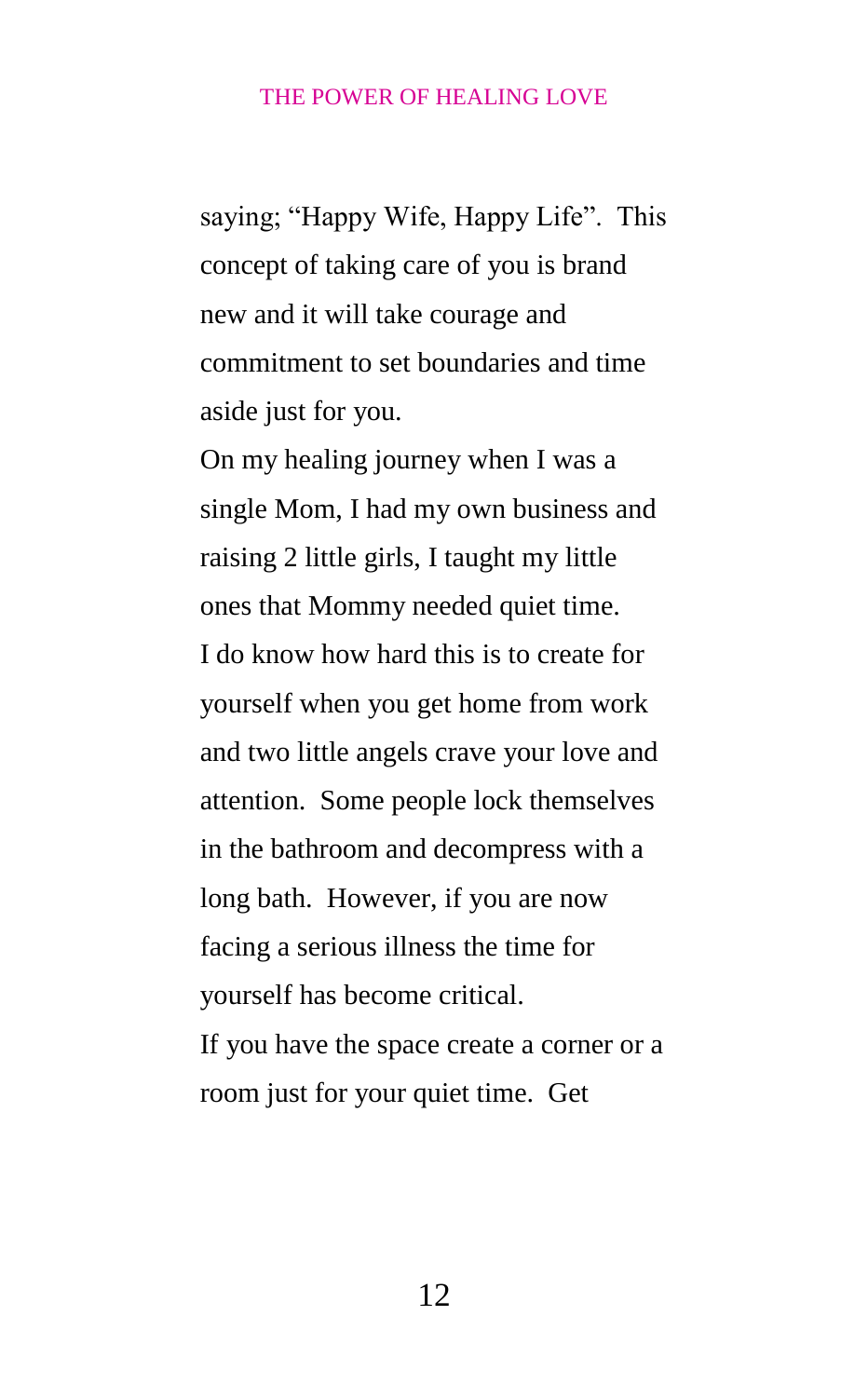yourself some noise cancelling head phones and put on soothing music. Scientific research has now validated the power of sound in healing. Find a routine that works for YOU. You can start by journaling or relax with a guided meditation. Lots of resources for meditation on YouTube. YOU are responsible for your

<span id="page-13-0"></span>health and must be proactive.

## **JOURNALING**

Journaling is a tool that allows the release and healing of emotional wounds. Get a beautiful notebook and an easy writing pen and keep it close to write down thoughts and feelings. Remember there is no right or wrong as we are practicing our unconditional love of ourselves so write anything. No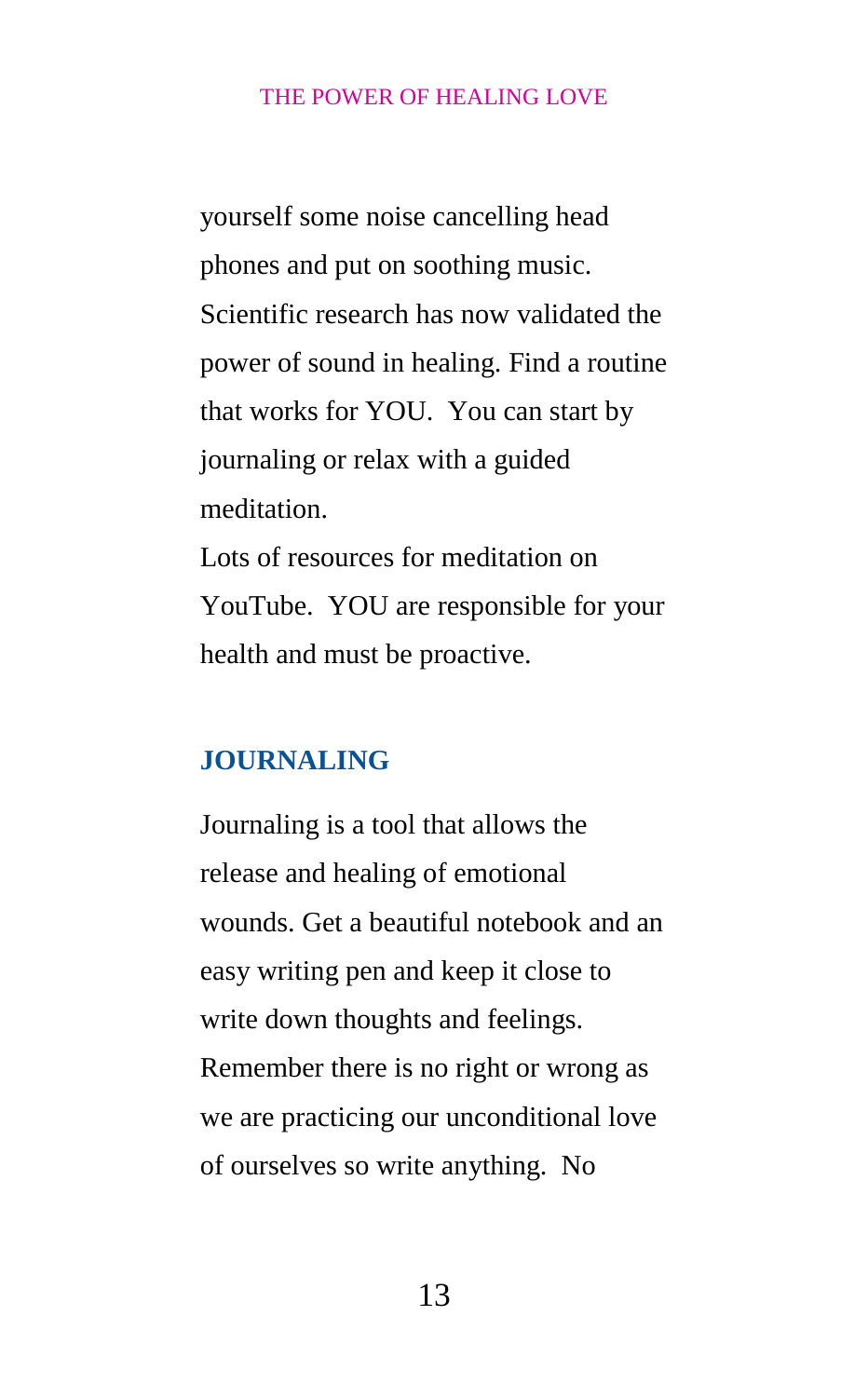judgments - just get it out. It will feel great and you will begin to see patterns on how great you have become at beating yourself up. This has to change for you to heal. End each journaling with how grateful you are for being you.



## <span id="page-14-0"></span>**MEDITATION**

One of the greatest tools the sages have taught for millennium is meditation. Meditation takes practice but is not to be a struggle. Quieting the chatter of the mind is the whole purpose of meditation.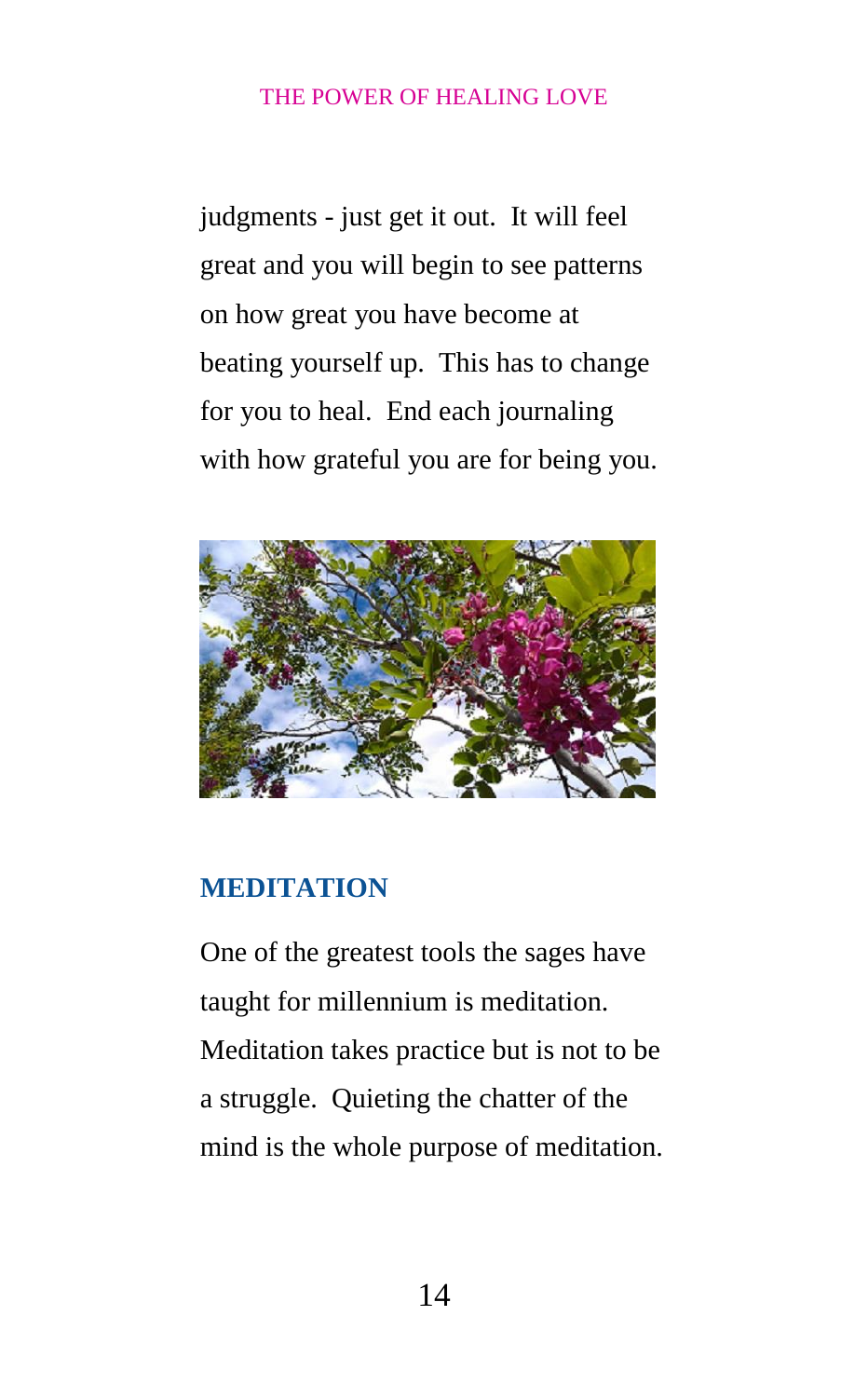This takes practice and again to emphasize the importance, you will need to create your own space - some place quiet and comfortable where you will not be disturbed. You can even put a "do not disturb" sign on the door to train your family that you need your quiet time. Make this space very special to you. Create a corner with things that please you and make you smile. Create an altar of loving things. Use an audio device with head phones that cover your ears - ear buds let too much noise in. Find a soothing piece of music that washes over you and helps you to relax.

Bring your attention to your body and slowly ask each part to let go and relax. Now bring your attention to your breath. Slowly breath in, all the way down to

15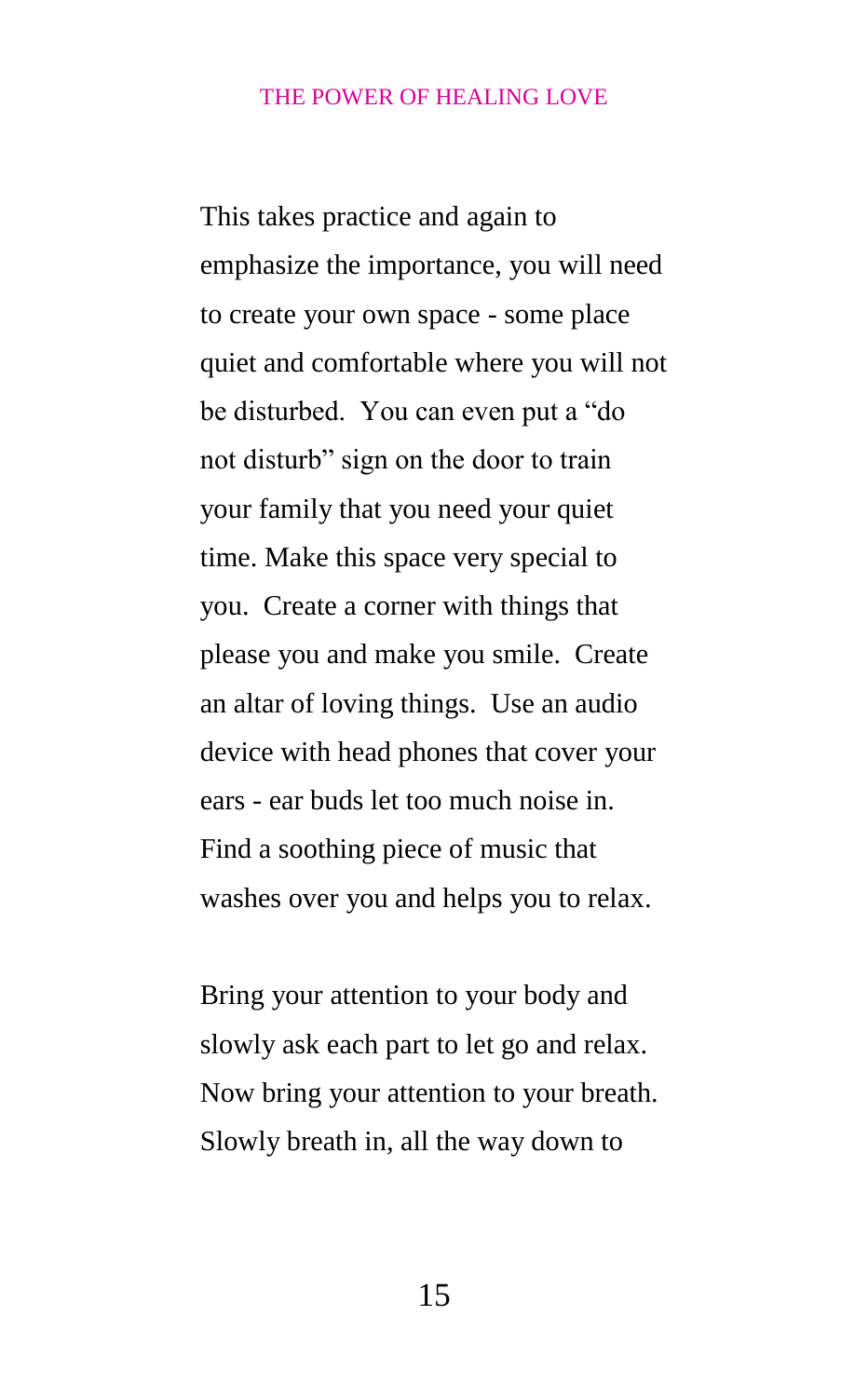your belly, hold to the count of 4 and slowly release all the air through your mouth which is slightly open with your tongue relaxed on your lower teeth. Do this deep cleansing breath 3 times and just feel the tension leave your body. Bring your breathing back to normal but keep your attention on it. Focus on your breathing and ride the waves of the music. Start to train your brain chatter to be quiet. Say 'hush' to the noise coming from your mind and just be with your breath and the music.

Now ask your Spirit Self to take you within to meet your inner child. If your inner child has been wounded it may take some time for her/him to show themselves. Once your inner child appears, go up and hold him/her in your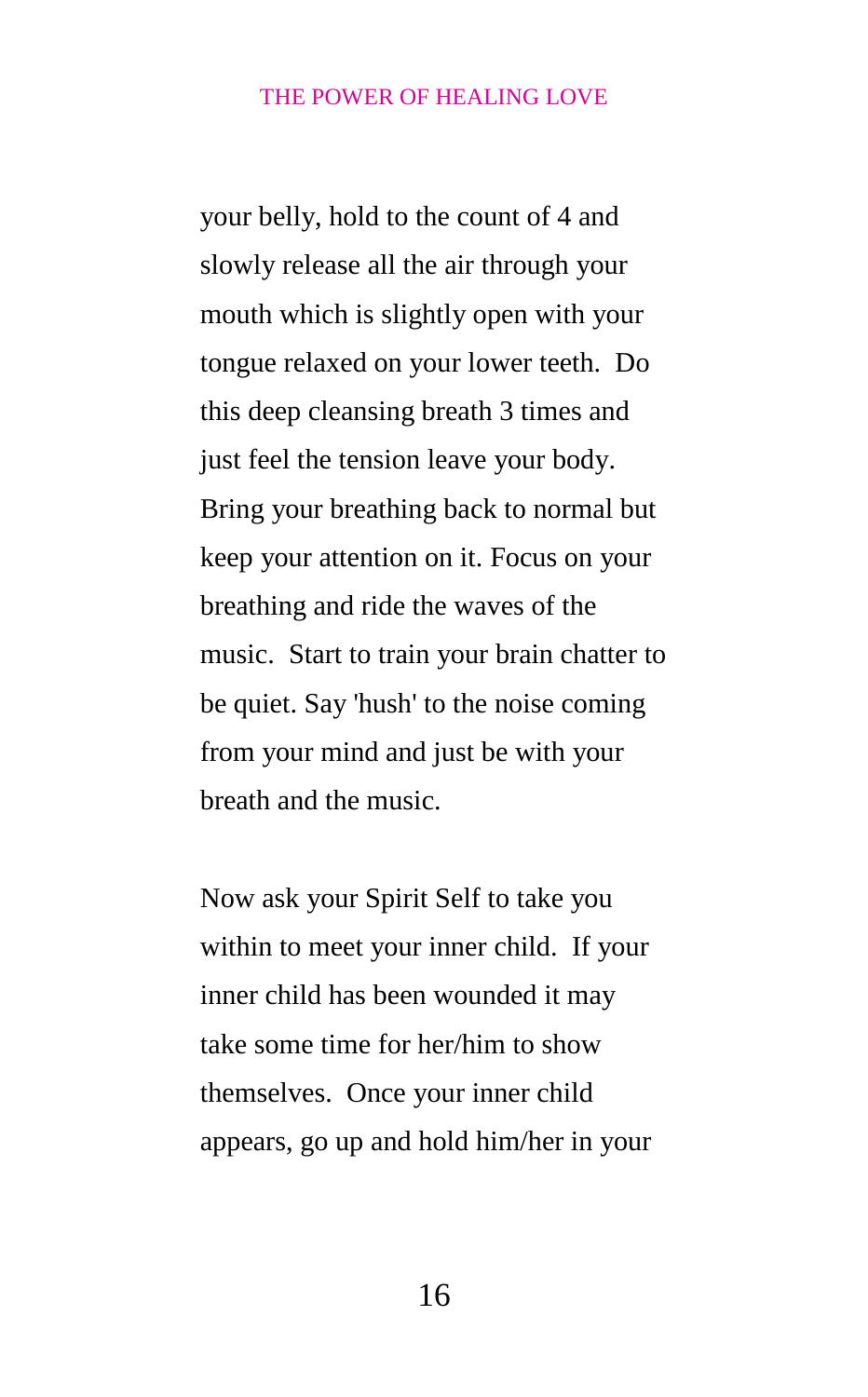arms and send all the love you can muster to them. Be warned that lots of tears will ensue as the wounds start to heal. This is a good thing. Now ask your inner child what it is that they want or need. Have a conversation with them. Learn from them, as the inner child holds the key to your blocked emotions.

It is these blocked emotions, that have piled up for so long, that are now manifesting in your body as dis-ease. You need to reveal, release and heal. Do this every day at a time when you can have your quiet time.

## <span id="page-17-0"></span>**VISUALIZATION**

You are now going to learn to have a conversation with your body. It has been trying to speak to you for a long time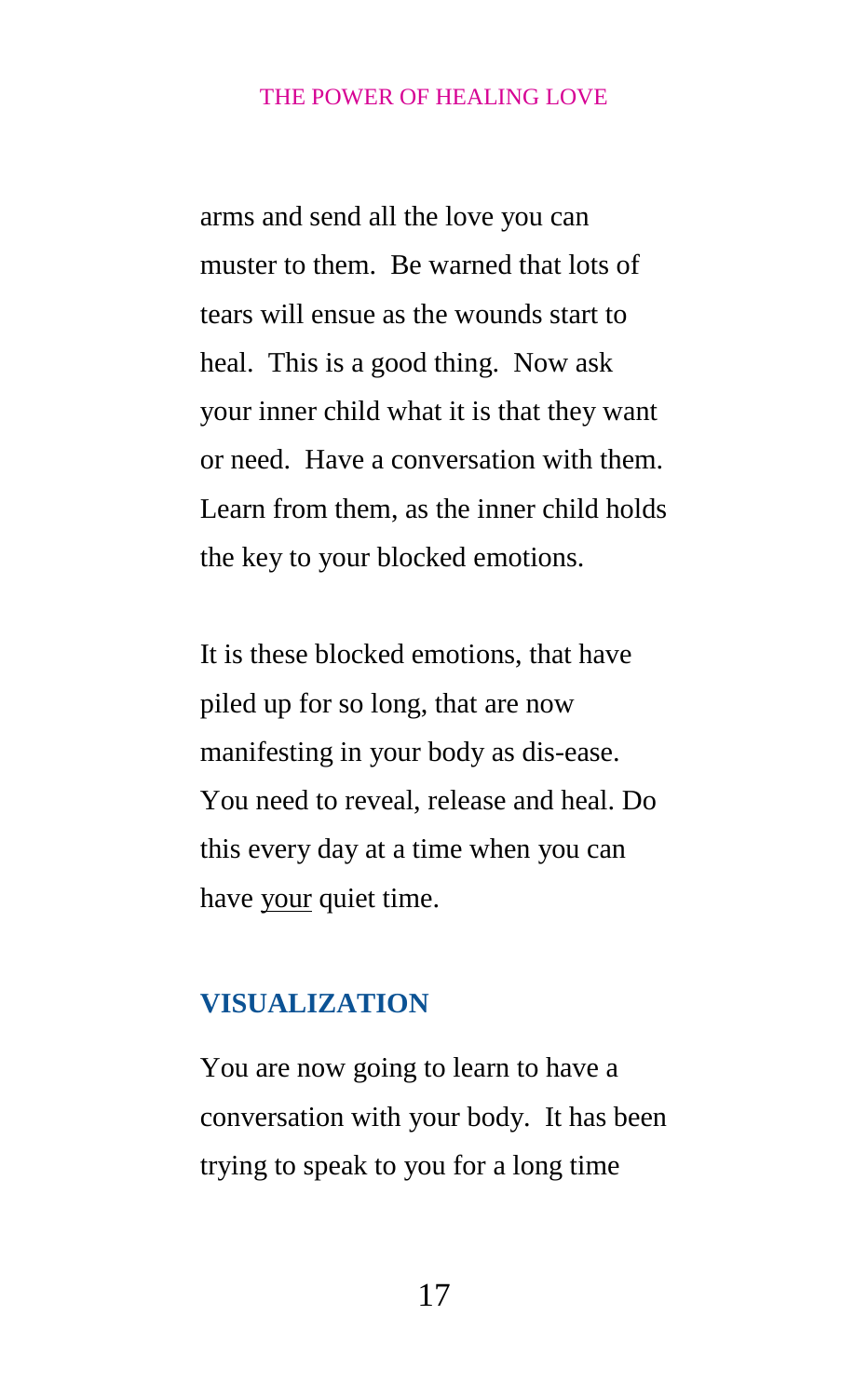and you have ignored it. Your body is surrounded by an energy field called the aura. Intuitive healers are able to see or feel your aura and can pin point exactly where the dis-ease is. You are going to learn to become your own healer. Everybody is equipped with all they need to heal. Your body is the doctor, diagnostician, and pharmacopeia. And every thought you have about your body carries a message of energy either positive or negative. As a healer you now need to direct the unconditional love energy to the parts of your body that need it. Be wise and supplement your healing journey with traditional and alternative medicine. Do whatever it takes to bring balance and vitality back into your body. You can go directly to the spot in your body and ask it what it

18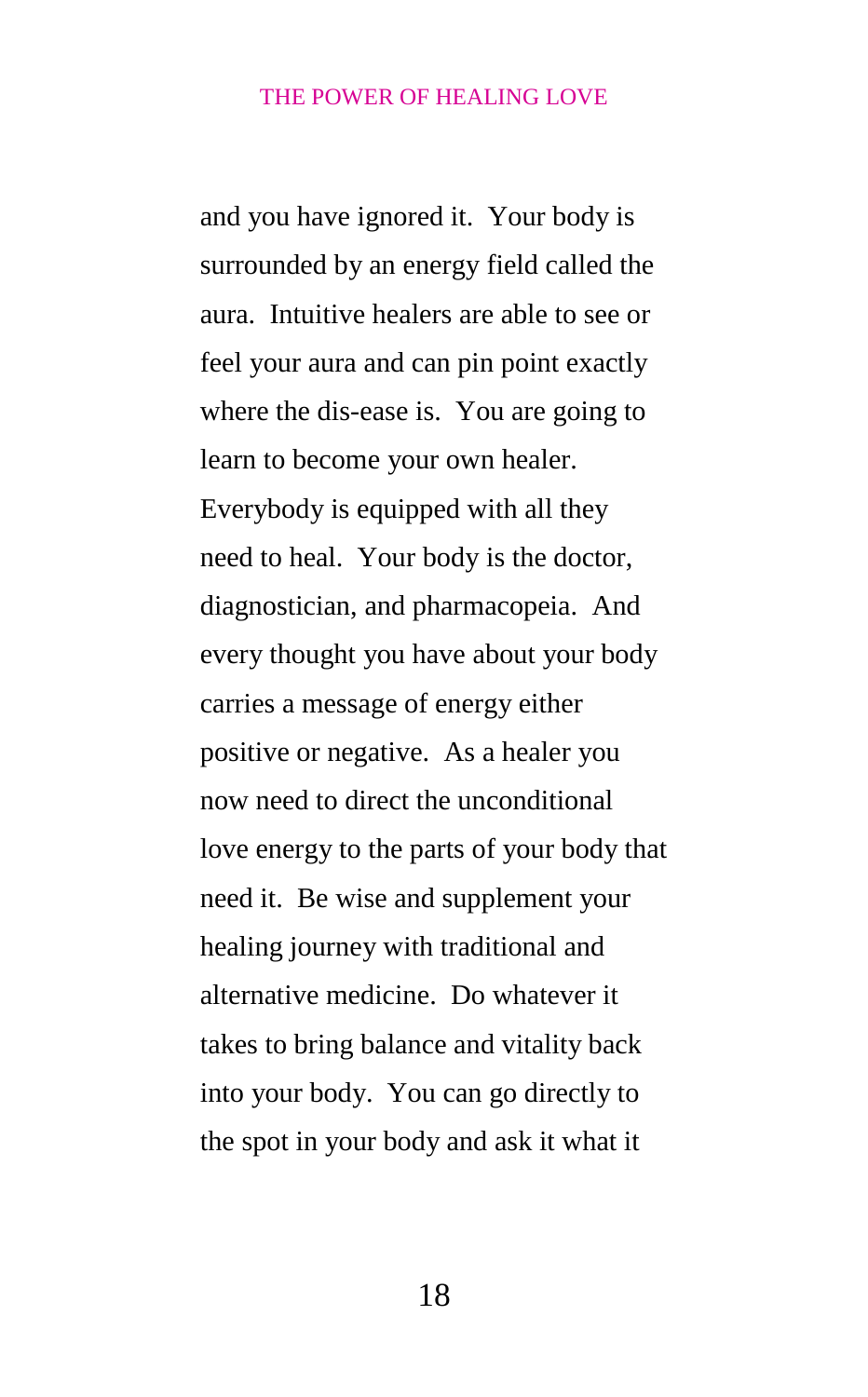needs. You can go into the pain and ask it what it needs. Then visualize a scene where you are directing healing love into your cells. See yourself as vibrant and healthy. In your visualization, take yourself on a walk somewhere that you would love to be - the beach, a garden, mountain top, or create your own healing spa in your mind. You will find your way to a spot that makes you feel totally safe and loved. Create it with your imagination, see the colors, smell the aromas, hear the sounds. Put yourself into the scene and send the healing love to yourself.

## **CHAKRAS**

Chakras are energy centers along your body. There are 7 main chakras. Chakras are conduits of the life energy.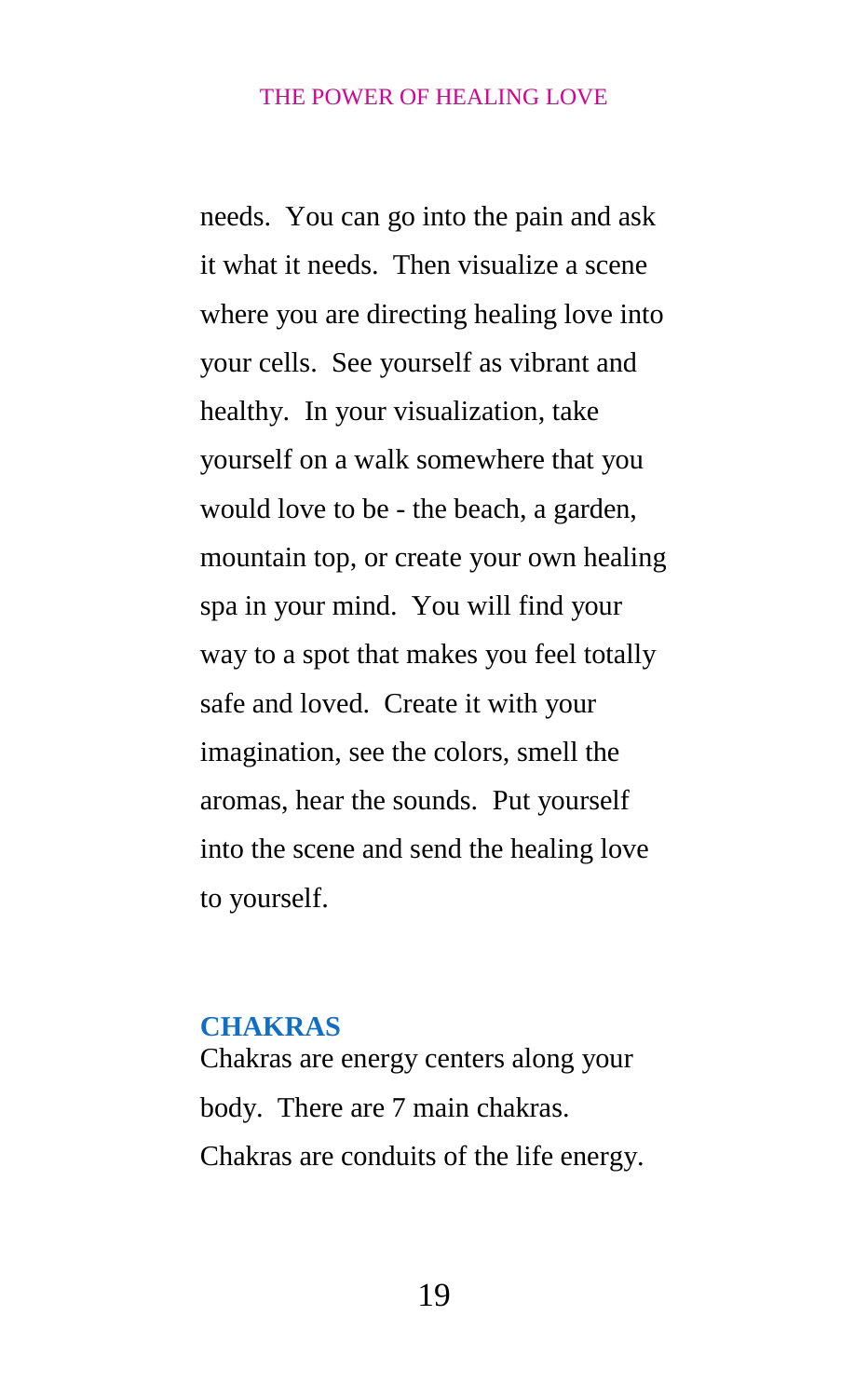The chakras are located on the main branches of the nervous system. They collect and transmit energy.



# **EVERYTHING IS ENERGY**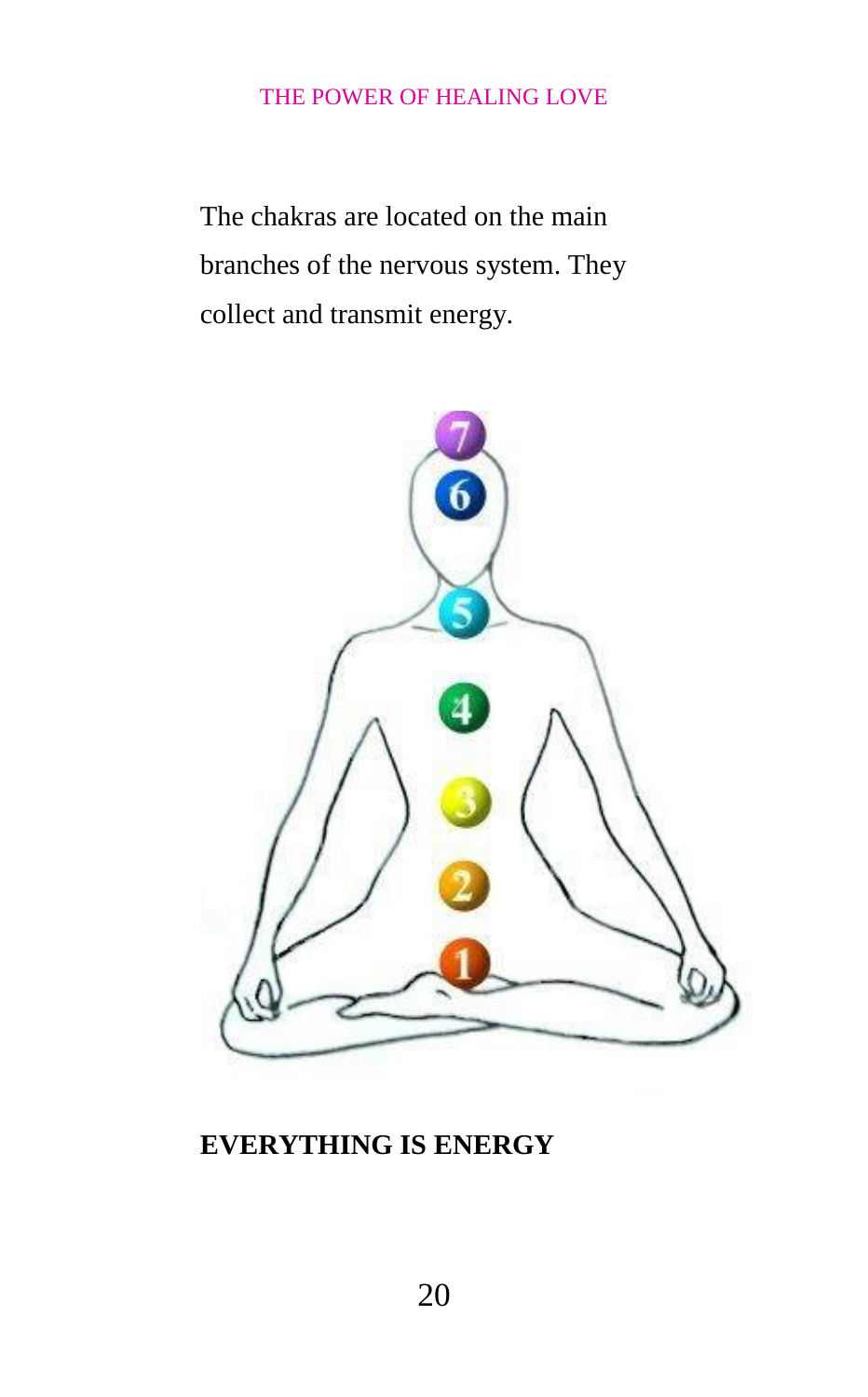

*THOUGHTS CREATE ENERGY.*

# **SYMPTOMS OF DISEASED CHAKRAS**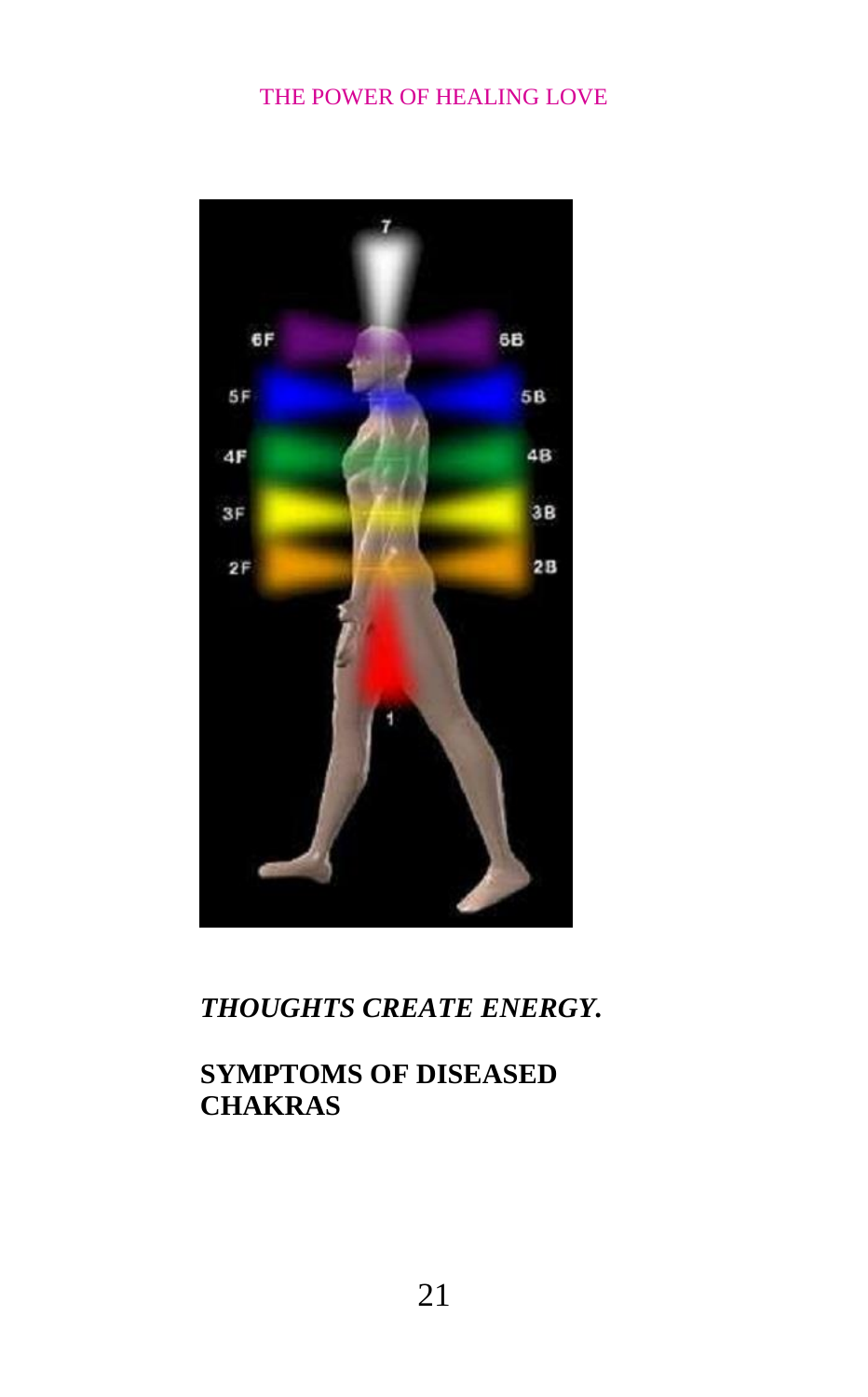| <b>CHAK</b><br><b>RAS</b>                                             | <b>ORG</b><br><b>ANS</b>                                                     | <b>MENTAL</b><br><b>EMOTIO</b><br><b>NAL</b><br><b>ISSUES</b>                                                                                                                                                                                     | <b>PHYSICA</b><br>L<br><b>DYSFUN</b><br><b>CTIONS</b>                                                                                               |
|-----------------------------------------------------------------------|------------------------------------------------------------------------------|---------------------------------------------------------------------------------------------------------------------------------------------------------------------------------------------------------------------------------------------------|-----------------------------------------------------------------------------------------------------------------------------------------------------|
| <b>CHAK</b><br>RA <sub>1</sub><br><b>Black</b><br>tourmali<br>$ne$ #1 | Base of<br>spine,<br>legs,<br>bones,<br>feet,<br>rectum,<br>immune<br>system | Physical<br>family &<br>group<br>safety<br>and<br>security,<br>ability to<br>provide<br>life's<br>necessitie<br>s, ability<br>to stand<br>up for<br>self,<br>feeling<br>sense of<br>belongin<br>g, social<br>$\&$<br>familial<br>law and<br>order | Chronic<br>lower back<br>pain,<br>sciatica,<br>varicose<br>veins,<br>rectal<br>tumors/can<br>cer.<br>depression,<br>immune-<br>related<br>disorders |
| <b>CHAK</b><br>RA <sub>2</sub>                                        | Sexual<br>organs,                                                            | <b>Blame</b><br>and guilt,                                                                                                                                                                                                                        | Chronic<br>lower back                                                                                                                               |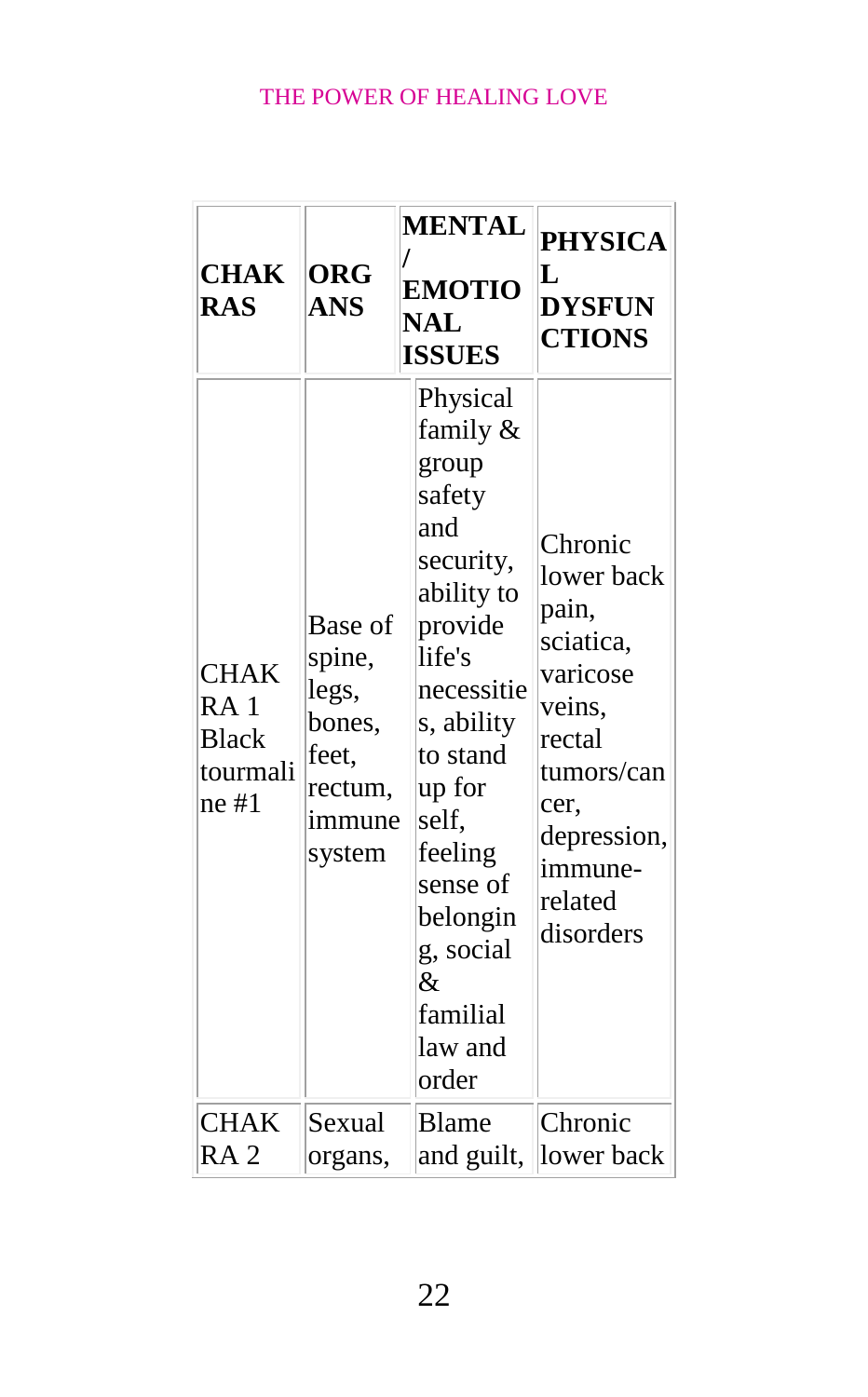| Carnelia        | large                                           | money      | pain,       |
|-----------------|-------------------------------------------------|------------|-------------|
| n #2            | intestine                                       | and sex,   | sciatica,   |
|                 | , lower                                         | power      | ob/gyn      |
|                 | vertebra                                        | and        | problems,   |
|                 | e,                                              | control,   | pelvic/low  |
|                 | pelvis,                                         | creativity | back pain,  |
|                 | appendi                                         | , ethics   | sexual      |
|                 | X,                                              | and        | potency or  |
|                 | bladder,                                        | honor in   | lack of,    |
|                 | hip area                                        | relationsh | urinary     |
|                 |                                                 | ips        | problems    |
|                 |                                                 | Trust,     | Arthritis,  |
|                 | Abdome<br>n.<br>stomach<br>, upper<br>intestine | fear and   | gastric or  |
|                 |                                                 | intimidati | duodenal    |
|                 |                                                 | on, self-  | ulcers,     |
|                 |                                                 | esteem,    | colon/intes |
|                 |                                                 | self-      | tinal       |
| <b>CHAK</b>     | s, liver,                                       | confidenc  | problems,   |
| RA <sub>3</sub> | gallblad                                        | e & self-  | pancreatiti |
| Citrine         | der,                                            | respect,   | s/diabetes, |
| #3              | kidney,                                         | care of    | indigestion |
|                 | pancreas                                        | self and   | - chronic   |
|                 | , adrenal                                       | others,    | or acute,   |
|                 | glands,                                         | responsib  | anorexia or |
|                 | spleen,<br>middle                               | ility for  | bulimia,    |
|                 |                                                 | making     | liver       |
|                 | spine                                           | decisions  | dysfunctio  |
|                 |                                                 |            | n.          |
|                 |                                                 | sensitivit | hepatitis,  |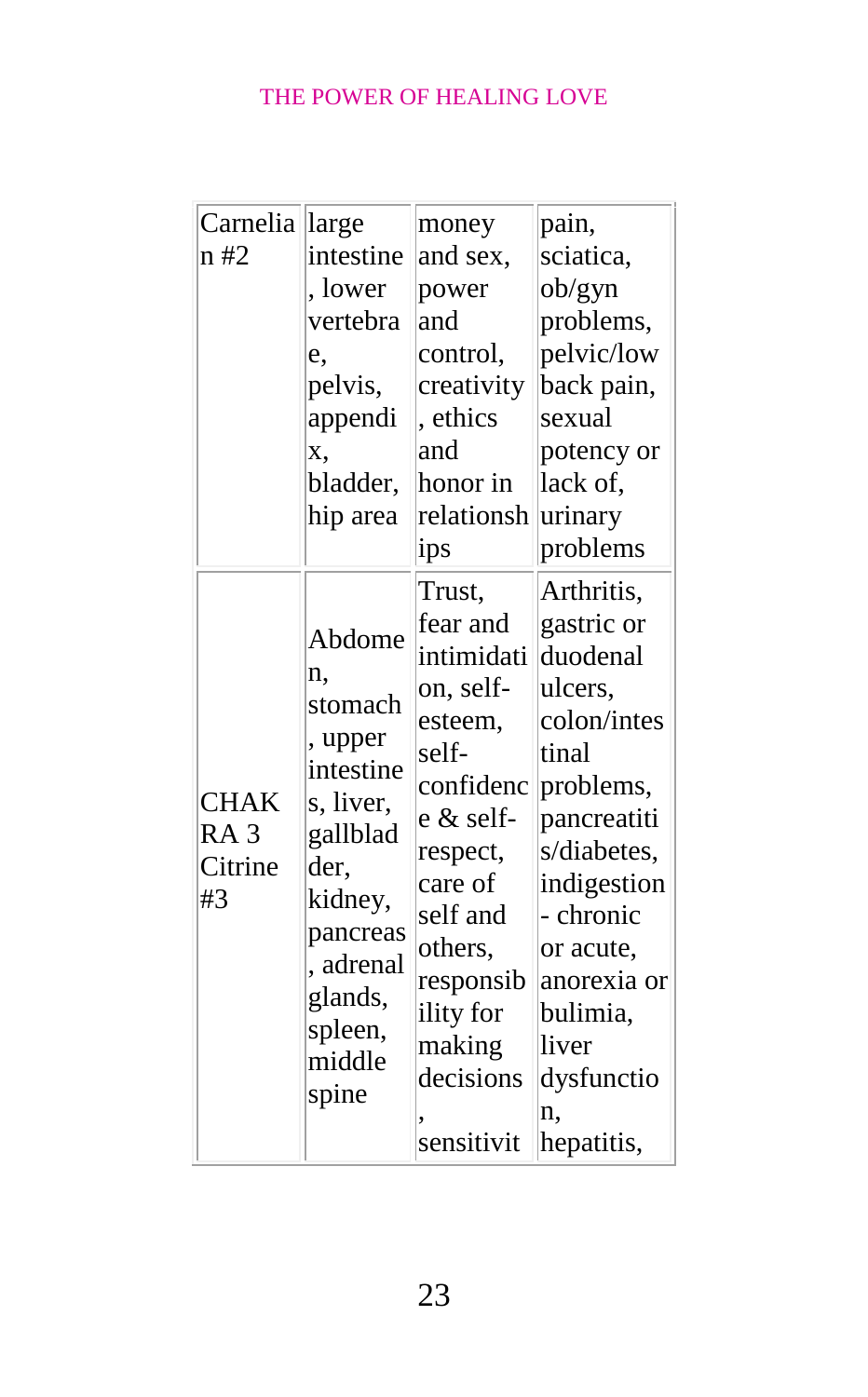|             |           | y to<br>criticism,<br>personal<br>honor | adrenal<br>dysfunctio<br>n |
|-------------|-----------|-----------------------------------------|----------------------------|
|             | Heart     |                                         | Congestive                 |
|             | and       | Love and                                | heart                      |
|             | circulato | hatred,                                 | failure,                   |
|             | ry        | resentme                                | heart                      |
| <b>CHAK</b> | system,   | nt and                                  | attack,                    |
| RA4         | lungs,    | bitterness                              | mitral                     |
| Rose        | shoulder  | , grief                                 | valve                      |
| Quartz      | s and     | and                                     | prolapse,                  |
| #4          | arms,     | anger,                                  | cardiomeg                  |
|             | ribs/brea | self-                                   | aly,                       |
|             | sts,      | centeredn                               | asthma/all                 |
|             | diaphrag  | ess,                                    | ergy, lung                 |
|             | m,        | lonelines                               | cancer,                    |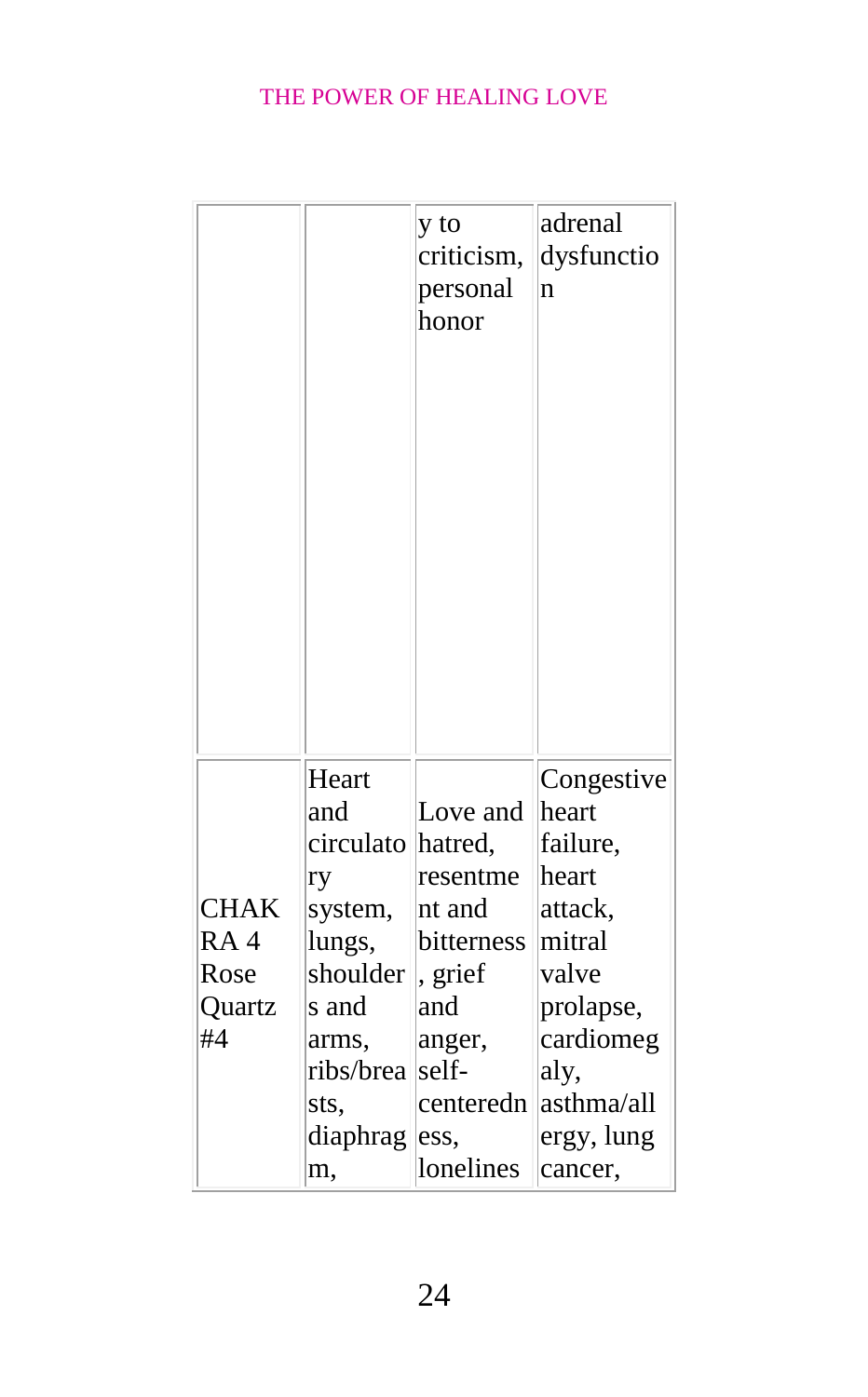|                                                  | thymus<br>gland                                                                                                                                        | s $\&$<br>commitm<br>ent,<br>forgivene<br>ss and<br>compassi<br>on, hope<br>and trust                                                                                                                                  | bronchial<br>pneumonia<br>, upper<br>back,<br>shoulder,<br>breast<br>cancer                                                                                                              |
|--------------------------------------------------|--------------------------------------------------------------------------------------------------------------------------------------------------------|------------------------------------------------------------------------------------------------------------------------------------------------------------------------------------------------------------------------|------------------------------------------------------------------------------------------------------------------------------------------------------------------------------------------|
| <b>CHAK</b><br>RA <sub>5</sub><br>Blue<br>Lace#5 | Throat,<br>thyroid,<br>trachea,<br>neck<br>vertebra<br>e,<br>mouth,<br>teeth<br>and<br>gums,<br>esophag<br>us,<br>parathyr<br>oid,<br>hypothal<br>amus | Choice &<br>strength<br>of will,<br>personal<br>expressio<br>n,<br>following<br>your<br>dream,<br>using<br>personal<br>power to<br>create,<br>addiction<br>judgment<br>$\&$<br>criticism.<br>faith &<br>knowledg<br>e, | Raspy<br>throat,<br>chronic<br>sore throat,<br>mouth<br>ulcers,<br>gum<br>difficulties<br>, joint<br>problems,<br>scoliosis,<br>laryngitis,<br>swollen<br>glands,<br>thyroid<br>problems |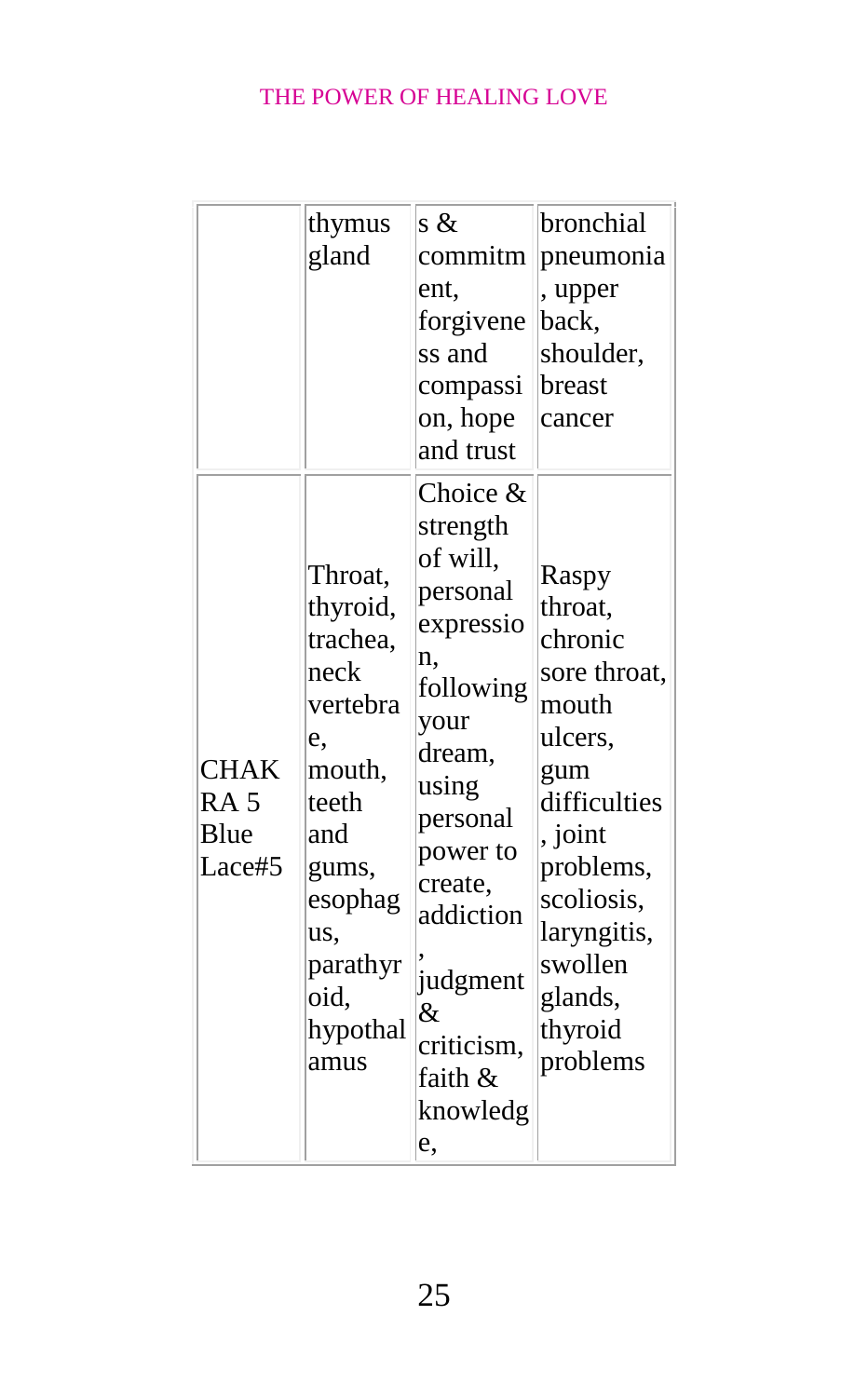| <b>CHAK</b><br>RA <sub>6</sub><br>Sodalite<br>#6 | Brain,<br>nervous<br>system,<br>eyes,<br>ears,<br>nose,<br>pituitary<br>gland | capacity<br>to make<br>decisions<br>Self-<br>evaluatio<br>n, truth,<br>intellectu<br>al<br>abilities,<br>feelings<br>of<br>adequacy<br>openness<br>to the<br>ideas of<br>others,<br>ability to<br>learn<br>from<br>experienc<br>e,<br>emotiona<br>1<br>intelligen | <b>Brain</b><br>tumor/hem<br>orrhage/str<br>oke.<br>neurologic<br>al<br>disturbanc<br>es,<br>blindness,<br>deafness,<br>full spinal<br>difficulties<br>, learning<br>disabilities<br>seizures |
|--------------------------------------------------|-------------------------------------------------------------------------------|-------------------------------------------------------------------------------------------------------------------------------------------------------------------------------------------------------------------------------------------------------------------|-----------------------------------------------------------------------------------------------------------------------------------------------------------------------------------------------|
|                                                  |                                                                               | ce                                                                                                                                                                                                                                                                |                                                                                                                                                                                               |
| <b>CHAK</b><br>RA <sub>7</sub><br>Amethy         | Muscula<br>r<br>system,                                                       | Ability to<br>trust life,<br>values,                                                                                                                                                                                                                              | Energetic<br>disorders,<br>mystical                                                                                                                                                           |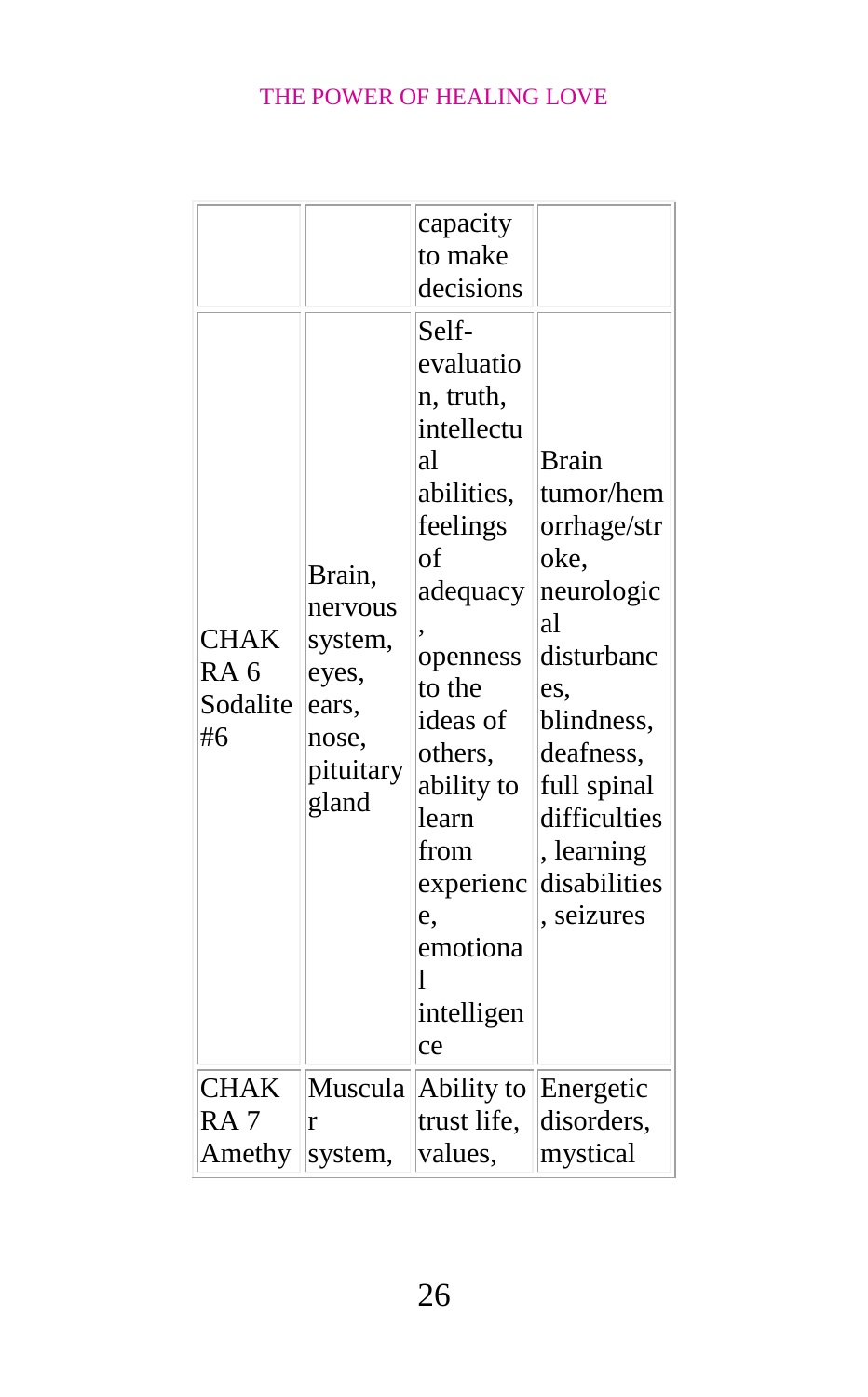| st #7 | skeletal | ethics,     | depression,  |
|-------|----------|-------------|--------------|
|       | system,  | and         | chronic      |
|       | skin     | courage,    | exhaustion   |
|       |          | humanita    | not linked   |
|       |          | rianism,    | to a         |
|       |          | selflessne  | physical     |
|       |          | ss, ability | disorder,    |
|       |          | to see the  | extreme      |
|       |          | larger      | sensitivitie |
|       |          | picture,    | s to light,  |
|       |          | faith and   | sound and    |
|       |          | inspiratio  | other        |
|       |          | n.          | environme    |
|       |          | spiritualit | ntal factors |
|       |          | y and       |              |
|       |          | devotion    |              |
|       |          |             |              |

<sup>1&</sup>lt;br><sup>1</sup> <http://www.astramate.com/chakras.htmglyness>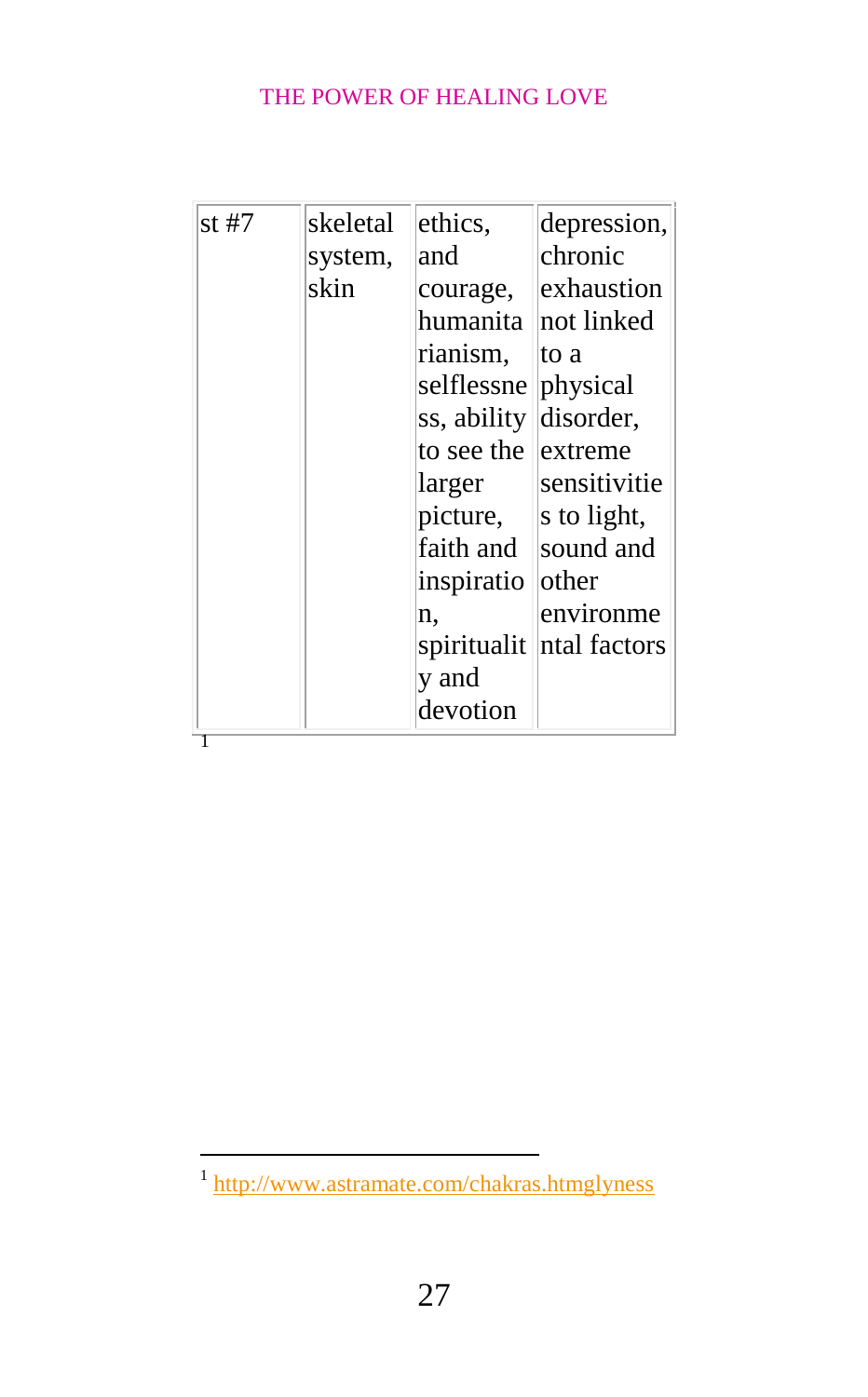| <b>Clear Quartz</b> | crown        |
|---------------------|--------------|
| Amethyst            | third eye    |
| Sodalite            | throat       |
| <b>Rose Quartz</b>  | heart        |
| Citrine             | solar plexus |
| Carnelian           | sacral       |
| Hematite            | root         |

# <span id="page-28-0"></span>**CRYSTALS**

Crystals hold the wisdom of the ancients, and have healing powers. As everything is made of energy and vibrates at its own rate, so too, do crystal have their own energy and have been used for conduits of energy. Crystals are a gift from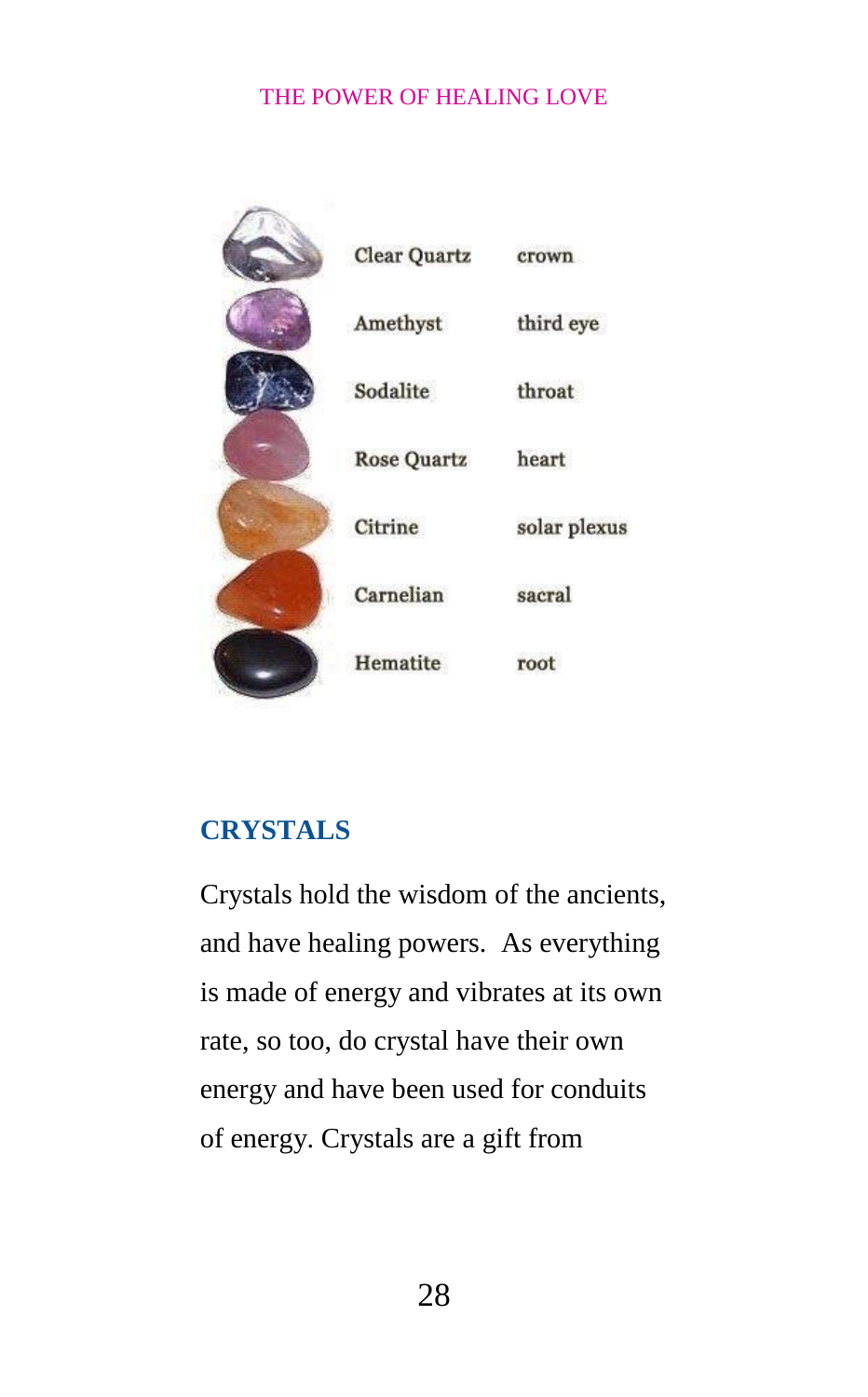Mother Earth to amplify the power of love. They are another tool you can learn to use to promote your well-being. The crystal pendulum can help you discover which of your chakras are strong or weak. (VIRTUE)

To help you clear your energy centers you can lay on the bed, cleanse using your breath and place the crystal corresponding on your chakra area. Relax and visualize the crystals balance and cleanse each energy centre. Start at the root chakra and visualize the red healing light swirling. Stay with it for a few minutes and then tune in with your senses and feel the warmth. Move to the next chakra area and visualize the crystal on your sacral energy centre opening and cleansing this energy centre with the healing orange light. Again do this for a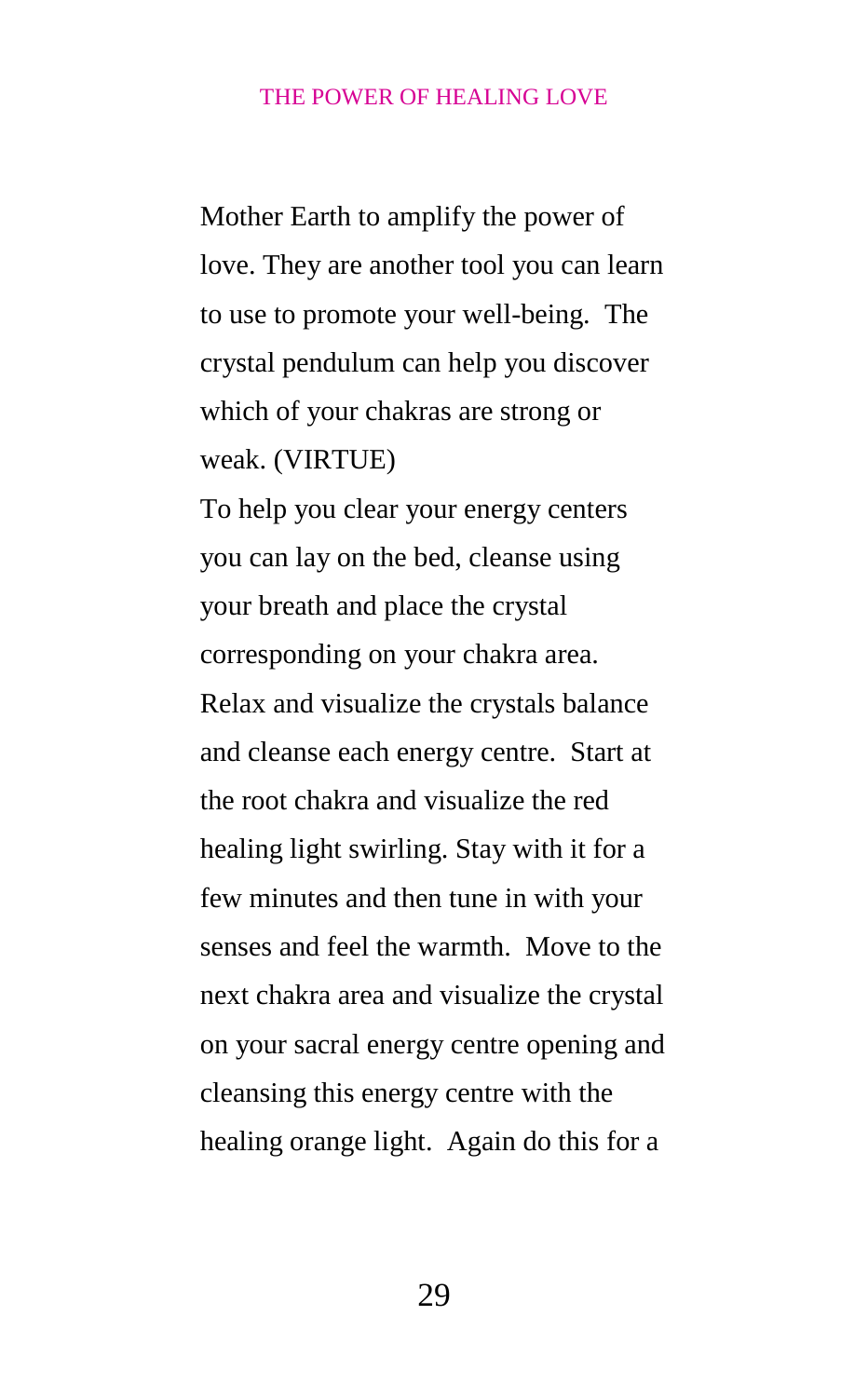few minutes and then sense the warmth as the energy moves through you. Now move up to the solar plexus and visualize the yellow light drawing in the energy, cleansing and balancing this energy center. Sense the warmth as the light heals.

Go up to the heart chakra. Visualize green healing light being drawn in by the crystal. See the energy cleansing and balancing, feel the warmth.

The heart charka is the most powerful. (Research by the

<http://www.heartmath.org/Institue>). Stay with the warmth for a little while longer. Release all the negative energies, feel and heal.

Up to the throat chakra and feel the crystal drawing in the healing blue light into this energy center. Again stay with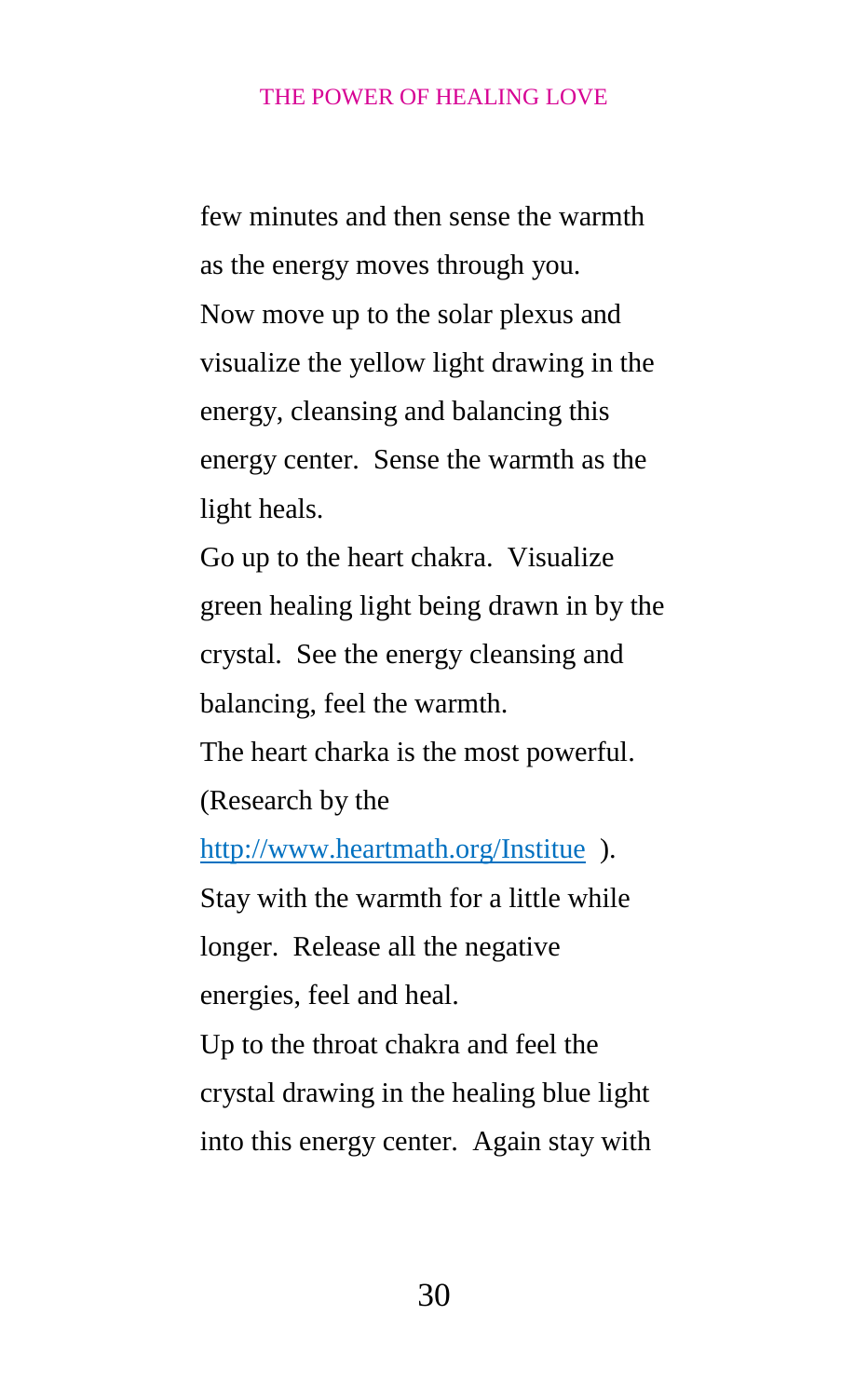it till you feel the warmth as the healing light cleanses and balances.

Concentrate now on the third eye chakra and visualize the crystal drawing in the indigo blue light pulling in the healing light to cleanse and balance this chakra centre. As this is your vision center stay a few moments and see if you can picture yourself completely healed, healthy and vital.

Last is the crown chakra. This again is the chakra that pulls in the healing light from universal love. Pull that healing energy in through the crown with the help of the crystal. A white light is being drawn in through your crown chakra and washes over your whole body.

Love can and will heal you. Use whatever you need to do to be healthy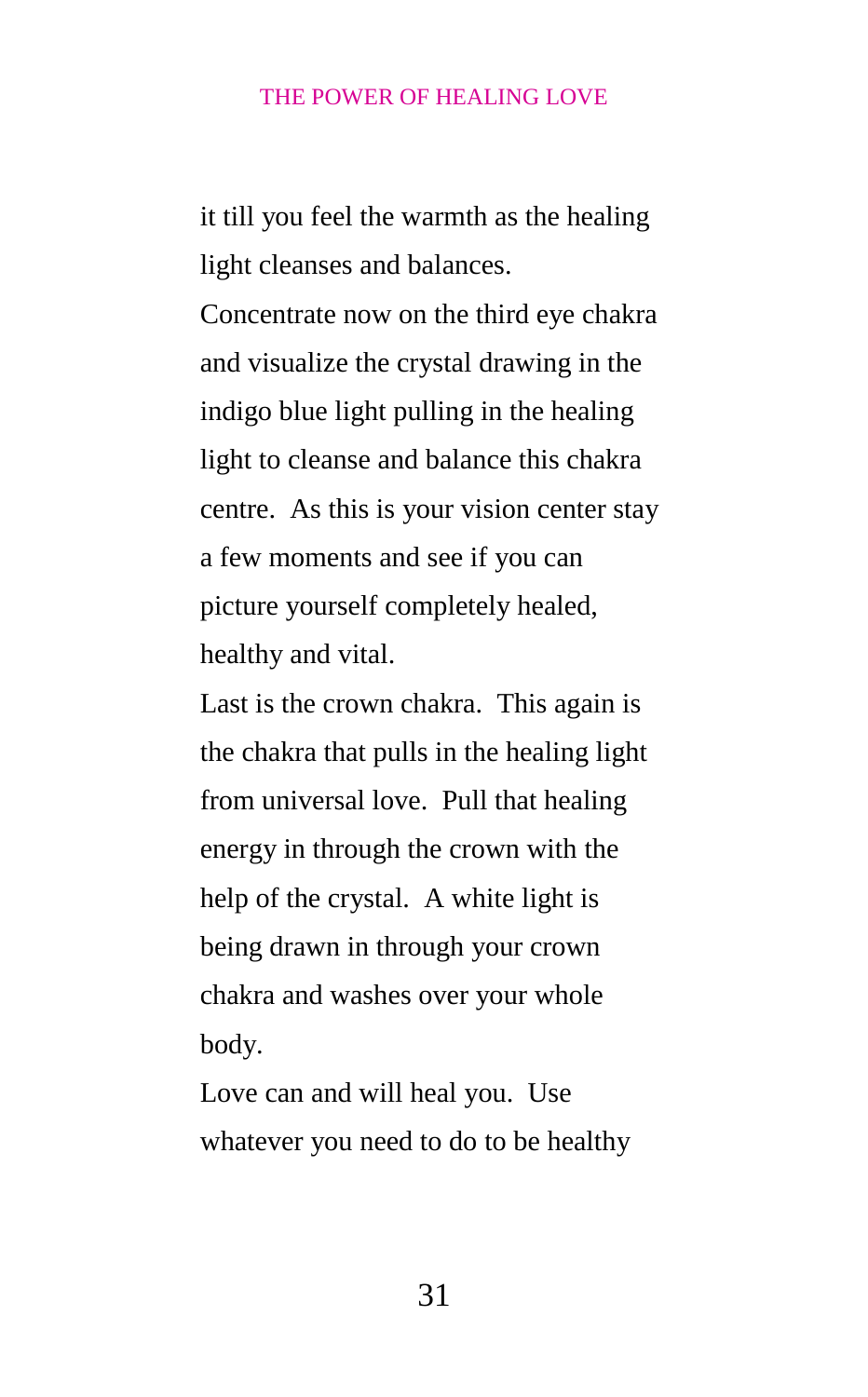and vital. As this has become your greatest life challenge your whole day needs to focus on you and your healing. The rest will take care of itself.



Crystal pendulums can assist in helping to identify you strong and weak chakra areas. There is a wonderful resource online [Ask Your Pendulum.](http://www.askyourpendulum.com/How_to.asp) You can also print out the chart on page 22 at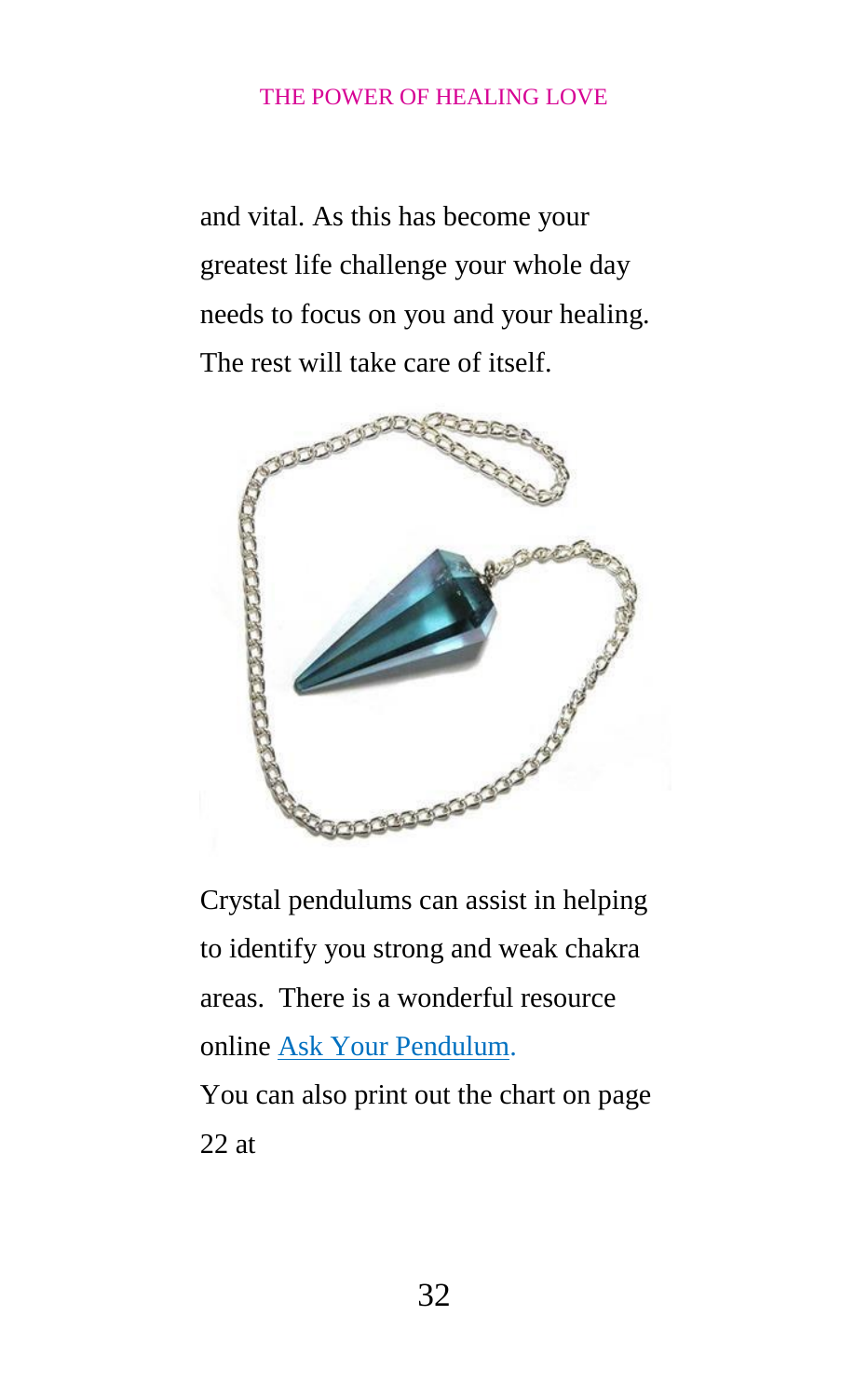# **[CHART](http://www.askyourpendulum.com/Downloads/Fickle%20Design%20Chakra%20Pendulum%20Chart.pdf)**

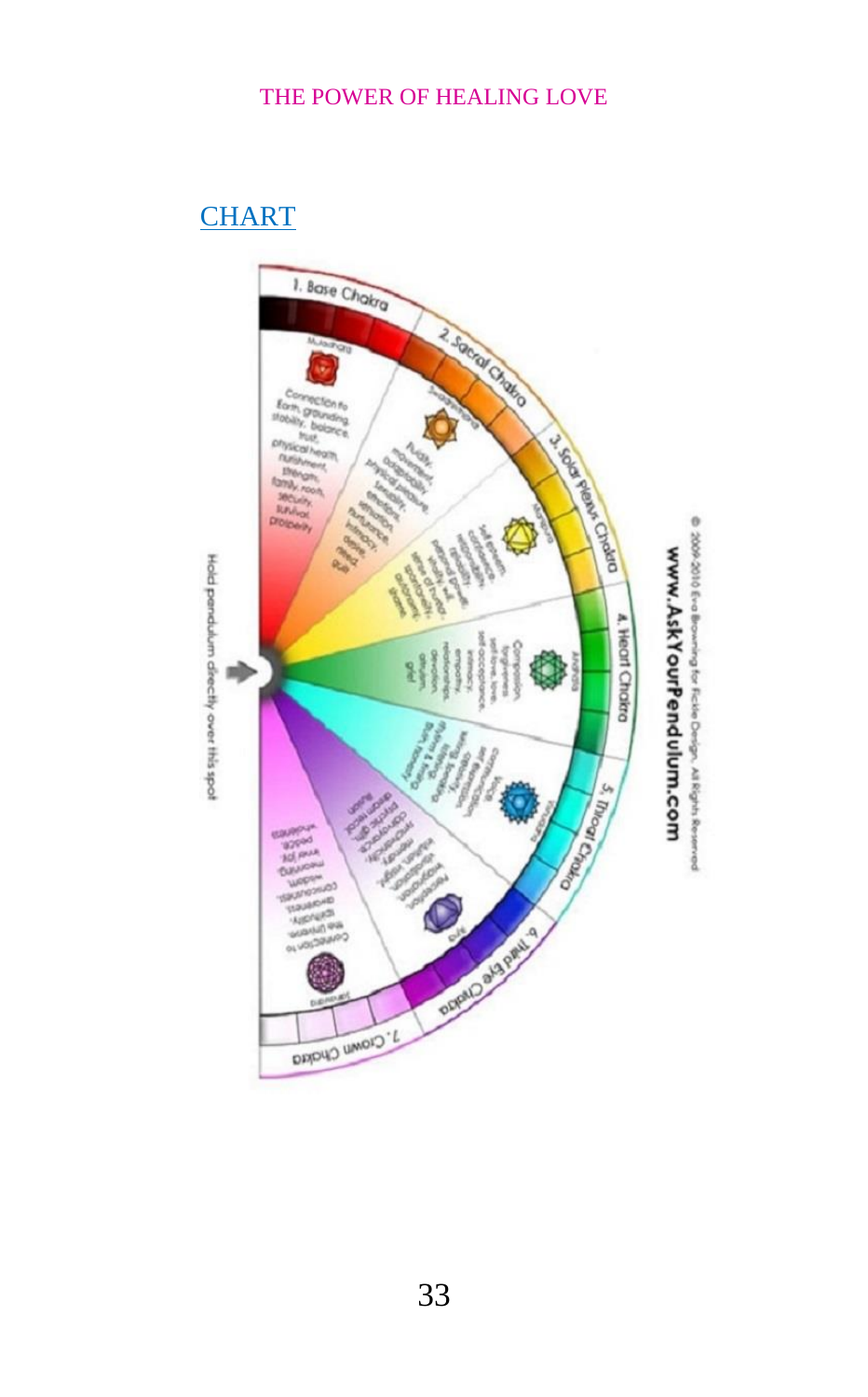

## <span id="page-34-0"></span>**[AROMATHERAPY](http://www.kiaroma.ca/default.asp)**

Aromatherapy is the practice of using the essential oils extracted from flowers, bark, stems, leaves, roots or other parts of a plant to enhance psychological and physical well-being.

For example, Sweet Orange Oil is used to assist in healing especially for cancer. You can place a few drops on a cotton swab or use a diffuser. There are scented healing candles you can purchase to create your sacred space.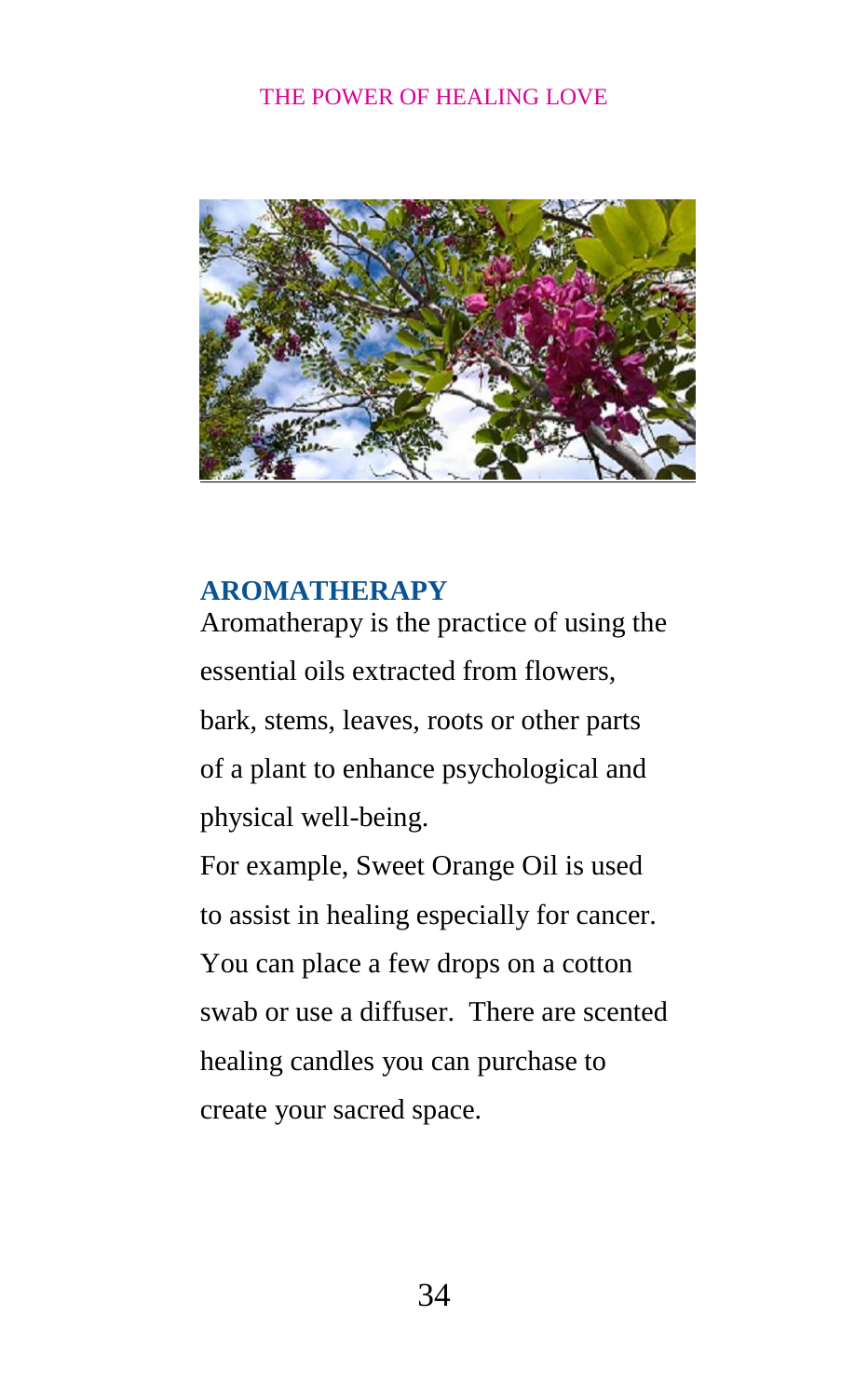"You and I and essential oils are all created by vibrations, the spoken word of God. The healing power of essential oils is more than chemistry. It is vibrational in nature, the resonance of the healing vibrations in the oils that carry their creator's benevolence, seeking harmony with the vibrations that comprise our bodies, minds, and souls."<sup>i</sup>

**EFT – Emotional Freedom Technique**  This is a simple technique that really works and is easy to learn. Tapping on specific energy meridians to clear and get the energy moving. There is a wonderful YouTube example by Rick Otner. [TAPPING by RICK OTNER](https://www.youtube.com/watch?v=Tj_qSyfP2lQ)

I use this method whenever my body is talking to me through some discomfort or pain. Usually after 3 times using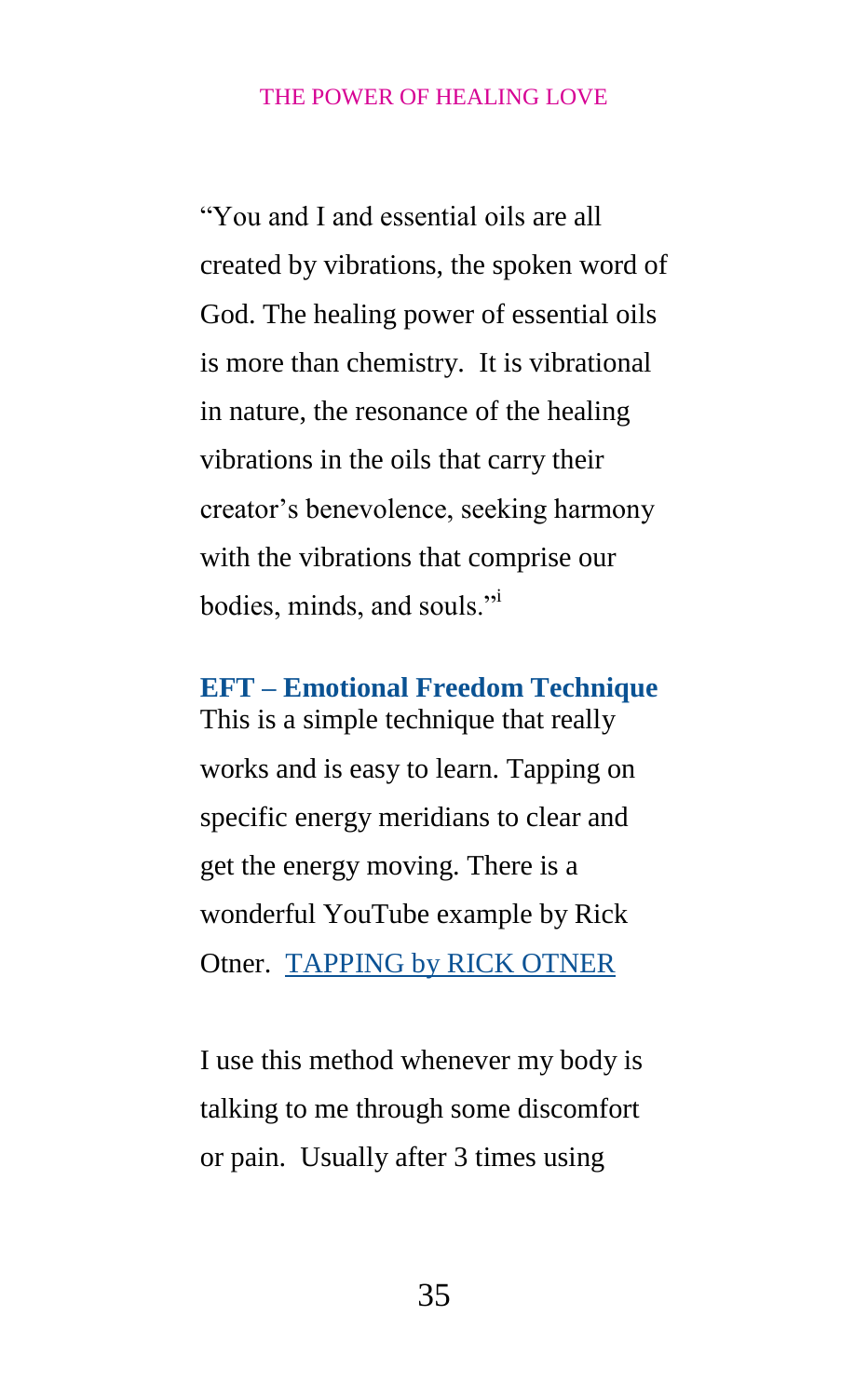tapping the pain subsides. I use whatever works. (PARNELL) Loving to research I then look for the metaphysical message in my reference library. Two of my favourites that I constantly refer to are: Louise Hay's book: Heal Your Life and Feelings Buried Alive Never Die by Karol K. Truman. (HAY, 1984) (TRUMAN, 2003)

For example:

| $V1 V2 W1 V1 V2$ |                 |              |  |
|------------------|-----------------|--------------|--|
| Cancer           | Deep Hurt.      | I lovingly   |  |
|                  | Longstanding    | forgive and  |  |
|                  | resentment.     | release all  |  |
|                  | Deep secret or  | of the past. |  |
|                  | grief eating    | I choose to  |  |
|                  | away at the     | fill my      |  |
|                  | self. Carrying  | world with   |  |
|                  | hatreds.        | joy. I love  |  |
|                  | "What's the     | and approve  |  |
|                  | use?"           | of myself.   |  |
| Cancer           | A form of self- | I completely |  |
|                  | destruction.    | and totally  |  |
|                  | Lack of love    | love and     |  |
|                  | for self and    | accept       |  |
|                  | others.         | myself.      |  |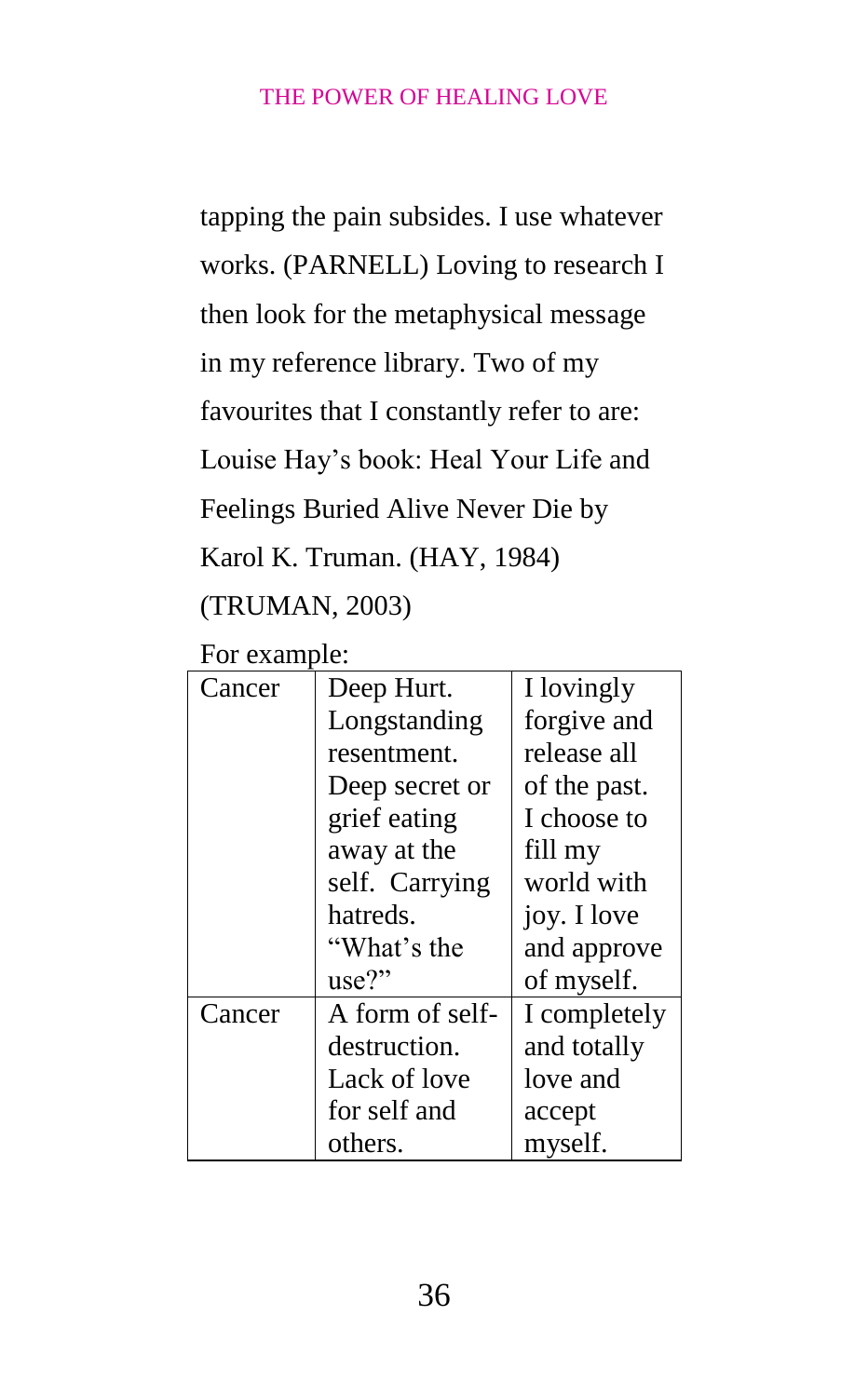

## <span id="page-37-0"></span>**MUSCLE TESTING**

"The greatest contribution that muscle testing offers us is the ability and clarity to make choices from the heart and not from the thinking mind. Muscle testing creates a bridge to our deeper energetics and through muscle testing we can more effectively read and connect with this deeper wisdom.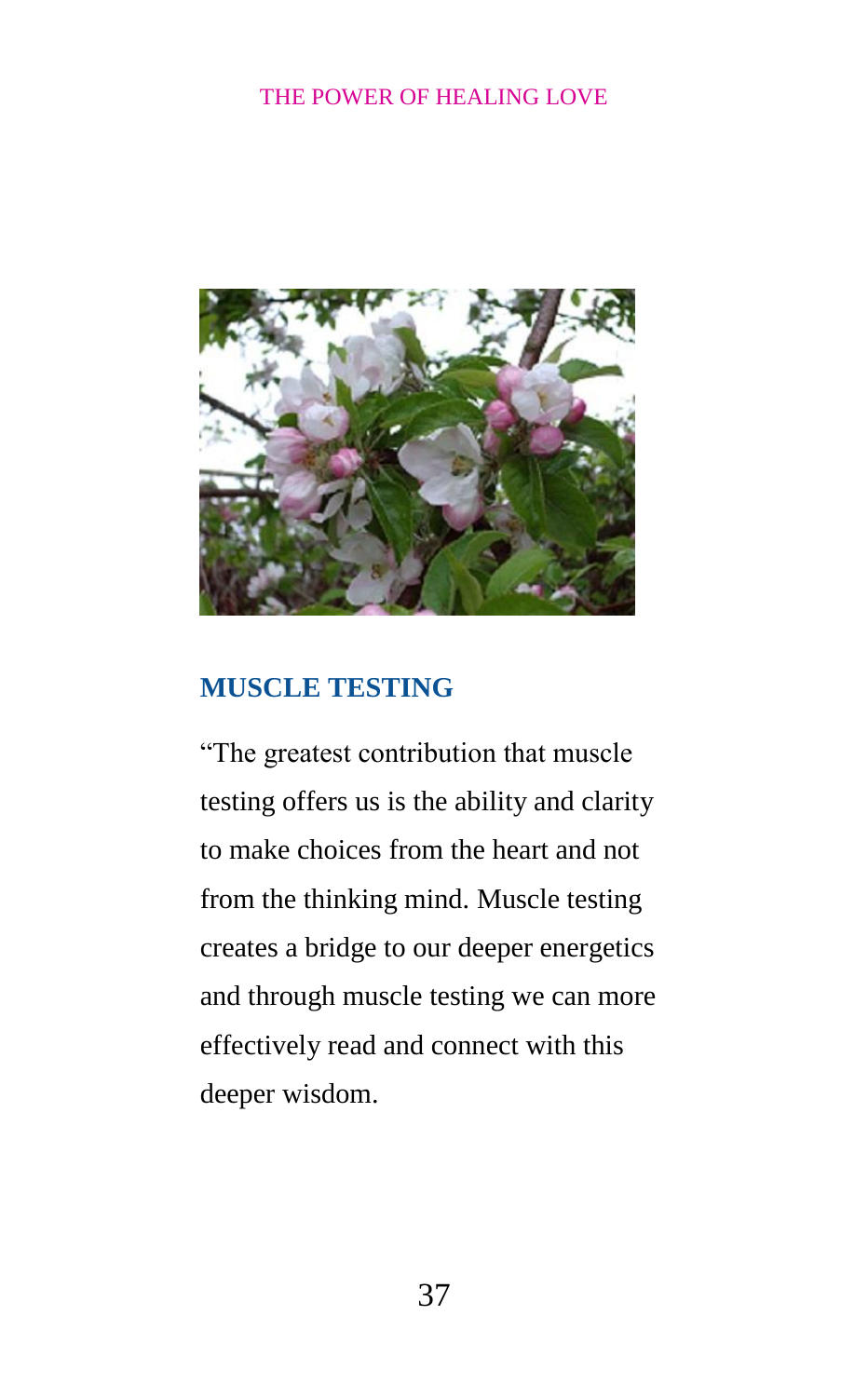The self-muscle testing technique helps us to identify those things that either supports our life force or those things that do not."

To check yourself means to observe how you feel and observe the state of your mind. Does my body feel a live, balanced and 'switched on'? Does my mind feel calm, clear and alert? Looking at objects can also have a direct effect on your energy flow and meridians. Staring at or simply observing a tree in nature has a positive effect on our energy field $"$ <sup>2</sup>

[SELF MUSCLE TESTING](http://youtu.be/xC60tyDpWFs) You tube explanation. You can test for what is life supporting and what is not. (HETHERINGTON, 2013)

-

<sup>&</sup>lt;sup>2</sup> The Art of Self Muscle Testing by Michael Hetherington. L.Ac ebook 2013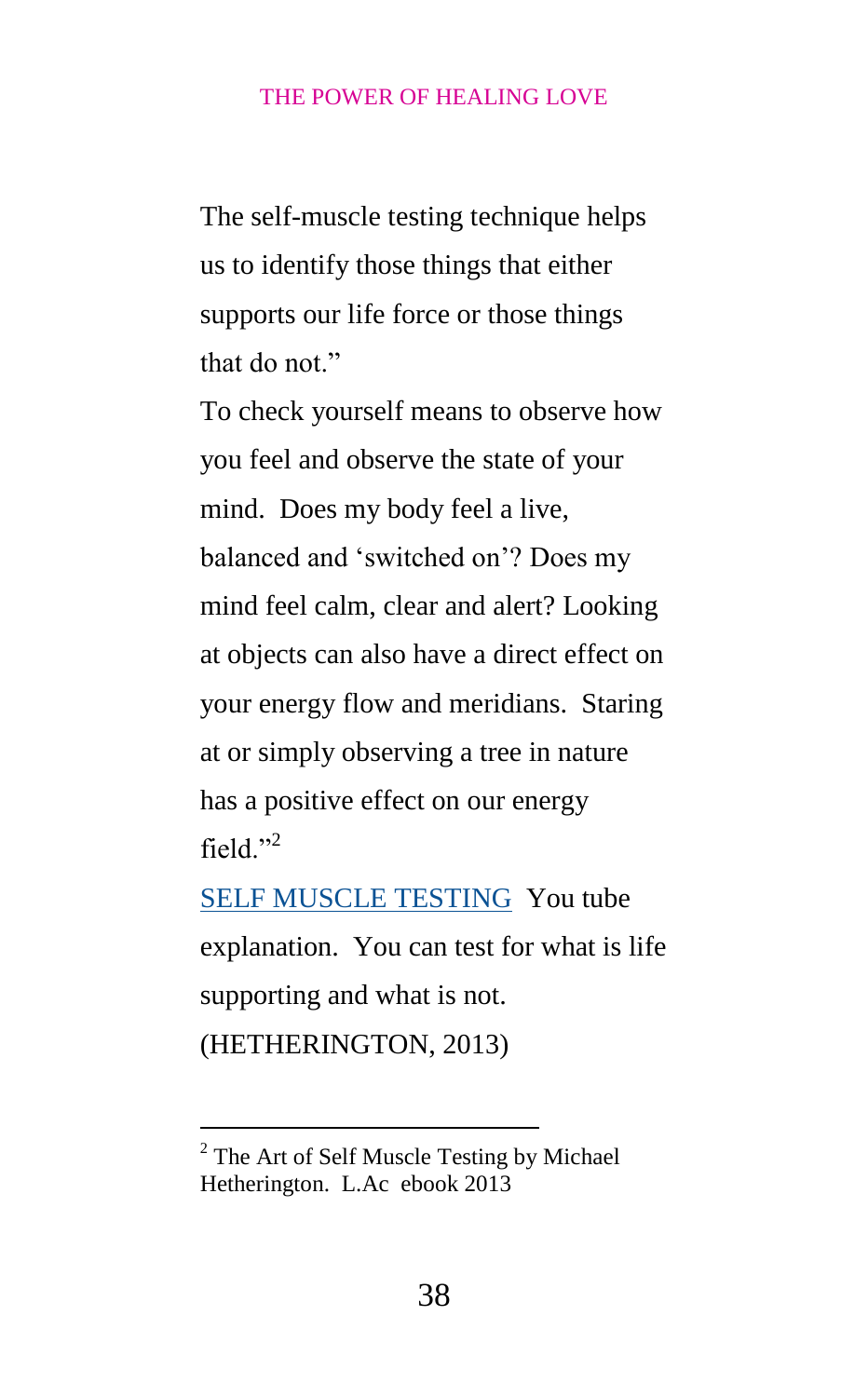Grounding, being out in nature has a very powerful healing effect. Run bare foot in the grass or lie in a meadow for about 20 minutes a day. On sunny days I lie on the ground and hold my hands up to the heavens and can feel the energy streaming in.



## <span id="page-39-0"></span>**POWER OF PRAYER**

Prayer is communion with Divine Love. One of my greatest teachers along the spiritual journey is Emmet Fox. "There is no difficulty that enough love will not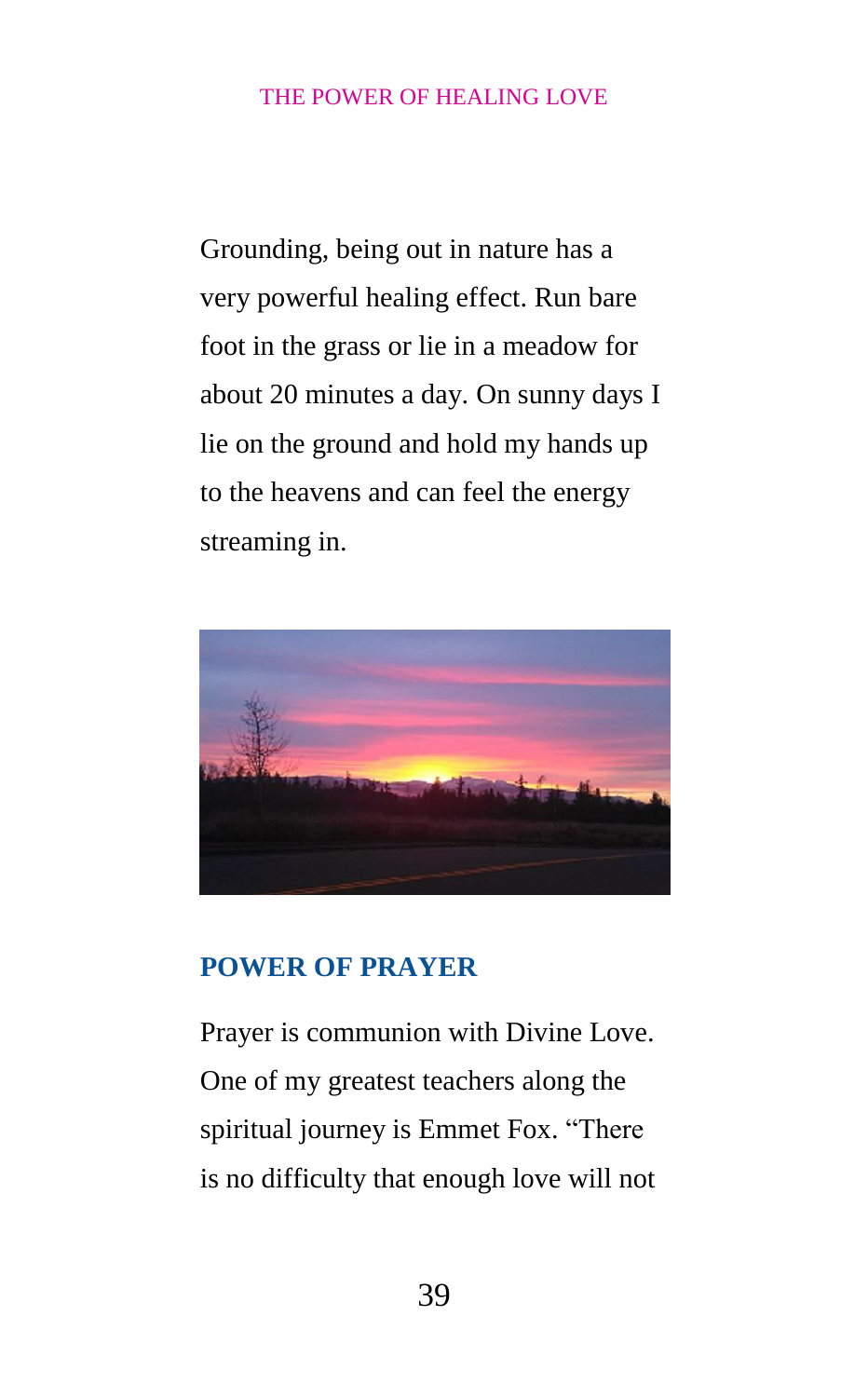conquer. There is no dis-ease that enough love will not heal…It makes no difference how deeply seated may be the trouble. It makes no difference how hopeless may be the outlook….A sufficient realization of love will dissolve it all."<sup>3</sup> There is NO problem that LOVE cannot heal. When we pray we are connecting to the Power within or Divine Presence and drawing upon the miracle of Love to assist in our healing. Prayer is the surrender of the (FOX, 1940) outcome to the Higher Power, letting go and having faith that the Divine sees you as whole and healthy and this you must believe in your heart as well.

-

<sup>&</sup>lt;sup>3</sup> The Power of Constructive Thinkinbg: Emmet Fox. 1939 ISBN0-06-0628260-X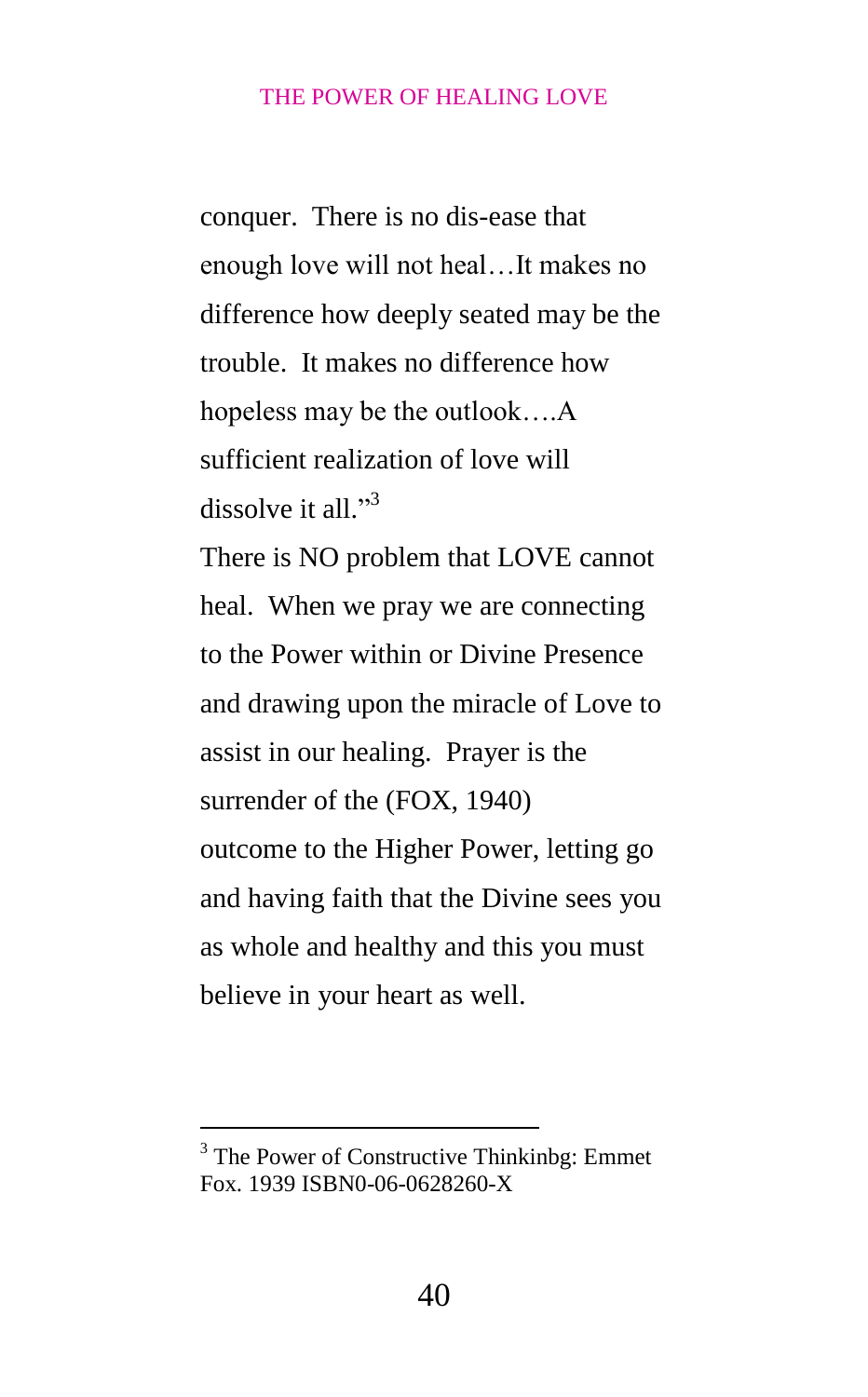Constantly affirming your wholeness is a form of prayer.

It has been documented in the Intention Experiment and the Maharishi Effect that if enough people are placed in a war torn location and they pray the fighting stops. Prayer is a very powerful intention.

## <span id="page-41-0"></span>**WORDS THAT HEAL**

As everything we think or say has a vibrational energy, it makes sense to become very conscious of the words we use. Are we using life affirming words of love for ourselves and others or are our words negative and restrictive. It will amaze you when you start to keep track of what you actually say and how many negative comments just flow out of our mouths.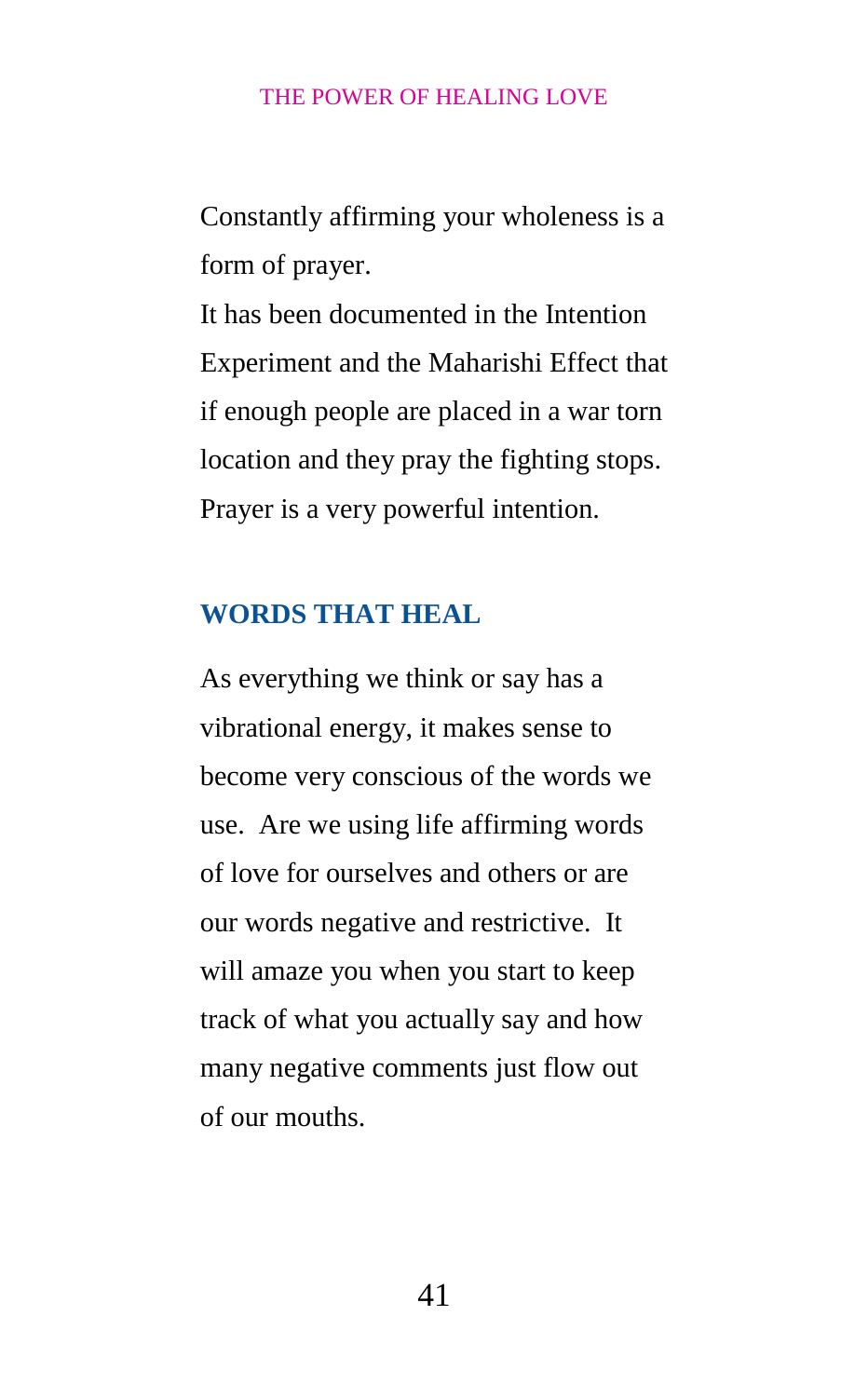To help yourself become aware of your words, put an elastic band around your wrist and when you are aware that you have said something negative, give the elastic a snap. You will become more and more conscious of your own vernacular and can now replace these words with "feeling better words.' In my studies and research it was brought to my attention that if I say, my fibromyalgia…then I am owning it. Instead I would say the fibromyalgia. Happily it is almost gone as I am practicing what I say and write about. That is why I am so passionate about the healing power of love because I know it works.

Have fun creating a list of positive affirmations and post them in colorful post-its all over the place. I have them

42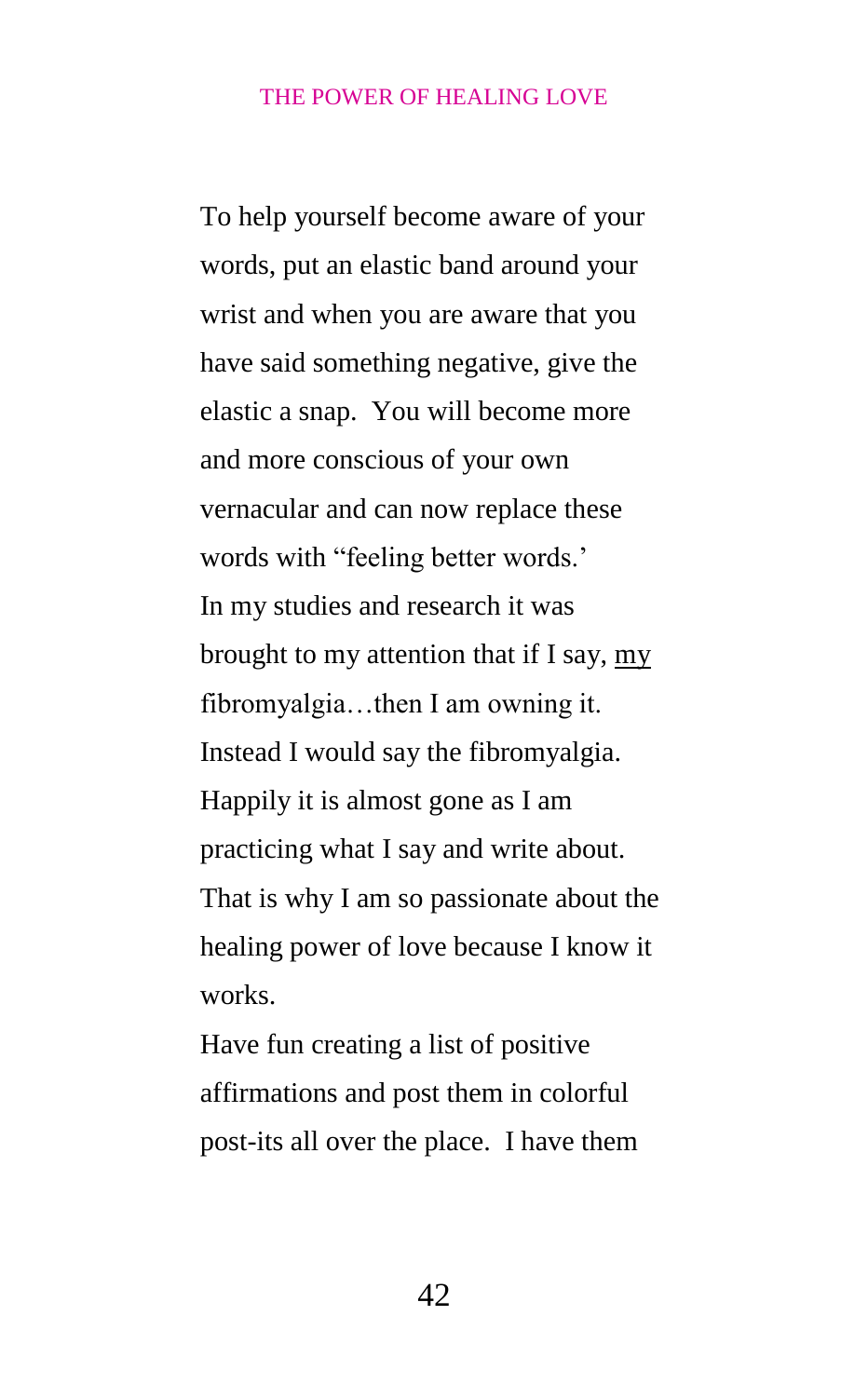on my mirrors, in my bathroom, on the ceiling of my bedroom and the dash of my vehicle. Write them in your journal and remember to use the present tense, I have or I am.

For example: I am vital, vibrant and alive. I am valuable just because I exist. I really love myself.

Remember the only one in your mind is you and what you think comes from you. So use words that heal. (KLINGLER, 2013) **[POWER WORDS](file:///C:/Users/Nancy/Documents/POWER%20OF%20HEALING%20LOVE/a%20href=%22http:/www.amazon.ca/gp/product/1401941796/ref=as_li_qf_sp_asin_tl%3fie=UTF8&camp=15121&creative=330641&creativeASIN=1401941796&linkCode=as2&tag=hc00-20%22%3ePower%20Words:%20Igniting%20Your%20Life%20with%20Lightning%20Force%3c/a%3e%3cimg%20src=%22http:/ir-ca.amazon-adsystem.com/e/ir%3ft=hc00-20&l=as2&o=15&a=1401941796%22%20width=%221%22%20height=%221%22%20border=%220%22%20alt=%22%22%20style=%22border:none%20!important;%20margin:0px%20!important;%22%20/)**

## <span id="page-43-0"></span>**ANGEL RAPHAEL**

Raphael is the angel of healing. His name means "He who heals." Raphael heals physical illnesses of humans and animals and guides healers and would-be healers.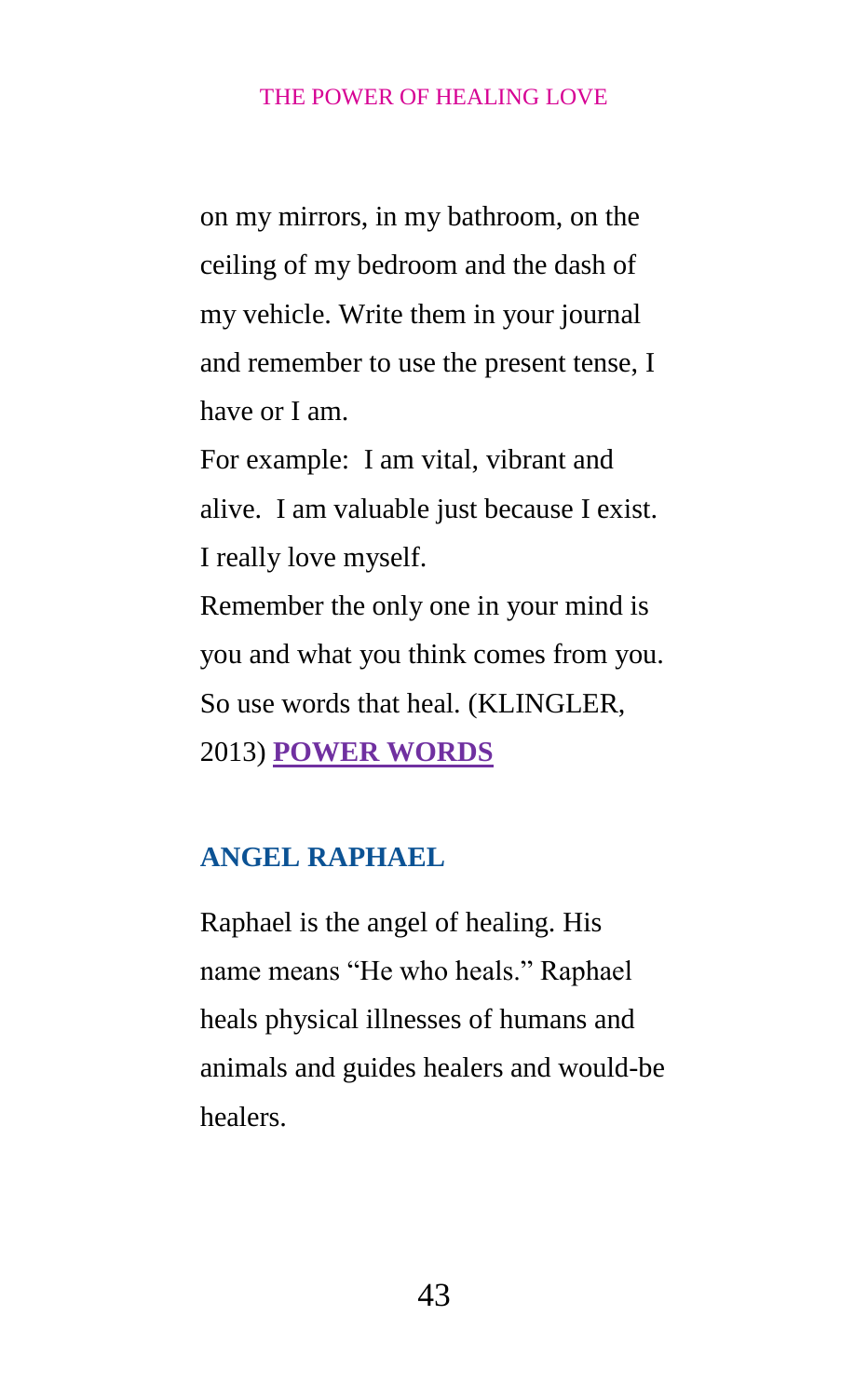## **St. Raphael Prayer for Healing**

Glorious Archangel St. Raphael, great prince of the heavenly court, you are illustrious for your gifts of wisdom and grace. You are a guide of those who journey by land or sea or air, consoler of the afflicted, and refuge of sinners. I pray to you, assist me in all my needs and in all the sufferings of this life, as once you helped the young Tobias on his travels. Because you are the "medicine of God" I humbly pray you to heal the many infirmities of my soul and the ills that afflict my body. I especially ask of you the favor (here mention your special intention), and the great grace of purity to prepare me to be the temple of the Holy Spirit.

Amen.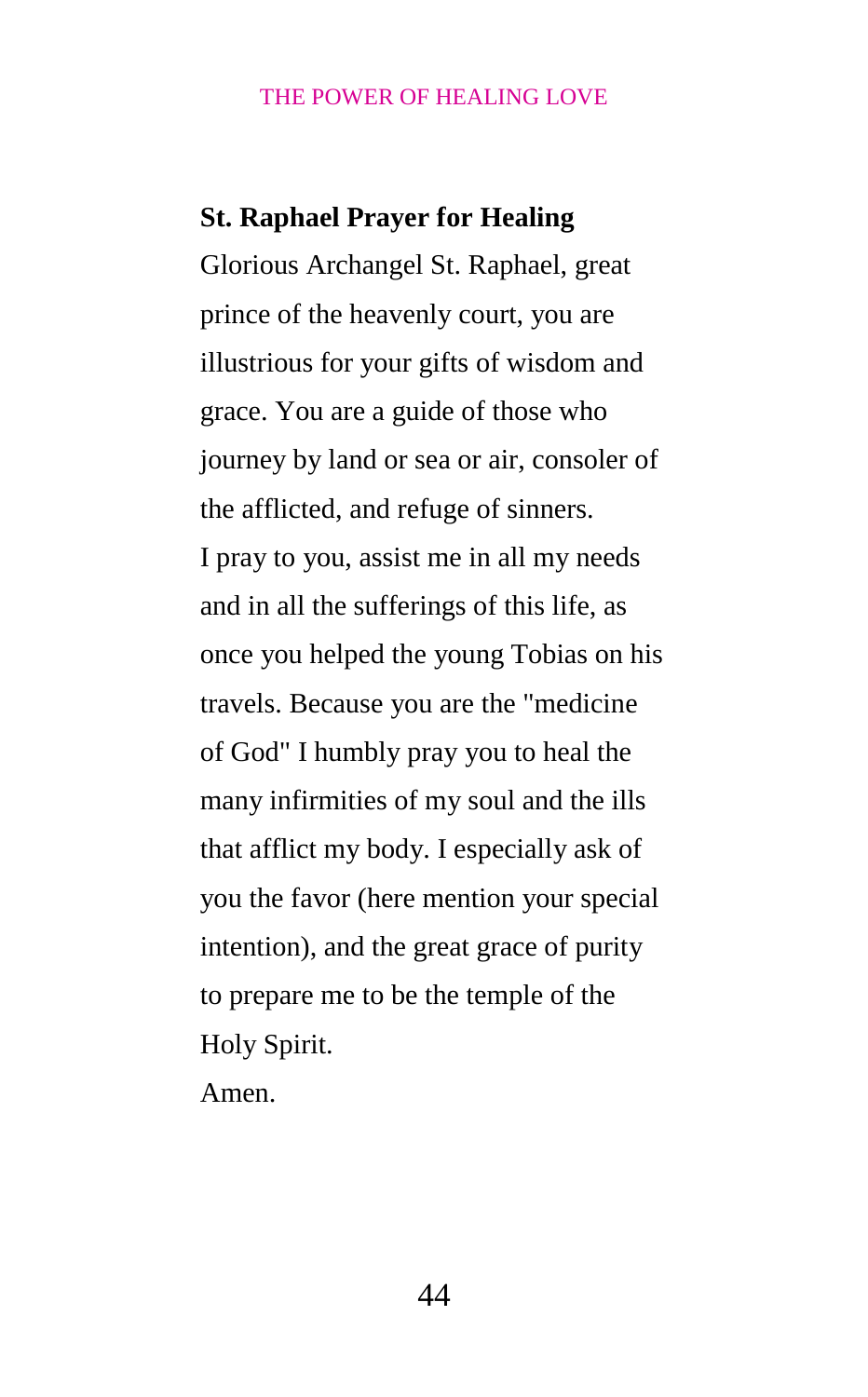

# <span id="page-45-0"></span>**ENERGY MEDICINE**

"Energy Medicine recognizes energy as a vital, living, moving force that determines much about our health and happiness. In energy medicine, energy is the medicine, and energy is also the patient. You heal the body by activating its natural healing energies; you also heal the body by restoring energies that have become weak, disturbed, or out of balance. Energy medicine is both a complement to other approaches of medical care and a complete system for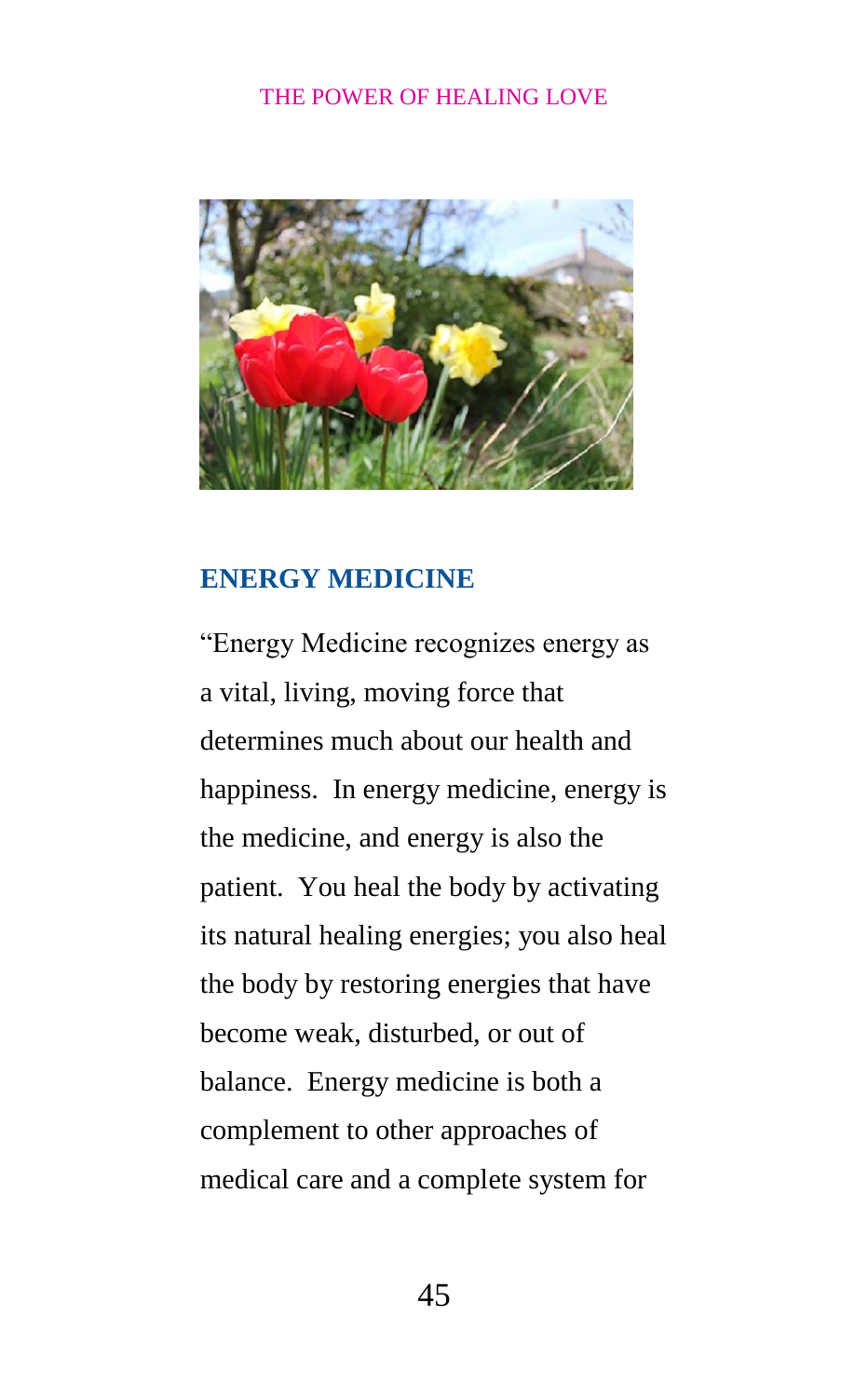self-care and self-help. It can address physical illness and emotional or mental disorders, and it can also promote wellness and peak performance." ii Everything is made of energy: molecules, pathogens, prescription medicines, and even emotions. Each cell pulses electrically, and the body itself emanates electromagnetic fields. The human body is a complex energetic system, composed of hundreds of energetic subsystems. Disease is caused by energetic imbalances; therefore, health can be restored or established by balancing one's energies."<sup>iii</sup> (DALE c., 2011) (EDEN, 2008)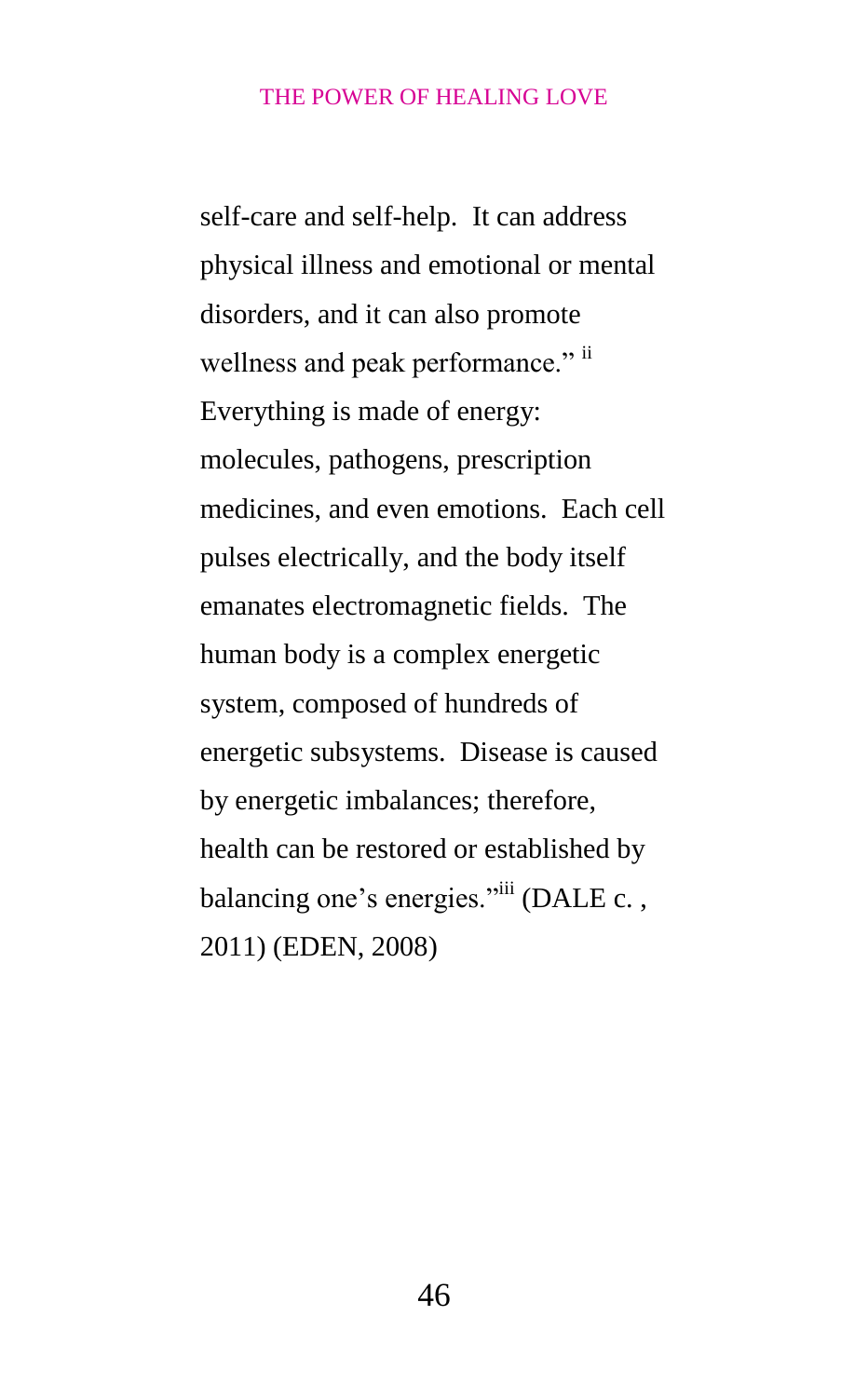

# <span id="page-47-0"></span>**QIGONG HEALING**

Qigong is the practices of gentle exercise to move the chi or life force energy throughout the body. Qigong has been shown to positively enhance nervous system activity and reduce stress hormone levels. It can boost immunity, deepen sleep and ease headaches. Science has shown the benefits of Qigong using infrared detectors to show that chi was detected and measured for positive changes on connective-tissue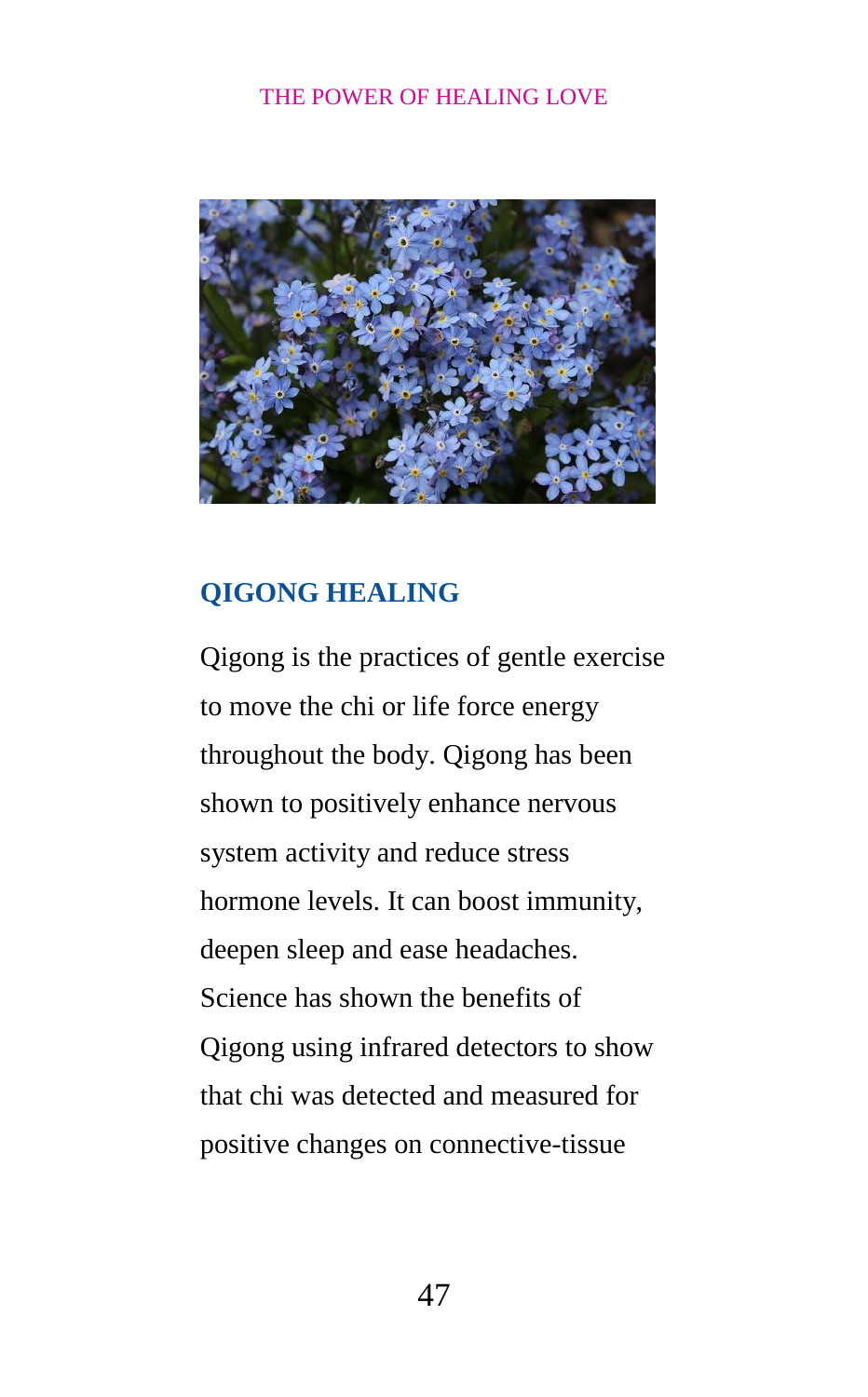cells, increased DNA and protein syntheses and cell growth in all human cells.

Medical Qigong is used for self-healing and healing others. It has been successfully used for arthritis, asthma, anxiety, neck-pain, depression, bowel complaints and other maladies.

Science is now suggesting that we are all connected through higher dimensions of the universe. Science and Spirituality are now blending together for greater awareness.

"When Qi is flowing, the body, mind, and spirit are vibrant and healthy."iv (DALE C. , 2009)

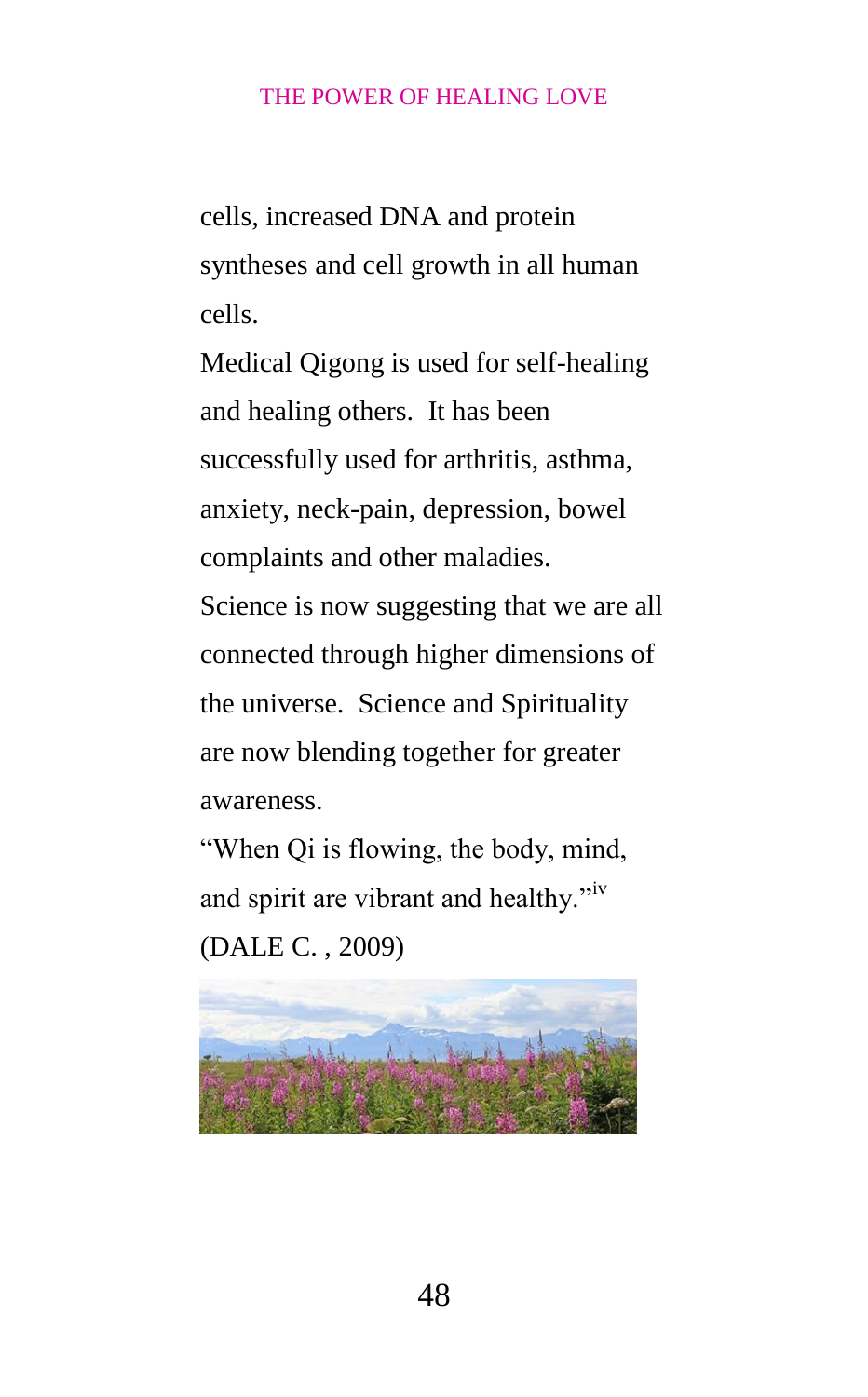## <span id="page-49-0"></span>**SOUND AND MUSIC TO HEAL**

The magical healing power of music is universal. And now science has taken it one step further to show the effects of sounds on brain waves. There are many resources now available to experience the relaxing sounds of music. One of my favorites is Music for Healing, Mind, Body & Spirit by the Steven Halpern. I have many of his CD's I listen to daily. There are also specific healing mediation and music for cancer patients. I have given mine away to someone special that needed it. These are all accessible online for immediate download. I have music playing all day long and I especially like the SPA channel on T.V.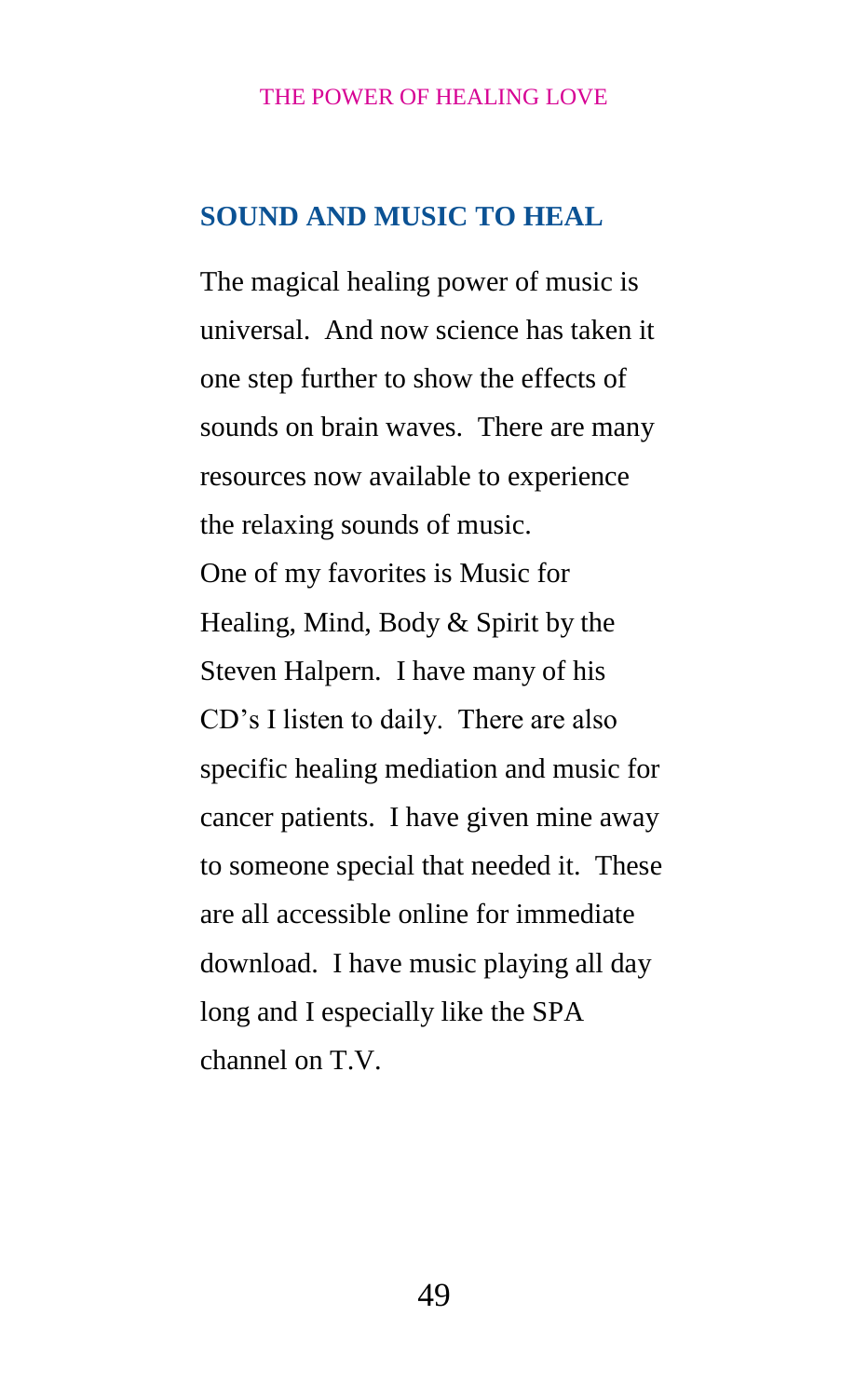Use your aromatherapy and music in your sacred space on your healing journey.



# <span id="page-50-0"></span>**RAISING YOUR VIBRATION**

The vibration of LOVE is 528 hz. and where there is love there is healing. The best science behind this is demonstrated in the book **[LOVE THYSELF by DR.](file:///C:/Users/Nancy/Documents/POWER%20OF%20HEALING%20LOVE/a%20href=%22http:/www.amazon.ca/gp/product/1401908993/ref=as_li_qf_sp_asin_tl%3fie=UTF8&camp=15121&creative=330641&creativeASIN=1401908993&linkCode=as2&tag=hc00-20%22%3eLove%20Thyself:%20The%20Message%20from%20Water%20III%3c/a%3e%3cimg%20src=%22http:/ir-ca.amazon-adsystem.com/e/ir%3ft=hc00-20&l=as2&o=15&a=1401908993%22%20width=%221%22%20height=%221%22%20border=%220%22%20alt=%22%22%20style=%22border:none%20!important;%20margin:0px%20!important;%22%20/)  [MASARU EMOTO.](file:///C:/Users/Nancy/Documents/POWER%20OF%20HEALING%20LOVE/a%20href=%22http:/www.amazon.ca/gp/product/1401908993/ref=as_li_qf_sp_asin_tl%3fie=UTF8&camp=15121&creative=330641&creativeASIN=1401908993&linkCode=as2&tag=hc00-20%22%3eLove%20Thyself:%20The%20Message%20from%20Water%20III%3c/a%3e%3cimg%20src=%22http:/ir-ca.amazon-adsystem.com/e/ir%3ft=hc00-20&l=as2&o=15&a=1401908993%22%20width=%221%22%20height=%221%22%20border=%220%22%20alt=%22%22%20style=%22border:none%20!important;%20margin:0px%20!important;%22%20/)** Science has gone further since his research and they are able to document the rate of vibration within our hearts and brain waves. To fully understand this I would suggest checking out the website

# <span id="page-50-1"></span>**RESOURCES**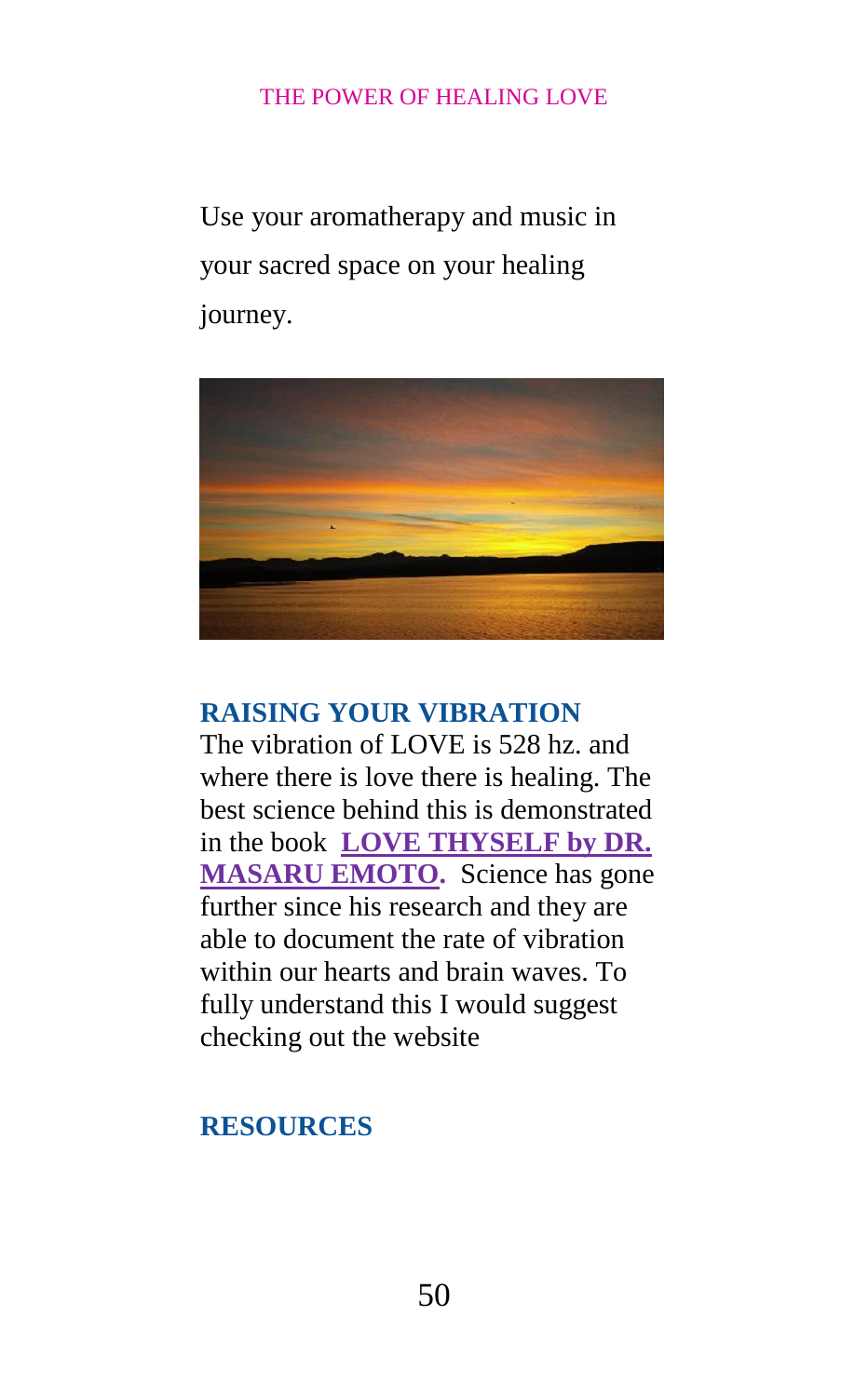We followed Dr. Fuhrman's plan for 6 weeks and then streamlined to meet our lifestyle. (FUHRMAN, 2014) **[DR. FUHRMAN](file:///C:/Users/Nancy/Documents/POWER%20OF%20HEALING%20LOVE/a%20href=%22http:/click.linksynergy.com/fs-bin/click%3fid=wZUA40mrVfc&offerid=254134&type=3&subid=0%22%3eDr.%20Fuhrman%3c/a%3e%3cIMG%20border=0%20width=1%20height=1%20src=%22http:/ad.linksynergy.com/fs-bin/show%3fid=wZUA40mrVfc&bids=254134&type=3&subid=0%22) [VIBES UP](http://vibesup.com/1183.html)** Tools to help raise your vibrations to a healthier you.

# **SIMPLIFIED DAILY MENU**

You will need supplements and we order ours online from [VITAMART](htttp:www.vitamart.ca) Morning: Hot water with a slice of lemon. NO MORE COFFEE.

BREAKFAST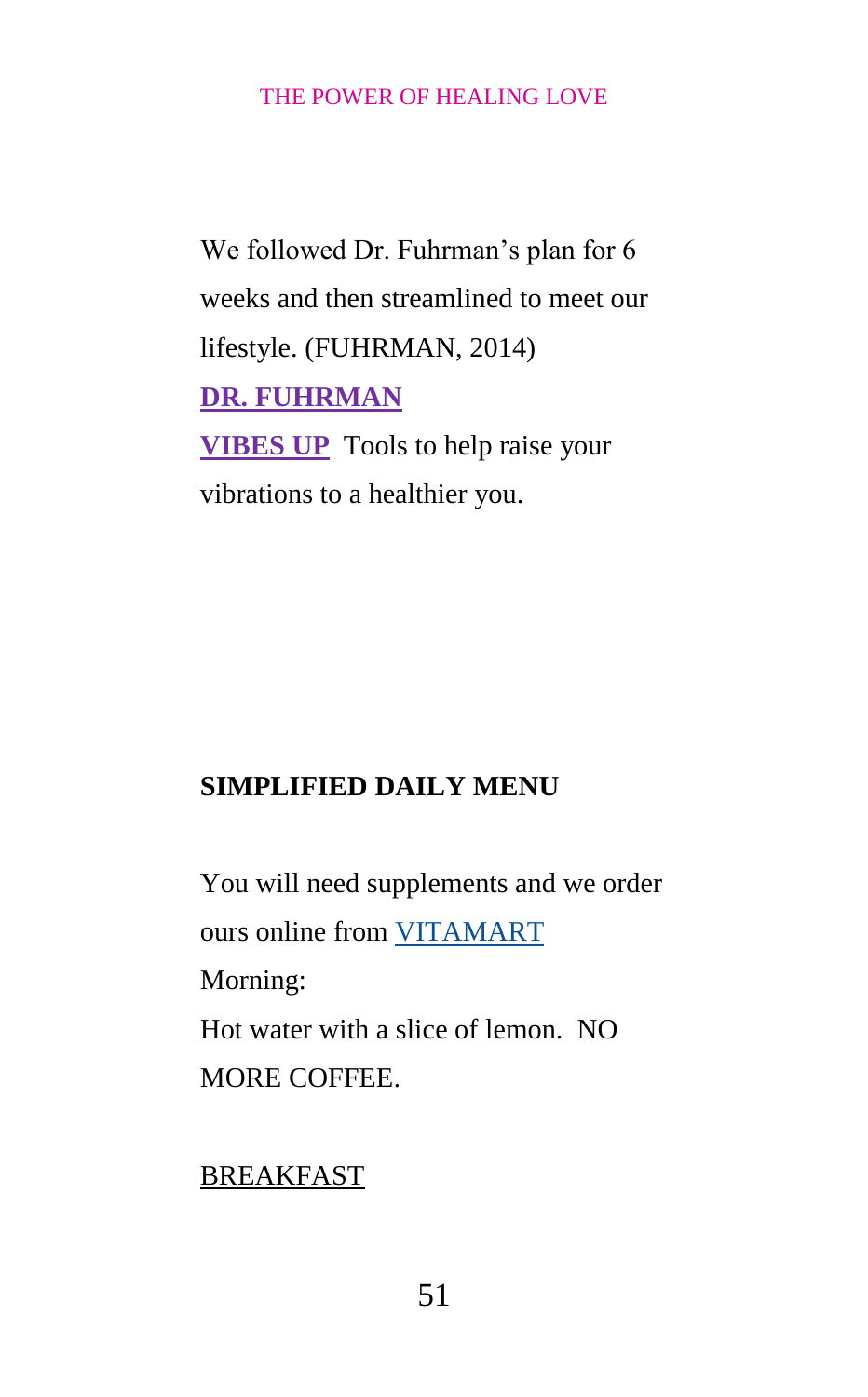Green Smoothie:

2 big handfuls of organic washed baby spinach leaves.

1 banana

1 tsp. spirulina

1 tsp. wheat grass

1 scoop PhytoBerry

1 tbsp. hemp hearts or Chai

seeds

1 tbsp. flax seeds

8 oz. pomegranate juice or

almond milk

1 cup frozen mixed berries

LUNCH

Chocolate Shake:

1 scoop Vega One nutritional

shake – chocolate

1 tbsp. Cacao powder (this is

different than Fry's Cocoa powder)

1 tbsp. Cacao nibs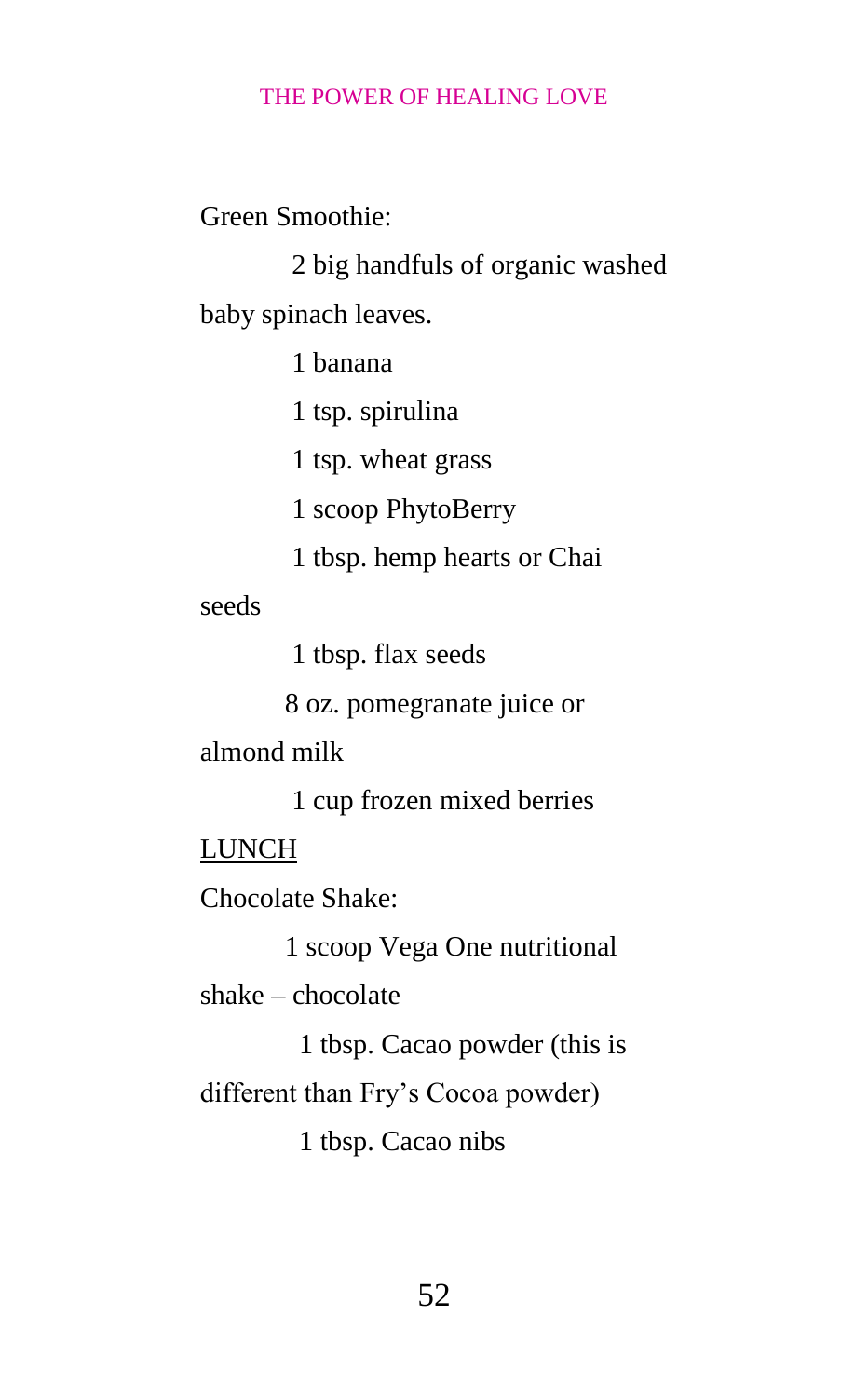8 oz. of almond or soy milk

unsweetened

 You can add stevia to your taste preference

4-6 ice cubes

We use our good old Osterizer to mix this. I have used a Vitamix but they are quite expensive.

## DINNER

Dinner consists of a huge salad with beans of any kind, nuts, lots of fresh produce and balsamic vinegar dressing. Drink lots and lots of water and bless the water to cleanse and purify your body.

## **I SEND UNIVERAL LOVE AND HEALING TO YOU EVERY DAY.**

ORDER BOOKS AT **[AMAZON](http://www.amazon.com/)**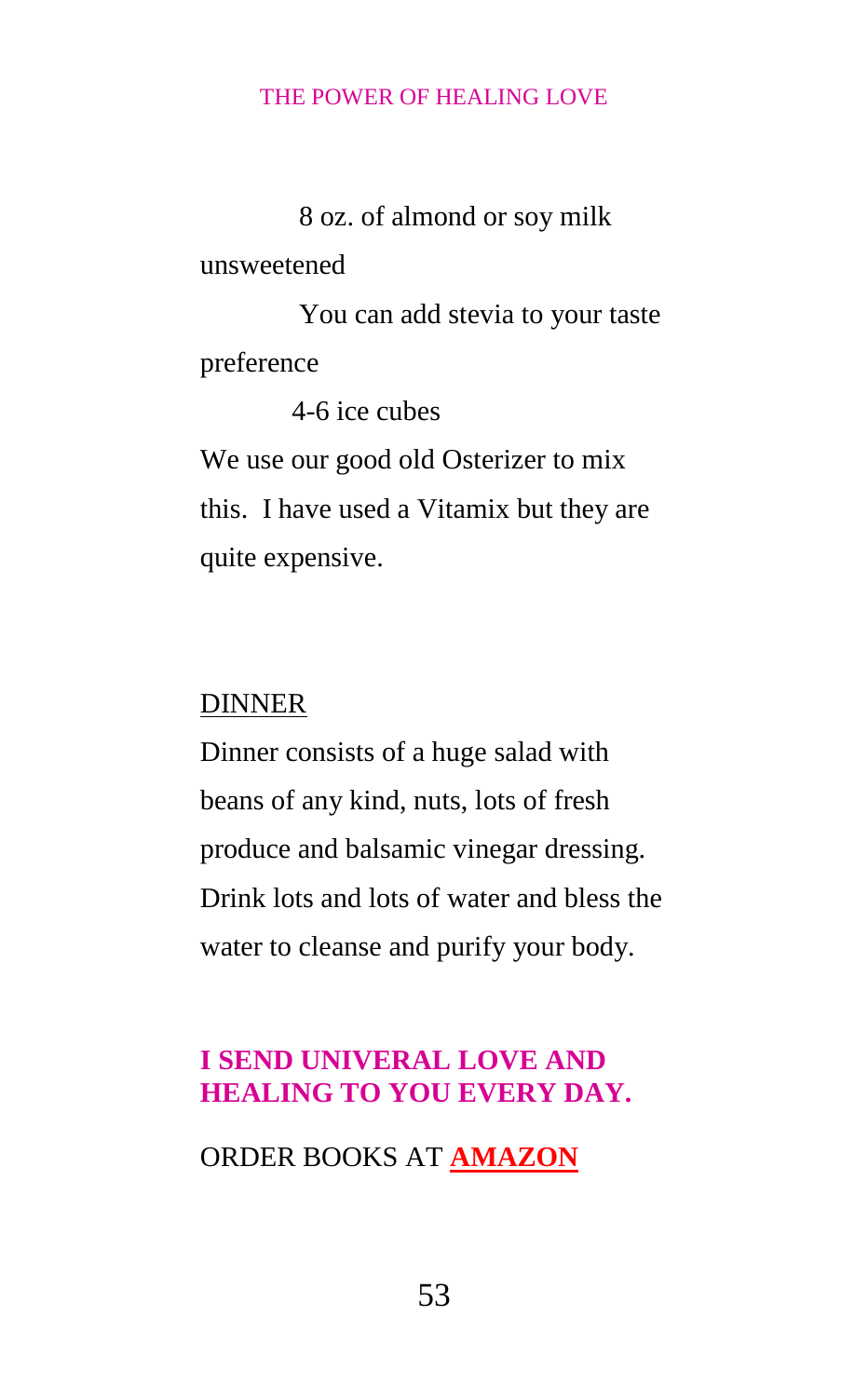<span id="page-54-0"></span>Medical disclaimer

The information provided does not replace your relationship with your doctor. The information is for your general use, so be sure to talk to a qualified healthcare professional before making medical decisions or if you have questions about your health.

## [http://www.supportinglove.com](http://www.supportinglove.com/)

Bibliography

- CROSS, J. (2014). *THE REBOOT with Joe - Juice Diet.* Greenleaf Book Group ISBN 978-1-62634-081-7.
- DALE, C. (2009). *THE SUBTLE BODY.* Sounds True ISBN 978-1-59179- 671-8.
- DALE, c. (2011). *ENERGETIC BOUNDARIES.* Sounds Ture ISBN 978-1-60407-561-8.
- EDEN, D. (2008). *ENERGY MEDICINE.* Penguin Group ISBN 978-1-58542-650-8.
- FOX, E. (1940). *POWER THROUGH CONSTRUCTIVE THINKING.* Harper ISBN 0-06-062860-X.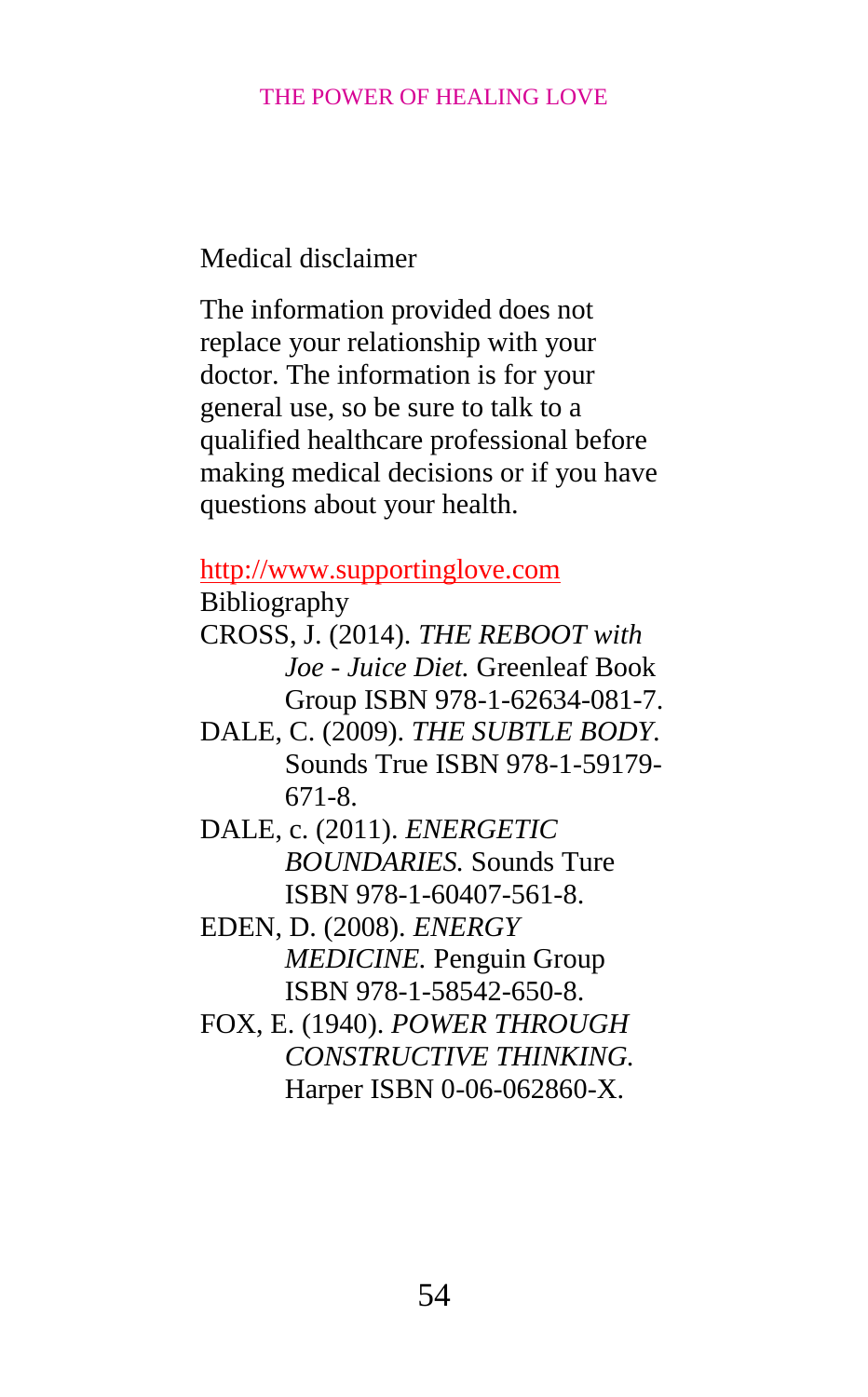FUHRMAN, J. M. (2014). *THE END OF DIETING.* HarperCollins ISBN 978-0-06-224932-6. HAY, L. (1984). *YOOU CAN HEAL YOUR LIFE.* Hay House ISBN0- 937611-01-8. HETHERINGTON, M. (2013). *THE ART OF SELF MUSCLE TESTING.* Self Published Kindle. KLINGLER, A. (2013). *POWER WORDS - igniting your life with lightning force.* Hay House ISBN 978-1-4019-4179-6. PARNELL, L. P. (n.d.). *TAPPING IN - A step-b -step Guide to Activiating your healing resources through bilateral stimulation.* 2008: Sounds True ISBN 978-1-59179-788-3. TRUMAN, K. K. (2003). *FEELING BURIED ALIVE NEVER DIE.* Olympus Distributing ISBN 0911207-02-3. VIRTUE, D. &. (n.d.). *CRYSTAL THERAPY.* 2005: Hay House ISBN978-1-4019-0467-8.